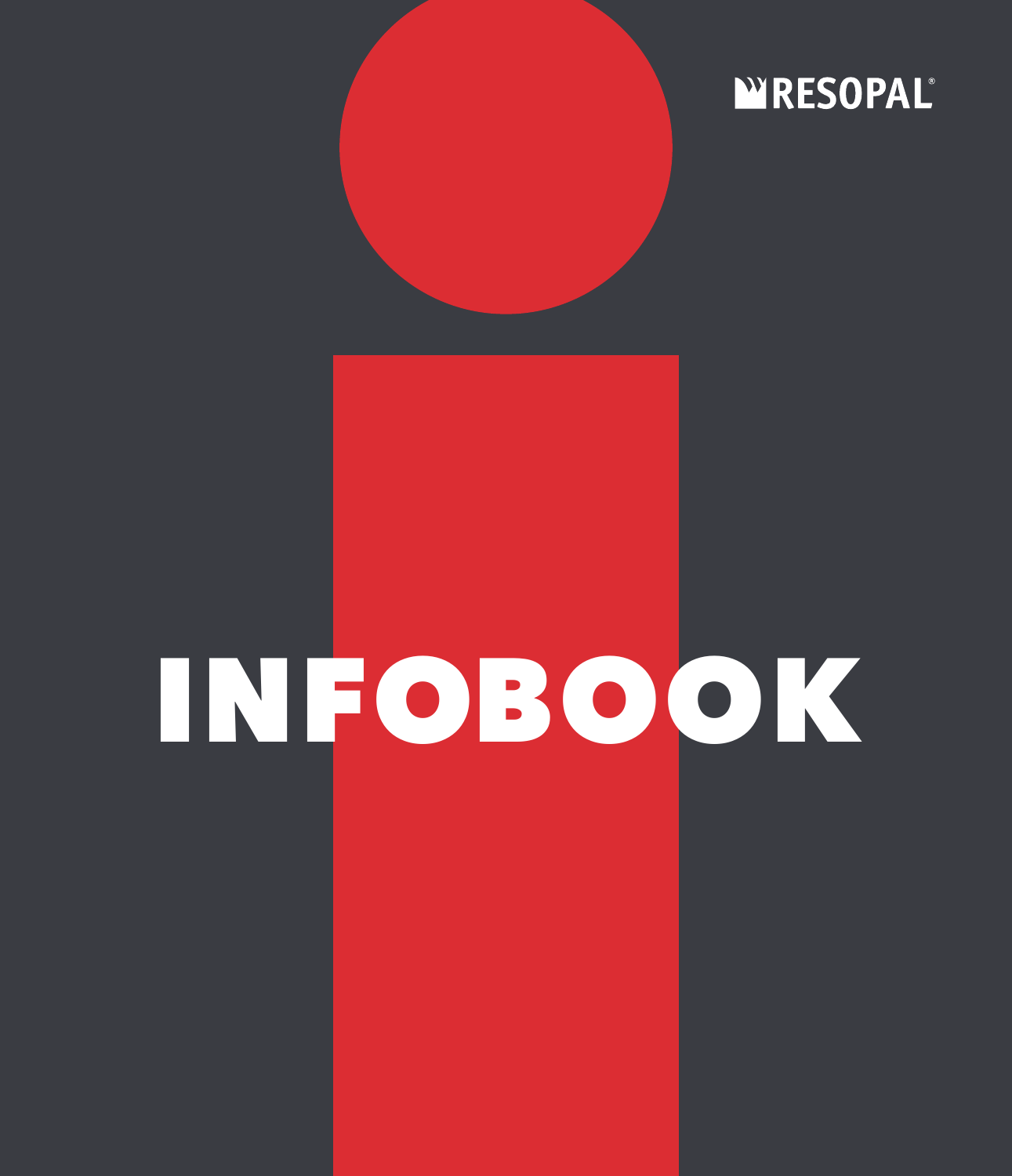## **INHALT** CONTENT

#### **01 LAGERPROGRAMM**  STOCK RANGE

- **10 BESTELLPROGRAMM**  MAKE TO ORDER
- **12 TECHNISCHE ÜBERSICHT**  TECHNICAL DETAILS
- **15 SERVICE**  SERVICE

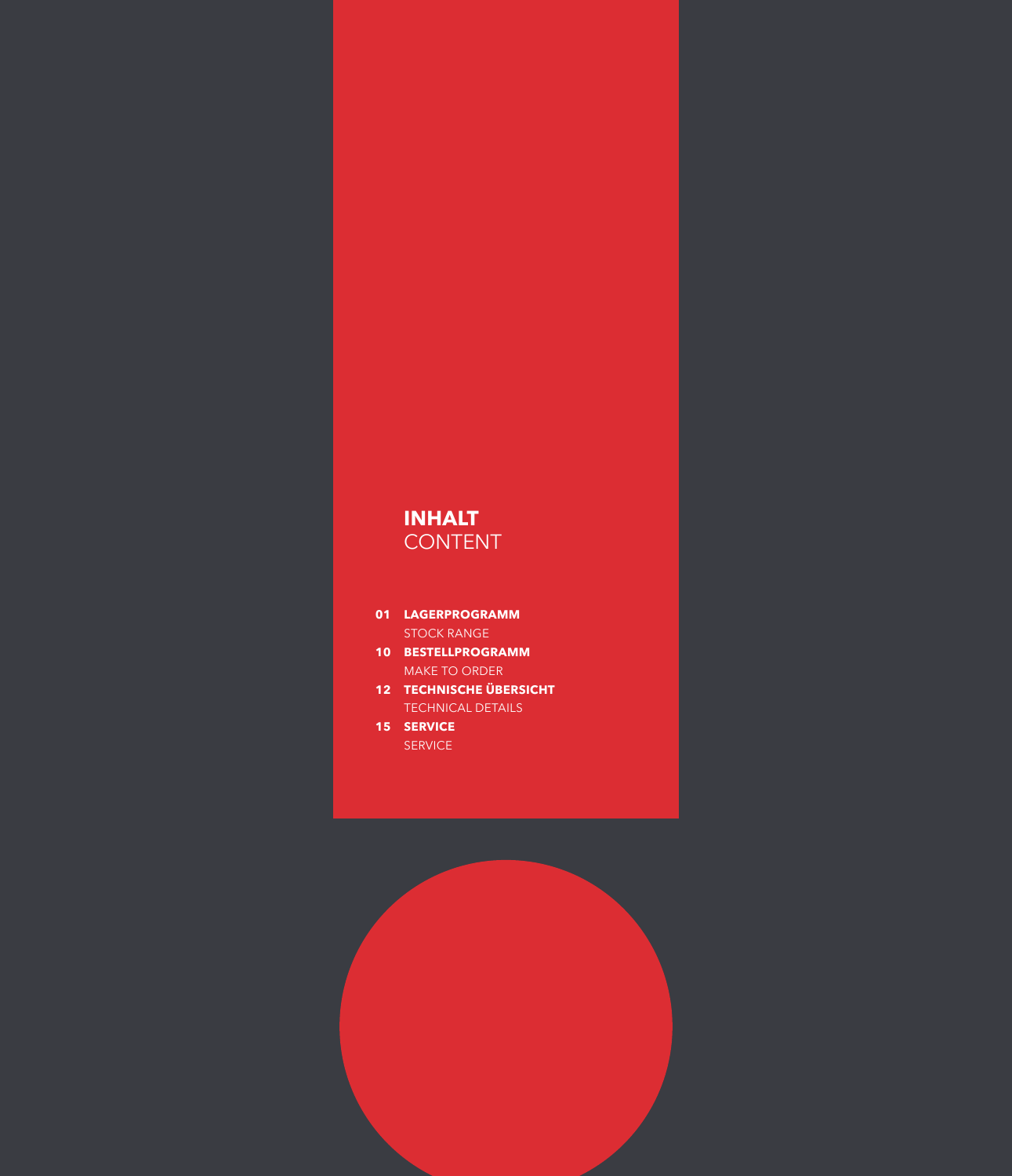| <b>LAGERPROGRAMM</b><br><b>STOCK RANGE</b> |                               |                        |                      |                            |                    |                                       |                        | HPL          | <b>TRACELESS</b>       |                                    | <b>DOORS</b>   | <b>KOLLEKTION</b> | FARB-<br><b>VERBUND-</b><br><b>MFC</b><br>COORDINATED<br><b>SURFACES MFC</b> | <b>SPASTYLING</b><br>BOARDS | SPASTYLING<br>FLOOR | ARBEITSPLATTE<br>Ideal<br>Worktops Ideal | <b>NISCHENRÜCK-</b><br>WAND IDEAL<br>SPLASH BACK<br>IDEAL |                                                |  |
|--------------------------------------------|-------------------------------|------------------------|----------------------|----------------------------|--------------------|---------------------------------------|------------------------|--------------|------------------------|------------------------------------|----------------|-------------------|------------------------------------------------------------------------------|-----------------------------|---------------------|------------------------------------------|-----------------------------------------------------------|------------------------------------------------|--|
|                                            |                               |                        |                      |                            |                    | <b>FORMAT IN MM</b><br>FORMAT IN MM   | 3050 x 1320            | 2440 x 1220  | 3050 x 1320            | 2180x915<br>2180x1020<br>2180x1320 | 2600 x 1380    |                   | 2800 x 2070                                                                  | 3050 x 1320                 | $1245 \times 200$   | 3650×600<br>3650×900                     | 3650×650                                                  |                                                |  |
|                                            |                               |                        |                      |                            |                    | <b>DICKE IN MM</b><br>THICKNESS IN MM | 0,8                    | 0,8          | 0,8                    | 0,8                                | 0,8            | 19                | $\,$ 8 $\,$                                                                  | 7,8                         | 5,4                 | 38                                       | 7,8                                                       |                                                |  |
|                                            |                               |                        |                      |                            |                    | QUALITÄT                              | P                      | P            |                        | $\mathsf S$                        | $\mathsf S$    | $\mathsf S$       | $\mathsf S$                                                                  | $\sf S$                     | S                   | D                                        |                                                           |                                                |  |
|                                            | <b>DEKOR-</b>                 |                        |                      |                            |                    | QUALITY<br><b>MINDEST-</b>            |                        |              |                        |                                    |                |                   |                                                                              |                             | $20*$               |                                          |                                                           | <b>MIT SCHUTZFOLIE</b><br>WITH PROTECTIVE FOIL |  |
|                                            | <b>NUMMER</b><br><b>DECOR</b> | OBER-<br><b>FLÄCHE</b> | <b>DEKOR</b>         | <b>NCS CODE</b>            | <b>RAL</b>         | <b>BESTELLMENGE</b><br>MINIMUM        | 1                      | $\mathbf{1}$ | $\mathbf{1}$           | 1                                  | $\overline{1}$ | 20                | 14                                                                           | $\overline{c}$              | PAKETE<br>PACKS     | 1                                        | $\mathbf{1}$                                              |                                                |  |
| <b>RESOPAL<sup>®</sup> COLOURS</b>         | <b>NUMBER</b>                 | <b>TEXTURE</b>         | <b>DECOR</b>         | <b>NCS CODE</b>            | <b>RAL</b>         | ORDER QUANTITY                        |                        |              |                        |                                    |                |                   |                                                                              |                             |                     |                                          |                                                           |                                                |  |
|                                            | 104                           | 60                     | <b>Traffic White</b> | S 0502 R50B                | 9003               |                                       | $\bullet$              |              |                        | ٠                                  |                |                   |                                                                              |                             |                     |                                          |                                                           |                                                |  |
|                                            | 105                           | 60                     | <b>Pearl White</b>   | S 0502 Y                   | 9010               |                                       | $\bullet$              |              |                        | $\bullet$                          | $\bullet$      |                   |                                                                              |                             |                     |                                          |                                                           |                                                |  |
|                                            | 105                           | 90                     | <b>Pearl White</b>   | S 0502 Y                   | 9010               |                                       |                        |              |                        |                                    |                |                   |                                                                              |                             |                     | ٠                                        |                                                           |                                                |  |
|                                            | 105                           | <b>HW</b>              | <b>Pearl White</b>   | S 0502 Y                   | 9010               |                                       |                        |              |                        |                                    |                |                   |                                                                              |                             |                     | $\bullet$                                |                                                           |                                                |  |
|                                            | 112                           | 60                     | Ivory                | S 0502 Y                   | 1013               |                                       | ٠                      |              |                        | ٠                                  |                |                   |                                                                              |                             |                     |                                          |                                                           |                                                |  |
|                                            | 120                           | 60                     | Transition           | S 1500 N                   | 7047               |                                       | $\bullet$              |              |                        | $\bullet$                          | $\bullet$      |                   |                                                                              |                             |                     |                                          |                                                           |                                                |  |
|                                            | 135                           | 60                     | Rain                 | S 1002 G                   | 7035/9018          |                                       | $\bullet$              |              |                        | ٠                                  |                | $\bullet$         | $\bullet$                                                                    |                             |                     |                                          |                                                           |                                                |  |
|                                            | 140                           | 60                     | Dawn                 | S 1002 Y                   | 9002               |                                       | $\bullet$              |              |                        | $\bullet$                          | $\bullet$      |                   |                                                                              |                             |                     |                                          |                                                           |                                                |  |
|                                            | 140                           | WG                     | Dawn                 | S 1002 Y                   | 9002               |                                       |                        |              |                        |                                    |                |                   |                                                                              |                             |                     |                                          | $\bullet$                                                 |                                                |  |
|                                            | 140                           | TS                     | Dawn                 | S 1002 Y                   | 9002               |                                       |                        |              | $\bullet$ <sup>1</sup> |                                    |                |                   |                                                                              |                             |                     |                                          |                                                           |                                                |  |
|                                            | 140<br>147                    | TL<br>60               | Dawn<br>Affinity     | S 1002 Y<br>S 2005 Y30R    | 9002<br>0958010    |                                       |                        |              | $\bullet$ <sup>1</sup> |                                    |                |                   |                                                                              |                             |                     |                                          |                                                           |                                                |  |
|                                            | 147                           | TS                     | Affinity             | S 2005 Y30R                | 0958010            |                                       | $\bullet$              |              | $\bullet$ <sup>1</sup> |                                    |                | $\bullet$         |                                                                              |                             |                     |                                          |                                                           |                                                |  |
|                                            | 147                           | TL                     | Affinity             | S 2005 Y30R                | 0958010            |                                       |                        |              | $\bullet$ <sup>1</sup> |                                    |                |                   |                                                                              |                             |                     |                                          |                                                           |                                                |  |
|                                            | 150                           | 60                     | Tin                  | S 4502 Y                   | 7030               |                                       | ٠                      |              |                        |                                    |                |                   |                                                                              |                             |                     |                                          |                                                           |                                                |  |
|                                            | 160                           | 60                     | <b>Silver Grey</b>   | S 2000 N                   |                    | 7035/0008500                          | $\bullet$              |              |                        | $\bullet$                          | $\bullet$      | $\bullet$         | $\bullet$                                                                    |                             |                     |                                          |                                                           |                                                |  |
|                                            | 160                           | 90                     | <b>Silver Grey</b>   | S 2000 N                   |                    | 7035/0008500                          |                        |              |                        |                                    |                |                   |                                                                              |                             |                     | $\bullet$                                |                                                           |                                                |  |
|                                            | 160                           | TS                     | <b>Silver Grey</b>   | S 2000 N                   |                    | 7035/0008500                          |                        |              | $\bullet$ <sup>1</sup> |                                    |                |                   |                                                                              |                             |                     |                                          |                                                           |                                                |  |
|                                            | 160                           | TL                     | <b>Silver Grey</b>   | S 2000 N                   |                    | 7035/0008500                          |                        |              | $\bullet^1$            |                                    |                |                   |                                                                              |                             |                     |                                          |                                                           |                                                |  |
|                                            | 168                           | 60                     | Azul                 | S 2005 R70B                | 2608005            |                                       | $\bullet$              |              |                        |                                    |                |                   |                                                                              |                             |                     |                                          |                                                           |                                                |  |
|                                            | 179                           | 60                     | <b>Arctic White</b>  | S 0603 R80B                | 9003               |                                       | ٠                      |              |                        |                                    |                |                   |                                                                              |                             |                     |                                          |                                                           |                                                |  |
|                                            | 179                           | <b>TS</b>              | <b>Arctic White</b>  | S 0603 R80B                | 9003               |                                       |                        |              | $\bullet$ <sup>1</sup> |                                    |                |                   |                                                                              |                             |                     |                                          |                                                           |                                                |  |
|                                            | 179                           | TL                     | <b>Arctic White</b>  | S 0603 R80B                | 9003               |                                       |                        |              | $\bullet$ <sup>1</sup> |                                    |                |                   |                                                                              |                             |                     |                                          |                                                           |                                                |  |
|                                            | 300                           | 60                     | Infinity             | S 2070 Y90R                |                    | 3031/0304050                          | $\bullet$              |              |                        | $\bullet$                          | $\bullet$      |                   |                                                                              |                             |                     |                                          |                                                           |                                                |  |
|                                            | 310                           | HW                     | <b>Brick</b>         | S 4550 Y70R                | 504040             |                                       |                        |              |                        |                                    |                |                   |                                                                              |                             |                     |                                          |                                                           |                                                |  |
|                                            | 311<br>312                    | 60<br>60               | Marsala              | S 5040 R<br>S 6030 R10B    | 3009<br>3602020    |                                       | $\bullet$<br>$\bullet$ |              |                        |                                    |                |                   |                                                                              |                             |                     |                                          |                                                           |                                                |  |
|                                            | 314                           | 60                     | Burgundy<br>Paprika  | S 2060 Y70R                | 2001               |                                       | $\bullet$              |              |                        |                                    |                |                   |                                                                              |                             |                     |                                          |                                                           |                                                |  |
|                                            | 318                           | 60                     | Rosy                 | S 0515 Y90R                | 0309005            |                                       | ٠                      |              |                        |                                    |                |                   |                                                                              |                             |                     |                                          |                                                           |                                                |  |
|                                            | 325                           | 60                     | Lychee               | S 0520 Y90R                | 0308020            |                                       | $\bullet$              |              |                        |                                    |                |                   |                                                                              |                             |                     |                                          |                                                           |                                                |  |
|                                            | 335                           | 60                     | Orange               | S 1070 Y50R                | 2012               |                                       | $\bullet$              |              |                        | ٠                                  |                |                   |                                                                              |                             |                     |                                          |                                                           |                                                |  |
|                                            | 340                           | 60                     | <b>Zinnia</b>        | S 3050 Y50R                |                    | 8023/0505050                          |                        |              |                        |                                    |                |                   |                                                                              |                             |                     |                                          |                                                           |                                                |  |
|                                            | 355                           | 60                     | Candy                | S 1070 R10B                | 0105050            |                                       | $\bullet$              |              |                        |                                    |                |                   |                                                                              |                             |                     |                                          |                                                           |                                                |  |
|                                            | 413                           | 60                     | Citrus               | S 0520 G90Y                | 0959030            |                                       | $\bullet$              |              |                        |                                    |                |                   |                                                                              |                             |                     |                                          |                                                           |                                                |  |
|                                            | 424                           | 60                     | Ceylon               | S 1050 Y30R                | 1017/1034          |                                       | $\bullet$              |              |                        | $\bullet$                          |                |                   |                                                                              |                             |                     |                                          |                                                           |                                                |  |
|                                            | 425                           | 60                     | Primrose             | S 1060 G90Y                | 0958080            |                                       | $\bullet$              |              |                        | $\bullet$                          |                |                   |                                                                              |                             |                     |                                          |                                                           |                                                |  |
|                                            | 426                           | 60                     | Sunflower            | S 2070 Y10R                | 0757060            |                                       | $\bullet$              |              |                        | $\bullet$                          |                |                   |                                                                              |                             |                     |                                          | $\bullet$                                                 |                                                |  |
|                                            | 439                           | 60                     | Sunny                | S 0510 Y10R                | 0959020            |                                       | $\bullet$              |              |                        | $\bullet$                          |                |                   |                                                                              |                             |                     |                                          |                                                           |                                                |  |
|                                            | 441<br>446                    | 60<br>60               | Corn<br>Gold         | S 0520 Y30R<br>S 0530 Y20R | 0709020<br>0859030 |                                       | $\bullet$<br>$\bullet$ |              |                        | $\bullet$<br>$\bullet$             |                |                   |                                                                              |                             |                     |                                          |                                                           |                                                |  |
|                                            | 455                           | 60                     | Lemon Peel           | S 0560 G90Y                | 1016               |                                       | ٠                      |              |                        |                                    |                |                   |                                                                              |                             |                     |                                          |                                                           |                                                |  |
|                                            | 465                           | 60                     | Ochre                | S 4030 Y20R                | 1011               |                                       | $\bullet$              |              |                        |                                    |                | $\bullet$         |                                                                              |                             |                     |                                          |                                                           |                                                |  |
|                                            | 520                           | 60                     | Beaver               | S 8010 Y50R                | 8014               |                                       | $\bullet$              |              |                        |                                    |                |                   |                                                                              |                             |                     |                                          |                                                           |                                                |  |
|                                            | 531                           | 60                     | Silica               | S 3005 Y20R                |                    | 7032/0957010                          | $\bullet$              |              |                        | $\bullet$                          | $\bullet$      |                   |                                                                              |                             |                     |                                          |                                                           |                                                |  |
|                                            | 547                           | 60                     | Chocolate            | S 8005 Y20R                | 0602005            |                                       | $\bullet$              |              |                        | $\bullet$                          |                |                   |                                                                              |                             |                     |                                          |                                                           |                                                |  |
|                                            | 547                           | <b>TS</b>              | Chocolate            | S 8005 Y20R                | 0602005            |                                       |                        |              | $\bullet$ <sup>1</sup> |                                    |                |                   |                                                                              |                             |                     |                                          |                                                           |                                                |  |
|                                            | 547                           | TL.                    | Chocolate            | S 8005 Y20R                | 0602005            |                                       |                        |              | $\bullet$ <sup>1</sup> |                                    |                |                   |                                                                              |                             |                     |                                          |                                                           |                                                |  |
|                                            | 565                           | 60                     | Antilope             | S 3010 Y30R                | 0607020            |                                       | $\bullet$              |              |                        |                                    |                |                   |                                                                              |                             |                     |                                          |                                                           |                                                |  |
|                                            | 600                           | 60                     | <b>Button</b>        | S 2060 G20Y                | 1406050            |                                       | ٠                      |              |                        |                                    |                |                   |                                                                              |                             |                     |                                          |                                                           |                                                |  |
|                                            | 602                           | 60                     | Petrol               | S 2010 B50G                | 2108010            |                                       | $\bullet$              |              |                        | $\bullet$                          |                |                   |                                                                              |                             |                     |                                          |                                                           |                                                |  |

P = Postforming Postforming S = Standard Standard D = D-Profil D-profile

\* Aufteilbar in 2 Dekore à 80 Stk.≙2 x 20 m²≙1 Palette<br>\* May be split into 2 decors @ 80 pcs.≙2 x 20m²≙1 pallet

1) RESOPAL® TRACELESS ist bedingt postformbar. Der kleinste Radius entspricht 10-mal der Dicke<br>(2.B. 0,8 mm = ≥ 8 mm). Deshalb empfehlen wir, vorab Postformbarkeits-Tests durchzuführen.<br>1) Postforming for RESOPAL® TRACELE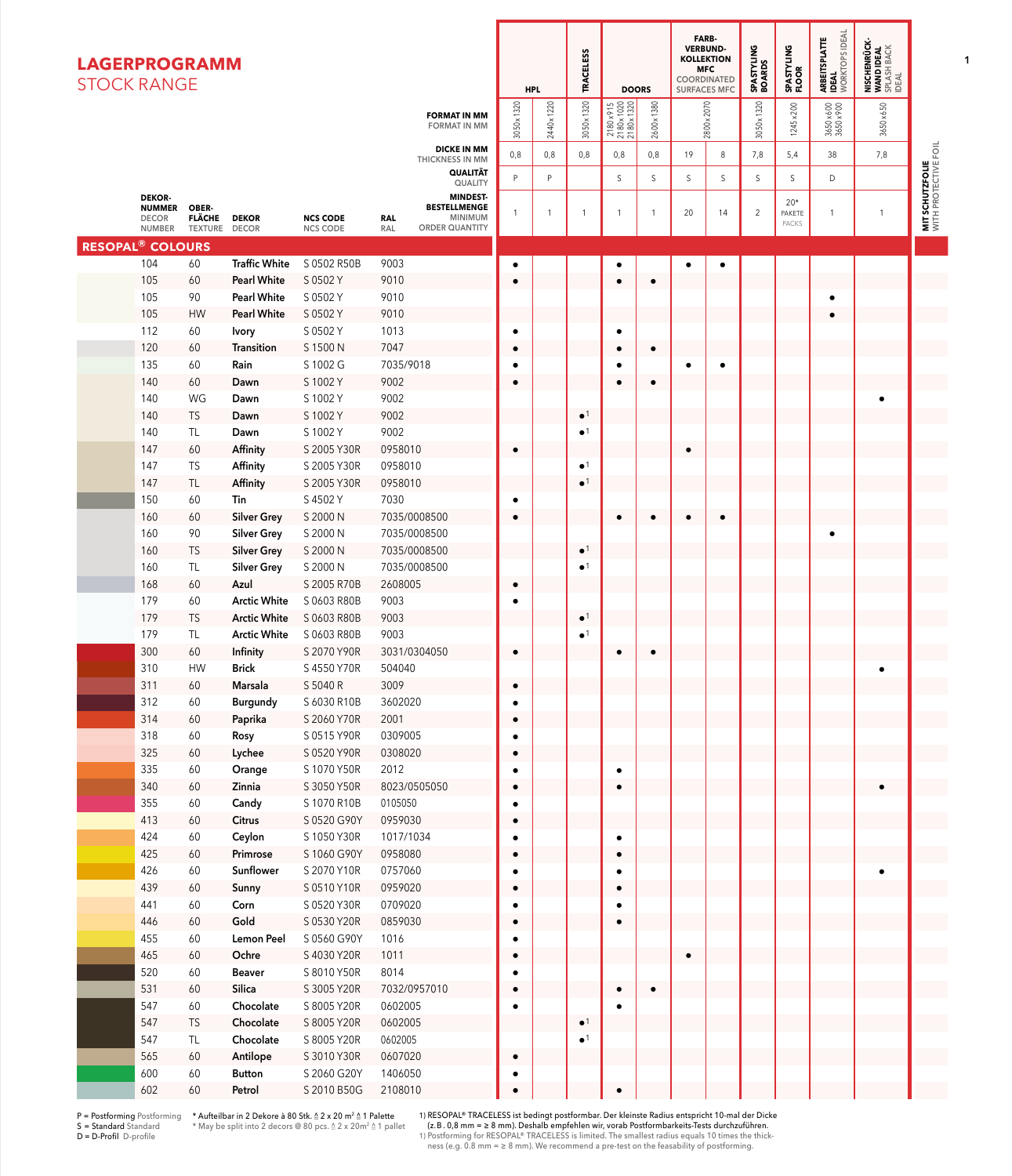| <b>LAGERPROGRAMM</b><br><b>STOCK RANGE</b>     |                        |                                        |                      |              |                                                              |              | <b>HPL</b>  | <b>TRACELESS</b>           |                                                                                         | <b>DOORS</b>   |             | FARB-<br><b>VERBUND-</b><br><b>KOLLEKTION</b><br><b>MFC</b><br>COORDINATED<br><b>SURFACES MFC</b> | <b>SPASTYLING<br/>BOARDS</b> | <b>SPASTYLING</b><br>FLOOR | ARBEITSPLATTE<br>IDEAL<br>Worktops Ideal | <b>NISCHENRÜCK-</b><br>WAND IDEAL<br>SPLASH BACK<br>IDEAL |                                                |
|------------------------------------------------|------------------------|----------------------------------------|----------------------|--------------|--------------------------------------------------------------|--------------|-------------|----------------------------|-----------------------------------------------------------------------------------------|----------------|-------------|---------------------------------------------------------------------------------------------------|------------------------------|----------------------------|------------------------------------------|-----------------------------------------------------------|------------------------------------------------|
|                                                |                        |                                        |                      |              | <b>FORMAT IN MM</b><br><b>FORMAT IN MM</b>                   | 3050 x 1320  | 2440 x 1220 | 3050 x 1320                | $\begin{array}{ l} 2180 \times 915 \\ 2180 \times 1020 \\ 2180 \times 1320 \end{array}$ | 2600 x 1380    |             | 2800 x 2070                                                                                       | 3050 x 1320                  | 1245×200                   | $3650 \times 600$<br>$3650 \times 900$   | 3650×650                                                  |                                                |
|                                                |                        |                                        |                      |              | <b>DICKE IN MM</b><br>THICKNESS IN MM                        | 0,8          | 0,8         | 0,8                        | 0,8                                                                                     | 0,8            | 19          | 8                                                                                                 | 7,8                          | 5,4                        | 38                                       | 7,8                                                       |                                                |
|                                                |                        |                                        |                      |              | <b>QUALITÄT</b>                                              | P            | P           |                            | $\mathsf S$                                                                             | S              | $\mathsf S$ | $\mathsf S$                                                                                       | $\mathsf S$                  | $\mathsf S$                | D                                        |                                                           |                                                |
| <b>DEKOR-</b><br><b>NUMMER</b><br><b>DECOR</b> | OBER-<br><b>FLÄCHE</b> | <b>DEKOR</b>                           | <b>NCS CODE</b>      | <b>RAL</b>   | QUALITY<br><b>MINDEST-</b><br><b>BESTELLMENGE</b><br>MINIMUM | $\mathbf{1}$ | 1           | 1                          | 1                                                                                       | $\overline{1}$ | 20          | 14                                                                                                | $\sqrt{2}$                   | $20*$<br>PAKETE<br>PACKS   | 1                                        | 1                                                         | <b>MIT SCHUTZFOLIE</b><br>WITH PROTECTIVE FOIL |
| NUMBER<br><b>RESOPAL<sup>®</sup> COLOURS</b>   | TEXTURE DECOR          |                                        | <b>NCS CODE</b>      | RAL          | ORDER QUANTITY                                               |              |             |                            |                                                                                         |                |             |                                                                                                   |                              |                            |                                          |                                                           |                                                |
| 603                                            | 60                     | Lime                                   | S 1020 G50Y          | 1109220      |                                                              | ٠            |             |                            |                                                                                         |                |             |                                                                                                   |                              |                            |                                          |                                                           |                                                |
| 617                                            | 60                     | Bergamot                               | S 0570 G60Y          | 1008060      |                                                              | $\bullet$    |             |                            | ٠                                                                                       |                | ٠           |                                                                                                   |                              |                            |                                          |                                                           |                                                |
| 617                                            | TS                     | Bergamot                               | S 0570 G60Y          | 1008060      |                                                              |              |             | $\bullet$ <sup>1</sup>     |                                                                                         |                |             |                                                                                                   |                              |                            |                                          |                                                           |                                                |
| 617                                            | TL                     | Bergamot                               | S 0570 G60Y          | 1008060      |                                                              |              |             | $\bullet$ <sup>1</sup>     |                                                                                         |                |             |                                                                                                   |                              |                            |                                          |                                                           |                                                |
| 625                                            | 60                     | <b>May Green</b>                       | S 3030 G90Y          | 0856050      |                                                              | ٠            |             |                            |                                                                                         |                |             |                                                                                                   |                              |                            |                                          |                                                           |                                                |
| 626                                            | 60                     | Spring                                 | S 1030 G40Y          | 1208030      |                                                              | $\bullet$    |             |                            |                                                                                         |                |             |                                                                                                   |                              |                            |                                          |                                                           |                                                |
| 630                                            | 60                     | Jardin                                 | S 4050 G10Y          |              | 6001/1404040                                                 | ٠            |             |                            |                                                                                         |                |             |                                                                                                   |                              |                            |                                          |                                                           |                                                |
| 631                                            | 60                     | Absinth                                | S 0530 G60Y          | 1109035      |                                                              | $\bullet$    |             |                            | ٠                                                                                       |                |             |                                                                                                   |                              |                            |                                          |                                                           |                                                |
| 634                                            | 60                     | <b>Delicious</b>                       | S 1040 G60Y          | 1108050      |                                                              | $\bullet$    |             |                            |                                                                                         |                |             |                                                                                                   |                              |                            |                                          |                                                           |                                                |
| 639                                            | 60                     | Carambola                              | S 2060 G70Y          | 1007060      |                                                              | $\bullet$    |             |                            | ٠                                                                                       |                | ٠           |                                                                                                   |                              |                            |                                          |                                                           |                                                |
| 639                                            | HW                     | Carambola                              | S 2060 G70Y          | 1007060      |                                                              |              |             |                            |                                                                                         |                |             |                                                                                                   |                              |                            |                                          | $\bullet$                                                 |                                                |
| 640                                            | 60                     | Kiwi                                   | S 3560 G70Y          | 1005050      |                                                              | $\bullet$    |             |                            | $\bullet$                                                                               |                |             |                                                                                                   |                              |                            |                                          |                                                           |                                                |
| 665                                            | 60                     | Moss                                   | S 5020 G50Y          | 1105020      |                                                              | ٠            |             |                            |                                                                                         |                |             |                                                                                                   |                              |                            |                                          |                                                           |                                                |
| 667                                            | 60                     | Mint                                   | S 1010 G50Y          | 1209010      |                                                              | $\bullet$    |             |                            |                                                                                         |                |             |                                                                                                   |                              |                            |                                          |                                                           |                                                |
| 670                                            | 60                     | Jade                                   | S 1020 B70G          | 1708010      |                                                              | ٠            |             |                            |                                                                                         |                |             |                                                                                                   |                              |                            |                                          | ٠                                                         |                                                |
| 688                                            | 60                     | Avocado                                | S 5540 G30Y          | 0856050      |                                                              | $\bullet$    |             |                            |                                                                                         |                |             |                                                                                                   |                              |                            |                                          |                                                           |                                                |
| 724                                            | 60                     | Aqua                                   | S 0510 R90B          | 2409005      |                                                              | $\bullet$    |             |                            | $\bullet$                                                                               |                |             |                                                                                                   |                              |                            |                                          |                                                           |                                                |
| 741                                            | 60                     | Lilac                                  | S 3020 R30B          | 4009         |                                                              | $\bullet$    |             |                            |                                                                                         |                |             |                                                                                                   |                              |                            |                                          |                                                           |                                                |
| 743                                            | 60                     | Pacific                                | S 2050 R90B          |              | 5012/2506035                                                 | ٠            |             |                            |                                                                                         |                |             |                                                                                                   |                              |                            |                                          |                                                           |                                                |
| 744                                            | 60                     | Azur                                   | S 2030 R80B          | 2607020      |                                                              | $\bullet$    |             |                            |                                                                                         |                |             |                                                                                                   |                              |                            |                                          |                                                           |                                                |
| 760                                            | 60                     | Cobalt                                 | S 4050 R80B          |              | 5010/2603035                                                 | ٠            |             |                            | ٠                                                                                       |                |             |                                                                                                   |                              |                            |                                          |                                                           |                                                |
| 763                                            | 60                     | Ara                                    | S 1020 R80B          | 2608015      |                                                              | $\bullet$    |             |                            | $\bullet$                                                                               |                |             |                                                                                                   |                              |                            |                                          |                                                           |                                                |
| 767                                            | 60                     | Majestic                               | S 4550 R70B          | 2803035      |                                                              | ٠            |             |                            | $\bullet$                                                                               |                |             |                                                                                                   |                              |                            |                                          |                                                           |                                                |
| 777                                            | 60                     | Cornflower                             | S 8010 R70B          | 5011         |                                                              | $\bullet$    |             |                            | $\bullet$                                                                               |                | $\bullet$   |                                                                                                   |                              |                            |                                          |                                                           |                                                |
| 777                                            | TS                     | Cornflower                             | S 8010 R70B          | 5011         |                                                              |              |             | $\bullet^1$                |                                                                                         |                |             |                                                                                                   |                              |                            |                                          |                                                           |                                                |
| 777                                            | TL                     | Cornflower                             | S 8010 R70B          | 5011         |                                                              |              |             | $\bullet$ <sup>1</sup>     |                                                                                         |                |             |                                                                                                   |                              |                            |                                          |                                                           |                                                |
| 781                                            | 60                     | Soiree                                 | S 6020 R80B          | 5000         |                                                              | $\bullet$    |             |                            |                                                                                         |                |             |                                                                                                   |                              |                            |                                          |                                                           |                                                |
| 792                                            | 60                     | Plum                                   | S 3060 R20B          | 4004         |                                                              | $\bullet$    |             |                            |                                                                                         |                |             |                                                                                                   |                              |                            |                                          |                                                           |                                                |
| 798                                            | 60                     | Aubergine                              | S 7020 R30B          |              | 4007/3402015                                                 | ٠            |             |                            |                                                                                         |                |             |                                                                                                   |                              |                            |                                          |                                                           |                                                |
| 901                                            | 60                     | <b>Black</b>                           | S 9000 N             | 8022/9004    |                                                              | $\bullet$    |             |                            | $\bullet$                                                                               | $\bullet$      | $\bullet$   |                                                                                                   |                              |                            |                                          |                                                           |                                                |
| 901                                            | <b>CS</b>              | <b>Black</b>                           | S 9000 N             | 8022/9004    |                                                              | $\bullet$    |             |                            |                                                                                         |                |             |                                                                                                   |                              |                            |                                          |                                                           | $\bullet$                                      |
| 901                                            | <b>TS</b>              | <b>Black</b>                           | S 9000 N             | 8022/9004    |                                                              |              |             | $\bullet$ <sup>2,3</sup>   |                                                                                         |                |             |                                                                                                   |                              |                            |                                          |                                                           |                                                |
| 901                                            | TL                     | <b>Black</b>                           | S 9000 N             | 8022/9004    |                                                              |              |             | $\bullet^1$                |                                                                                         |                |             |                                                                                                   |                              |                            |                                          |                                                           |                                                |
| 1503                                           | 60                     | Putty                                  | S 1505 Y10R          | 1009010      |                                                              | $\bullet$    |             |                            |                                                                                         |                |             |                                                                                                   |                              |                            |                                          |                                                           |                                                |
| 1511                                           | 60                     | Mandarin Red S 2070 Y90R               |                      | 3000/3033    |                                                              | $\bullet$    |             |                            | $\bullet$                                                                               |                |             |                                                                                                   |                              |                            |                                          |                                                           |                                                |
| 1511                                           | TS                     | Mandarin Red S 2070 Y90R               |                      | 3000/3033    |                                                              |              |             | $\bullet$ <sup>1</sup>     |                                                                                         |                |             |                                                                                                   |                              |                            |                                          |                                                           |                                                |
| 1511                                           | TL                     | Mandarin Red S 2070 Y90R               |                      | 3000/3033    |                                                              |              |             | $\bullet^1$                |                                                                                         |                |             |                                                                                                   |                              |                            |                                          |                                                           |                                                |
| 1570                                           | 60                     | Crystal White S 1005 R70B              |                      | 2709005      |                                                              |              |             |                            | $\bullet$                                                                               |                |             |                                                                                                   |                              |                            |                                          |                                                           |                                                |
| 6001                                           | 60                     | <b>Ultra White</b>                     | S 0505 R70B          | 9003         |                                                              | ٠            |             |                            |                                                                                         |                |             |                                                                                                   |                              |                            |                                          |                                                           |                                                |
| 9402                                           | 60                     | Dazzling White S 1002 B                |                      | 2609005      |                                                              | $\bullet$    |             |                            | ٠                                                                                       |                |             |                                                                                                   |                              |                            |                                          |                                                           |                                                |
| 9417                                           | 60                     | <b>Snow White</b>                      | S 0500 N<br>S 0500 N | 9003         |                                                              | ٠            |             |                            | ٠                                                                                       | $\bullet$      | ٠           | $\bullet$                                                                                         |                              |                            |                                          |                                                           |                                                |
| 9417<br>9417                                   | <b>RM</b>              | <b>Snow White</b>                      |                      | 9003         |                                                              |              |             |                            |                                                                                         |                |             |                                                                                                   | $\bullet$                    |                            |                                          |                                                           |                                                |
|                                                | ΚS                     | <b>Snow White</b>                      | S 0500 N             | 9003         |                                                              |              |             | $\bullet^1$                |                                                                                         |                |             |                                                                                                   |                              |                            | $\bullet$                                |                                                           |                                                |
| 9417<br>9417                                   | TS<br>TL               | <b>Snow White</b><br><b>Snow White</b> | S 0500 N<br>S 0500 N | 9003<br>9003 |                                                              |              |             | $\bullet^1$                |                                                                                         |                |             |                                                                                                   |                              |                            |                                          |                                                           |                                                |
| G9417                                          |                        | <b>Snow White</b>                      |                      |              |                                                              |              |             |                            |                                                                                         |                |             |                                                                                                   |                              |                            |                                          |                                                           |                                                |
| G9417                                          | TL<br>TS               | (Pure White core)<br><b>Snow White</b> | S 0500 N<br>S 0500 N | 9003<br>9003 |                                                              |              |             | $\bullet^2$<br>$\bullet^2$ |                                                                                         |                |             |                                                                                                   |                              |                            |                                          |                                                           |                                                |
|                                                |                        | (Pure White core)                      |                      |              |                                                              |              |             |                            |                                                                                         |                |             |                                                                                                   |                              |                            |                                          |                                                           |                                                |
| 9429                                           | 60                     | Parrot                                 | S 2050 G40Y          | 1107060      |                                                              | $\bullet$    |             |                            |                                                                                         |                |             |                                                                                                   |                              |                            |                                          |                                                           |                                                |
| 9429                                           | HW                     | Parrot                                 | S 2050 G40Y          | 1107060      |                                                              |              |             |                            |                                                                                         |                |             |                                                                                                   | $\bullet$                    |                            |                                          |                                                           |                                                |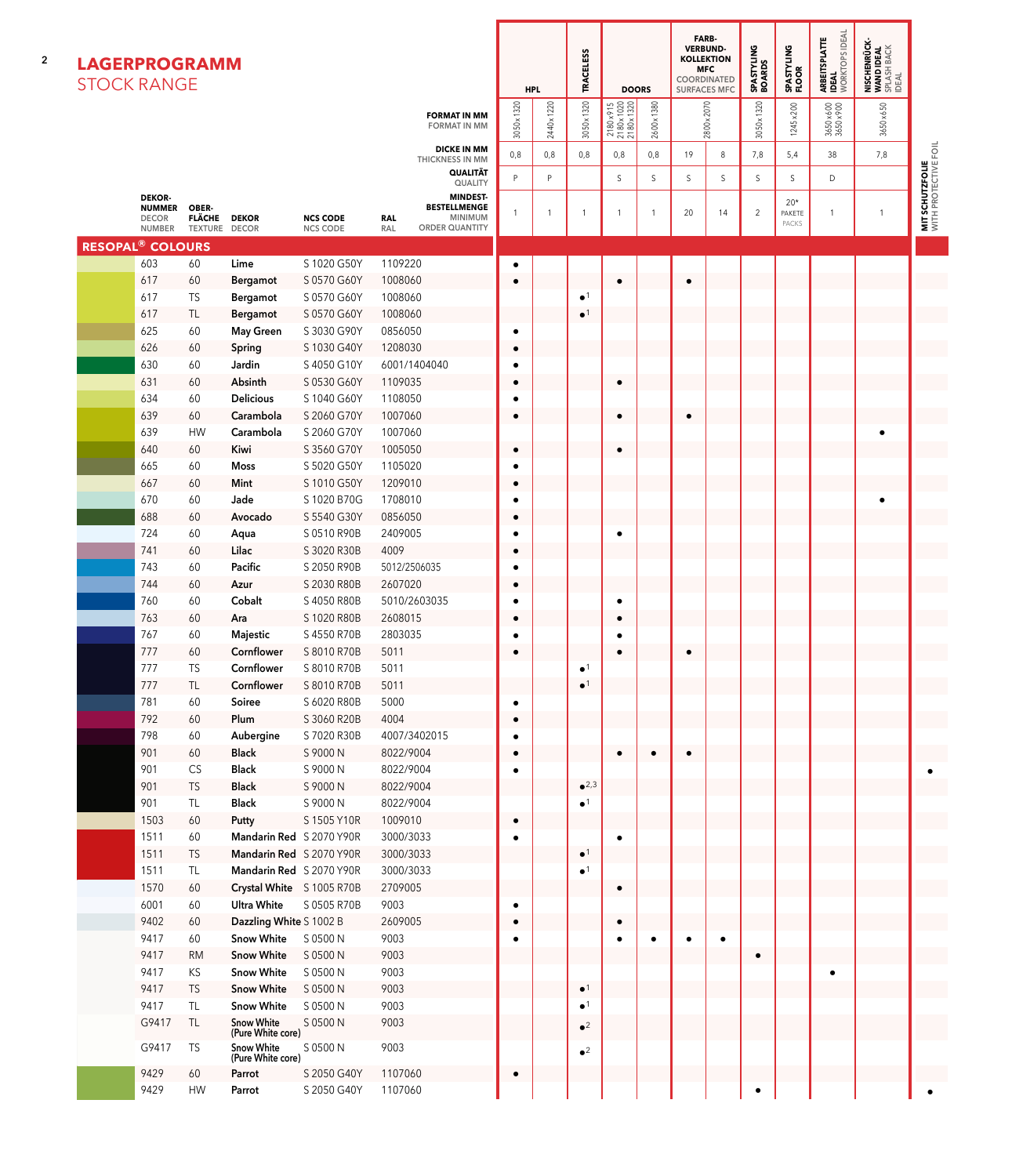|                                    |                                                          |                                   |                              |                                    |                          |                                                              |                | HPI.         | <b>TRACELESS</b>       | <b>DOORS</b>                       |              | FARB-<br><b>VERBUND-</b><br><b>KOLLEKTION</b><br><b>MFC</b><br>COORDINATED<br><b>SURFACES MFC</b> |             | <b>SPASTYLING</b><br>BOARDS | <b>SPASTYLING</b><br>FLOOR | ARBEITSPLATTE<br>IDEAL<br>Worktops Ideal | NISCHENRÜCK-<br>WAND IDEAL<br>SPLASH BACK<br>IDEAL |                                                |
|------------------------------------|----------------------------------------------------------|-----------------------------------|------------------------------|------------------------------------|--------------------------|--------------------------------------------------------------|----------------|--------------|------------------------|------------------------------------|--------------|---------------------------------------------------------------------------------------------------|-------------|-----------------------------|----------------------------|------------------------------------------|----------------------------------------------------|------------------------------------------------|
|                                    |                                                          |                                   |                              |                                    |                          | <b>FORMAT IN MM</b><br>FORMAT IN MM                          | 3050 x 1320    | 2440 x 1220  | 3050 x 1320            | 2180x915<br>2180x1020<br>2180x1320 | 2600 x 1380  |                                                                                                   | 2800 x 2070 | 3050 x 1320                 | $1245 \times 200$          | 3650×600<br>3650×900                     | 3650×650                                           |                                                |
|                                    |                                                          |                                   |                              |                                    |                          | <b>DICKE IN MM</b><br>THICKNESS IN MM                        | 0,8            | 0,8          | 0,8                    | 0,8                                | 0,8          | 19                                                                                                | $\,$ 8 $\,$ | 7,8                         | 5,4                        | 38                                       | 7,8                                                |                                                |
|                                    |                                                          |                                   |                              |                                    |                          | QUALITÄT<br>QUALITY                                          | P              | P            |                        | $\mathsf S$                        | $\mathsf S$  | $\mathsf S$                                                                                       | $\mathsf S$ | S                           | $\mathsf S$                | D                                        |                                                    |                                                |
|                                    | <b>DEKOR-</b><br><b>NUMMER</b><br><b>DECOR</b><br>NUMBER | OBER-<br>FLÄCHE<br><b>TEXTURE</b> | <b>DEKOR</b><br><b>DECOR</b> | <b>NCS CODE</b><br><b>NCS CODE</b> | <b>RAL</b><br><b>RAL</b> | MINDEST-<br><b>BESTELLMENGE</b><br>MINIMUM<br>ORDER QUANTITY | 1              | $\mathbf{1}$ | $\mathbf{1}$           | $\overline{1}$                     | $\mathbf{1}$ | 20                                                                                                | 14          | $\sqrt{2}$                  | $20*$<br>PAKETE<br>PACKS   | $\mathbf{1}$                             | $\mathbf{1}$                                       | <b>MIT SCHUTZFOLIE</b><br>WITH PROTECTIVE FOIL |
| <b>RESOPAL<sup>®</sup> COLOURS</b> |                                                          |                                   |                              |                                    |                          |                                                              |                |              |                        |                                    |              |                                                                                                   |             |                             |                            |                                          |                                                    |                                                |
|                                    | 9440                                                     | 60                                | Navy                         | S 6030 R80B                        |                          | 5013/2702025                                                 | $\bullet$      |              |                        | ٠                                  |              |                                                                                                   |             |                             |                            |                                          |                                                    |                                                |
|                                    | 9450                                                     | 60<br>60                          | Teal<br><b>Ultramarine</b>   | S 5040 B10G                        | 2203030                  |                                                              | $\bullet$      |              |                        | $\bullet$                          |              |                                                                                                   |             |                             |                            |                                          |                                                    |                                                |
|                                    | 9497<br>9501                                             | 60                                | Coral                        | S 3060 R80B<br>S 1040 Y80R         | 2604040<br>0407040       |                                                              | ٠<br>$\bullet$ |              |                        |                                    |              |                                                                                                   |             |                             |                            |                                          |                                                    |                                                |
|                                    | 10542                                                    | 60                                | Storm                        | S 6502 B                           | 2604005                  |                                                              | ٠              |              |                        |                                    |              | ٠                                                                                                 |             |                             |                            |                                          |                                                    |                                                |
|                                    | 10622                                                    | 60                                | Ebony                        | S 8000 N                           |                          | 7024/0003500                                                 |                |              |                        | $\bullet$                          | $\bullet$    | $\bullet$                                                                                         | $\bullet$   |                             |                            |                                          |                                                    |                                                |
|                                    | 10622                                                    | ΚS                                | Ebony                        | S 8000 N                           |                          | 7024/0003500                                                 |                |              |                        |                                    |              |                                                                                                   |             |                             |                            | $\bullet$                                |                                                    |                                                |
|                                    | 10622                                                    | 90                                | Ebony                        | S 8000 N                           |                          | 7024/0003500                                                 |                |              |                        |                                    |              |                                                                                                   |             |                             |                            | ٠                                        |                                                    |                                                |
|                                    | 10622                                                    | <b>TS</b>                         | Ebony                        | S 8000 N                           |                          | 7024/0003500                                                 |                |              | $\bullet$ <sup>1</sup> |                                    |              |                                                                                                   |             |                             |                            |                                          |                                                    |                                                |
|                                    | 10622                                                    | TL                                | Ebony                        | S 8000 N                           |                          | 7024/0003500                                                 |                |              | $\bullet$ <sup>1</sup> |                                    |              |                                                                                                   |             |                             |                            |                                          |                                                    |                                                |
|                                    | 1500N                                                    | 60                                | <b>Soft Grey</b>             | S 2502 Y                           | 7044/808005              |                                                              | $\bullet$      |              |                        | $\bullet$                          |              | $\bullet$                                                                                         |             |                             |                            |                                          |                                                    |                                                |
|                                    | 1500N                                                    | WG                                | Soft Grey                    | S 2502 Y                           | 7044/808005              |                                                              |                |              |                        |                                    |              |                                                                                                   |             |                             |                            |                                          |                                                    |                                                |
|                                    | 1500N                                                    | <b>RM</b>                         | Soft Grey                    | S 2502 Y                           | 7044/808005              |                                                              |                |              |                        |                                    |              |                                                                                                   |             | ٠                           |                            |                                          |                                                    |                                                |
|                                    | 1500N                                                    | <b>TS</b>                         | <b>Soft Grey</b>             | S 2502 Y                           | 7044/808005              |                                                              |                |              | $\bullet$ <sup>1</sup> |                                    |              |                                                                                                   |             |                             |                            |                                          |                                                    |                                                |
|                                    | 1500N                                                    | TL                                | <b>Soft Grey</b>             | S 2502 Y                           | 7044/808005              |                                                              |                |              | $\bullet$ <sup>1</sup> |                                    |              |                                                                                                   |             |                             |                            |                                          |                                                    |                                                |
|                                    | D14                                                      | 60                                | Port                         | S 4550 Y90R                        |                          | 3032/0303030                                                 | ٠              |              |                        | $\bullet$                          |              | $\bullet$                                                                                         |             |                             |                            |                                          |                                                    |                                                |
|                                    | D14<br>D14                                               | TS<br>TL                          | Port<br>Port                 | S 4550 Y90R<br>S 4550 Y90R         |                          | 3032/0303030<br>3032/0303030                                 |                |              | $\bullet$ <sup>1</sup> |                                    |              |                                                                                                   |             |                             |                            |                                          |                                                    |                                                |
|                                    | D319                                                     | 60                                | <b>Blue Ice</b>              | S 2020 R90B                        | 2507010                  |                                                              | $\bullet$      |              | $\bullet$ <sup>1</sup> |                                    |              |                                                                                                   |             |                             |                            |                                          |                                                    |                                                |
|                                    | D351                                                     | 60                                | <b>Tyrol Green</b>           | S 3040 B50G                        |                          | 5018/1906030                                                 | $\bullet$      |              |                        |                                    |              |                                                                                                   |             |                             |                            |                                          |                                                    |                                                |
|                                    | D354                                                     | 60                                | Designer White S 0603 R80B   |                                    | 9003                     |                                                              | ٠              |              |                        | $\bullet$                          | $\bullet$    | ٠                                                                                                 |             |                             |                            |                                          |                                                    |                                                |
|                                    | D354                                                     | CS                                | Designer White S 0603 R80B   |                                    | 9003                     |                                                              | $\bullet$      |              |                        |                                    |              |                                                                                                   |             |                             |                            |                                          |                                                    |                                                |
|                                    | D362                                                     | 60                                | <b>Nile Green</b>            | S 2020 B70G                        |                          | 6027/1808015                                                 | ٠              |              |                        |                                    |              |                                                                                                   |             |                             |                            |                                          |                                                    |                                                |
|                                    | D378                                                     | 60                                | <b>Clear Teal</b>            | S 3020 B50G                        |                          | 6034/2007015                                                 | $\bullet$      |              |                        | $\bullet$                          |              |                                                                                                   |             |                             |                            |                                          |                                                    |                                                |
|                                    | D391                                                     | 60                                | Cloud                        | S 1010 R80B                        | 2509005                  |                                                              | $\bullet$      |              |                        | ٠                                  |              |                                                                                                   |             |                             |                            |                                          |                                                    |                                                |
|                                    | D403                                                     | 60                                | <b>White Sand</b>            | S 1005 Y10R                        | 1013/909010              |                                                              | ٠              |              |                        |                                    |              |                                                                                                   |             |                             |                            |                                          |                                                    |                                                |
|                                    | D414                                                     | 60                                | Shogun                       | S 3020 R90B                        | 2506015                  |                                                              | $\bullet$      |              |                        |                                    |              |                                                                                                   |             |                             |                            |                                          |                                                    |                                                |
|                                    | D416                                                     | 60                                | Bluebonnet                   | S 3040 R80B                        | 2605030                  |                                                              | $\bullet$      |              |                        | $\bullet$                          |              |                                                                                                   |             |                             |                            |                                          |                                                    |                                                |
|                                    | D419                                                     | 60                                | Lagoon                       | S 4030 B30G                        | 2105020                  |                                                              | ٠              |              |                        | $\bullet$                          |              |                                                                                                   |             |                             |                            |                                          |                                                    |                                                |
|                                    | D421                                                     | 60                                | Midori                       | S 6030 B70G                        |                          | 6004/1903020                                                 | $\bullet$      |              |                        |                                    |              |                                                                                                   |             |                             |                            |                                          |                                                    |                                                |
|                                    | D431                                                     | 60                                | Alabaster                    | S 0502 Y50R                        | 759205                   |                                                              | ٠              |              |                        |                                    |              |                                                                                                   |             |                             |                            |                                          |                                                    |                                                |
|                                    | D432                                                     | 60                                | Cashmere                     | S 1005 Y50R                        | 0609005<br>1015          |                                                              |                |              |                        |                                    |              |                                                                                                   |             |                             |                            |                                          |                                                    |                                                |
|                                    | D435<br>D443                                             | 60<br>60                          | Pongee<br>Tibetan Jade       | S 0505 Y20R<br>S 4040 B50G         | 1904030                  |                                                              | ٠<br>٠         |              |                        | $\bullet$                          | ٠            |                                                                                                   |             |                             |                            |                                          |                                                    |                                                |
|                                    | D451                                                     | 60                                | <b>Fiesta Reef</b>           | S 3060 R10B                        |                          | 4002/0203040                                                 | $\bullet$      |              |                        |                                    |              |                                                                                                   |             |                             |                            |                                          |                                                    |                                                |
|                                    | D472                                                     | 60                                | <b>Bali Blue</b>             | S 2030 R70B                        | 2806030                  |                                                              | $\bullet$      |              |                        |                                    |              |                                                                                                   |             |                             |                            |                                          |                                                    |                                                |
|                                    | D473                                                     | 60                                | Delft                        | S 3050 R75B                        | 2804040                  |                                                              | ٠              |              |                        | $\bullet$                          |              |                                                                                                   |             |                             |                            |                                          |                                                    |                                                |
|                                    | D475                                                     | 60                                | <b>Baltic Sea</b>            | S 4030 R90B                        |                          | 5014/2505015                                                 | $\bullet$      |              |                        |                                    |              | $\bullet$                                                                                         |             |                             |                            |                                          |                                                    |                                                |
|                                    | D478                                                     | 60                                | Amazon                       | S 4005 G80Y                        | 1006010                  |                                                              | ٠              |              |                        |                                    |              |                                                                                                   |             |                             |                            |                                          |                                                    |                                                |
|                                    | D483                                                     | 60                                | Yellow                       | S 0560 Y                           | 1018/858080              |                                                              | ٠              |              |                        | $\bullet$                          |              |                                                                                                   |             |                             |                            |                                          |                                                    |                                                |
|                                    | D73                                                      | 60                                | Pewter                       | S 4502 B                           | 7001/7045                |                                                              | ٠              |              |                        | $\bullet$                          |              |                                                                                                   |             |                             |                            |                                          |                                                    |                                                |
|                                    | D90                                                      | 60                                | North Sea                    | S 5502 G                           | 7037                     |                                                              | ٠              |              |                        | $\bullet$                          | $\bullet$    | $\bullet$                                                                                         |             |                             |                            |                                          |                                                    |                                                |
|                                    | D90                                                      | CS                                | North Sea                    | S 5502 G                           | 7037                     |                                                              |                |              |                        |                                    |              |                                                                                                   |             |                             |                            |                                          |                                                    |                                                |
|                                    | D90                                                      | <b>TS</b>                         | North Sea                    | S 5502 G                           | 7037                     |                                                              |                |              | $\bullet^1$            |                                    |              |                                                                                                   |             |                             |                            |                                          |                                                    |                                                |
|                                    | D90                                                      | TL.                               | North Sea                    | S 5502 G                           | 7037                     |                                                              |                |              | $\bullet^1$            |                                    |              |                                                                                                   |             |                             |                            |                                          |                                                    |                                                |
|                                    | D91                                                      | 60                                | <b>Slate Grey</b>            | S 8000 N                           | 7022                     |                                                              | $\bullet$      |              |                        |                                    |              | $\bullet$                                                                                         |             |                             |                            |                                          |                                                    |                                                |
|                                    | D92<br>D96                                               | 60<br>60                          | Dove Grey<br>Shadow          | S 3000 N                           | 7047<br>7006             |                                                              | ٠              |              |                        | $\bullet$                          | ٠            |                                                                                                   |             |                             |                            |                                          |                                                    |                                                |
|                                    | D96                                                      | TS                                | Shadow                       | S 5005 Y50R<br>S 5005 Y50R         | 7006                     |                                                              | $\bullet$      |              | $\bullet^1$            | $\bullet$                          | $\bullet$    | $\bullet$                                                                                         | $\bullet$   |                             |                            |                                          |                                                    |                                                |
|                                    | D96                                                      | TL.                               | Shadow                       | S 5005 Y50R                        | 7006                     |                                                              |                |              | $\bullet^1$            |                                    |              |                                                                                                   |             |                             |                            |                                          |                                                    |                                                |
|                                    |                                                          |                                   |                              |                                    |                          |                                                              |                |              |                        |                                    |              |                                                                                                   |             |                             |                            |                                          |                                                    |                                                |

P = Postforming Postforming S = Standard Standard D = D-Profil D-profile

\* **Aufteilbar in 2 Dekore à 80 Stk. ≙ 2 x 20 m<sup>2</sup> ≙ 1 Palette<br>\* May be split into 2 decors @ 80 pcs. ≙ 2 x 20m<sup>2</sup><br>⊥≙ 1 pallet** 

1) RESOPAL® TRACELESS ist bedingt postformbar. Der kleinste Radius entspricht 10-mal der Dicke<br>(2.B. 0,8 mm = ≥ 8 mm). Deshalb empfehlen wir, vorab Postformbarkeits-Tests durchzuführen.<br>1) Postforming for RESOPAL® TRACELE

2) Nicht postformbar. 2) Postforming not possible. 3) Nicht in schwer entflammbarer Ausführung erhältlich. 3) Not availalbe in flame-retardant version.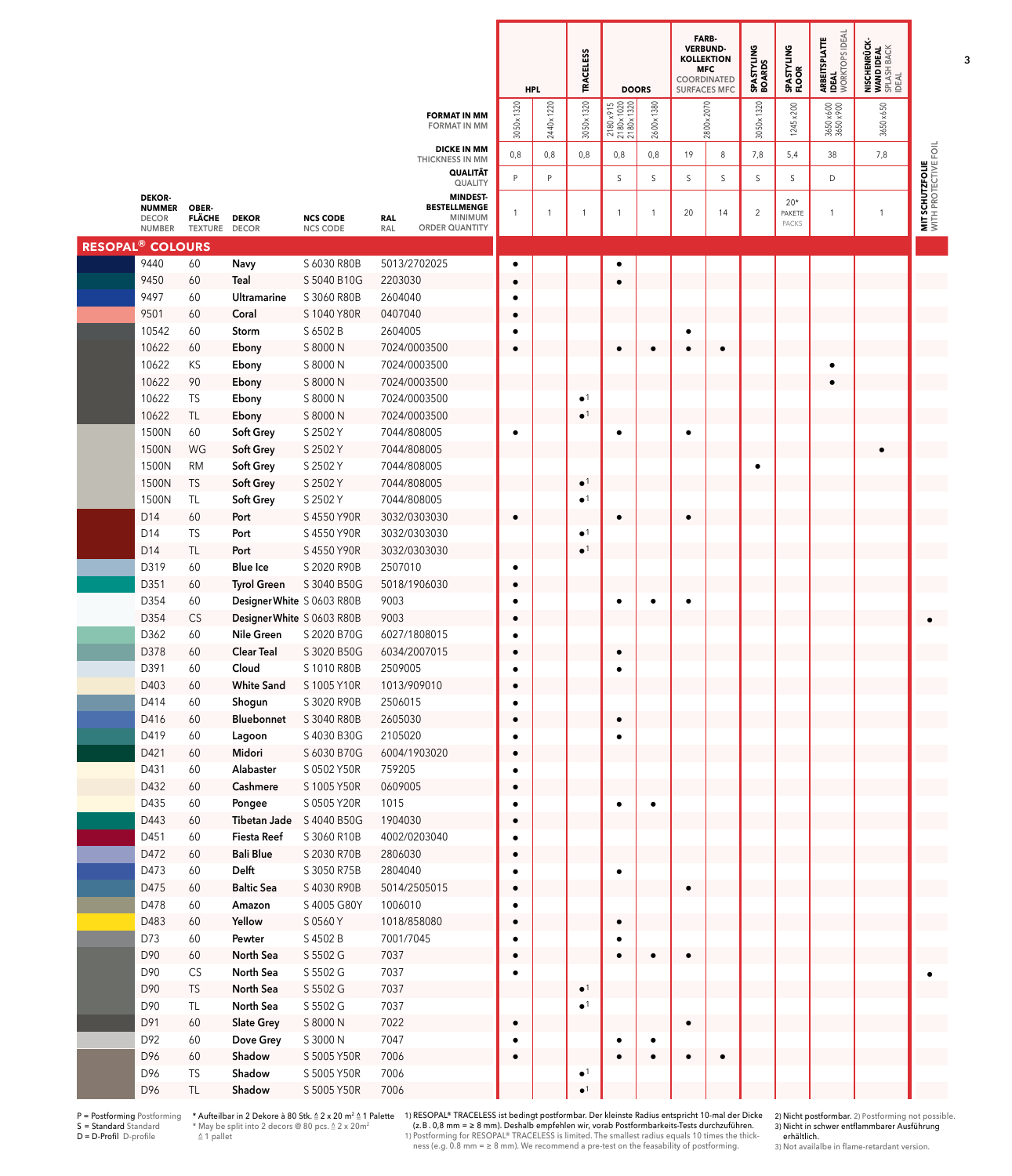| <b>LAGERPROGRAMM</b><br><b>STOCK RANGE</b> |                               |                 |                                                  |                                            |                        | <b>HPL</b>   | <b>TRACELESS</b>       | <b>DOORS</b>                                                                                      |              | FARB-<br><b>VERBUND-</b><br>COORDINATED<br><b>SURFACES MFC</b> | <b>KOLLEKTION</b><br><b>MFC</b> | <b>SPASTYLING</b><br>BOARDS | <b>SPASTYLING</b><br>FLOOR | ARBEITSPLATTE<br>IDEAL<br>Worktops Ideal | <b>NISCHENRÜCK-</b><br>Wand Ideal<br>SPLASH BACK<br>IDEAL |                                                |
|--------------------------------------------|-------------------------------|-----------------|--------------------------------------------------|--------------------------------------------|------------------------|--------------|------------------------|---------------------------------------------------------------------------------------------------|--------------|----------------------------------------------------------------|---------------------------------|-----------------------------|----------------------------|------------------------------------------|-----------------------------------------------------------|------------------------------------------------|
|                                            |                               |                 |                                                  | <b>FORMAT IN MM</b><br><b>FORMAT IN MM</b> | 3050 x 1320            | 2440 x 1220  | 3050 x 1320            | $\begin{array}{ l} 2180 \times 915 \\ 2180 \times 1020 \\ 2180 \times 1320 \\ \hline \end{array}$ | 2600 x 1380  |                                                                | 2800 x 2070                     | 3050 x 1320                 | $1245 \times 200$          | 3650×600<br>3650×900                     | 3650×650                                                  |                                                |
|                                            |                               |                 |                                                  | DICKE IN MM<br>THICKNESS IN MM             | 0,8                    | 0,8          | 0,8                    | 0,8                                                                                               | 0,8          | 19                                                             | $\,$ 8                          | 7,8                         | 5,4                        | 38                                       | 7,8                                                       |                                                |
|                                            |                               |                 |                                                  | <b>QUALITÄT</b>                            | P                      | P            |                        | $\mathsf S$                                                                                       | S            | $\mathsf S$                                                    | S                               | $\mathsf S$                 | $\mathsf S$                | D                                        |                                                           | <b>MIT SCHUTZFOLIE</b><br>WITH PROTECTIVE FOIL |
|                                            | <b>DEKOR-</b>                 |                 |                                                  | <b>QUALITY</b><br>MINDEST-                 |                        |              |                        |                                                                                                   |              |                                                                |                                 |                             | $20*$                      |                                          |                                                           |                                                |
|                                            | <b>NUMMER</b><br><b>DECOR</b> | OBER-<br>FLÄCHE | <b>DEKOR</b>                                     | <b>BESTELLMENGE</b><br>MINIMUM             | $\mathbf{1}$           | $\mathbf{1}$ | $\mathbf{1}$           | 1                                                                                                 | $\mathbf{1}$ | 20                                                             | 14                              | $\sqrt{2}$                  | PAKETE<br>PACKS            | $\mathbf{1}$                             | $\mathbf{1}$                                              |                                                |
|                                            | NUMBER                        | TEXTURE DECOR   |                                                  | <b>ORDER QUANTITY</b>                      |                        |              |                        |                                                                                                   |              |                                                                |                                 |                             |                            |                                          |                                                           |                                                |
| <b>RESOPAL<sup>®</sup> WOODS</b>           | 3044                          | EM              | <b>Essential Large B</b>                         |                                            |                        |              |                        |                                                                                                   |              |                                                                |                                 |                             |                            |                                          |                                                           |                                                |
|                                            | 3044                          | 60              | <b>Essential Large B</b>                         |                                            | $\bullet$              |              |                        | ٠                                                                                                 |              |                                                                |                                 |                             |                            |                                          |                                                           |                                                |
|                                            | 4005                          | WH              | Chalet Oak                                       |                                            | $\bullet$              |              |                        |                                                                                                   |              |                                                                |                                 |                             |                            |                                          |                                                           |                                                |
|                                            | 4006                          | 60              | Noce Savinelli                                   |                                            | $\bullet$              |              |                        | $\bullet$                                                                                         | $\bullet$    | $\bullet$                                                      |                                 |                             |                            |                                          |                                                           |                                                |
|                                            | 4006                          | HW              | <b>Noce Savinelli</b>                            |                                            | $\bullet$              |              |                        |                                                                                                   |              |                                                                |                                 |                             |                            |                                          |                                                           |                                                |
|                                            | 4006                          | TS              | Noce Savinelli                                   |                                            |                        |              | $\bullet$ <sup>1</sup> |                                                                                                   |              |                                                                |                                 |                             |                            |                                          |                                                           |                                                |
|                                            | 4006                          | TL              | <b>Noce Savinelli</b>                            |                                            |                        |              | $\bullet^1$            |                                                                                                   |              |                                                                |                                 |                             |                            |                                          |                                                           |                                                |
|                                            | 4007                          | 60              | Noce Vero                                        |                                            | $\bullet$              |              |                        | $\bullet$                                                                                         |              | $\bullet$                                                      |                                 |                             |                            |                                          |                                                           |                                                |
|                                            | 4007<br>4008                  | HW<br>60        | Noce Vero<br>Noce Savinelli Grigio               |                                            | $\bullet$<br>$\bullet$ |              |                        |                                                                                                   |              |                                                                |                                 |                             |                            |                                          |                                                           |                                                |
|                                            | 4012                          | EW              | Manarola Acacia                                  |                                            | ٠                      |              |                        |                                                                                                   |              |                                                                |                                 |                             |                            |                                          |                                                           |                                                |
|                                            | 4013                          | EW              | Manarola Acacia Brown                            |                                            | $\bullet$              |              |                        |                                                                                                   |              |                                                                |                                 |                             |                            |                                          |                                                           |                                                |
|                                            | 4013                          | 60              | Manarola Acacia Brown                            |                                            |                        |              |                        | $\bullet$                                                                                         |              |                                                                |                                 |                             |                            |                                          |                                                           |                                                |
|                                            | 4018                          | EW              | <b>Toronto Elm</b>                               |                                            | $\bullet$              |              |                        |                                                                                                   |              | $\bullet$                                                      |                                 |                             |                            |                                          |                                                           |                                                |
|                                            | 4019                          | EW              | Michigan Elm                                     |                                            | $\bullet$              |              |                        |                                                                                                   |              | $\bullet$                                                      |                                 |                             |                            |                                          |                                                           |                                                |
|                                            | 4022                          | EM              | <b>Arctic Pine</b>                               |                                            | $\bullet$              |              |                        |                                                                                                   |              |                                                                |                                 |                             |                            |                                          |                                                           |                                                |
|                                            | 4022                          | 60              | <b>Arctic Pine</b>                               |                                            |                        |              |                        | $\bullet$                                                                                         |              |                                                                |                                 |                             |                            |                                          |                                                           |                                                |
|                                            | 4023                          | 60              | <b>Essential Large A Quer</b>                    |                                            |                        |              |                        | ٠                                                                                                 |              |                                                                |                                 |                             |                            |                                          |                                                           |                                                |
|                                            | 4023                          | EM              | <b>Essential Large A Quer</b>                    |                                            | ٠                      |              |                        |                                                                                                   |              |                                                                |                                 |                             |                            |                                          |                                                           |                                                |
|                                            | 4046<br>4047                  | EM<br>EM        | <b>Nordic Dunes</b><br><b>Lively Cherry</b>      |                                            | $\bullet$              |              |                        |                                                                                                   |              | $\bullet$                                                      |                                 |                             |                            |                                          |                                                           |                                                |
|                                            | 4055                          | EM              | <b>Essential Large A</b>                         |                                            | $\bullet$<br>$\bullet$ |              |                        |                                                                                                   |              | $\bullet$                                                      |                                 |                             |                            |                                          |                                                           |                                                |
|                                            | 4055                          | 60              | <b>Essential Large A</b>                         |                                            |                        |              |                        | $\bullet$                                                                                         |              |                                                                |                                 |                             |                            |                                          |                                                           |                                                |
|                                            | 4067                          | EW              | <b>Tallinn Ash</b>                               |                                            | $\bullet$              |              |                        |                                                                                                   |              | $\bullet$                                                      |                                 |                             |                            |                                          |                                                           |                                                |
|                                            | 4067                          | 60              | <b>Tallinn Ash</b>                               |                                            |                        |              |                        | ٠                                                                                                 |              |                                                                |                                 |                             |                            |                                          |                                                           |                                                |
|                                            | 4068                          | 60              | Night Ash                                        |                                            | $\bullet$              |              |                        | $\bullet$                                                                                         |              | $\bullet$                                                      |                                 |                             |                            |                                          |                                                           |                                                |
|                                            | 4069                          | EW              | Bergen Ash                                       |                                            | ٠                      |              |                        |                                                                                                   |              | $\bullet$                                                      |                                 |                             |                            |                                          |                                                           |                                                |
|                                            | 4069                          | 60              | Bergen Ash                                       |                                            |                        |              |                        | $\bullet$                                                                                         |              |                                                                |                                 |                             |                            |                                          |                                                           |                                                |
|                                            | 4072                          | EM              | <b>Essential Light Beech</b>                     |                                            | $\bullet$              |              |                        |                                                                                                   |              | $\bullet$                                                      |                                 |                             |                            |                                          |                                                           |                                                |
|                                            | 4073<br>4073                  | EM<br>60        | <b>Essential Beech</b><br><b>Essential Beech</b> |                                            | $\bullet$              |              |                        | $\bullet$                                                                                         |              |                                                                |                                 |                             |                            |                                          |                                                           |                                                |
|                                            | 4076                          | EM              | <b>Essential Oak</b>                             |                                            | $\bullet$              |              |                        |                                                                                                   |              | $\bullet$                                                      |                                 |                             |                            |                                          |                                                           |                                                |
|                                            | 4076                          | 60              | <b>Essential Oak</b>                             |                                            |                        |              |                        | $\bullet$                                                                                         |              |                                                                |                                 |                             |                            |                                          |                                                           |                                                |
|                                            | 4080                          | EW              | Sunday Oak                                       |                                            | $\bullet$              |              |                        |                                                                                                   |              | $\bullet$                                                      |                                 |                             |                            |                                          |                                                           |                                                |
|                                            | 4080                          | 60              | Sunday Oak                                       |                                            |                        |              |                        | $\bullet$                                                                                         |              |                                                                |                                 |                             |                            |                                          |                                                           |                                                |
|                                            | 4080                          | EM              | Sunday Oak                                       |                                            |                        |              |                        |                                                                                                   |              |                                                                |                                 | $\bullet$                   |                            |                                          |                                                           |                                                |
|                                            | 4081                          | EW              | Glen Oak                                         |                                            | $\bullet$              |              |                        |                                                                                                   |              | $\bullet$                                                      |                                 |                             |                            |                                          |                                                           |                                                |
|                                            | 4081                          | $60\,$          | Glen Oak                                         |                                            |                        |              |                        | $\bullet$                                                                                         |              |                                                                |                                 |                             |                            |                                          |                                                           |                                                |
|                                            | 4082                          | EW              | Tundra Oak<br>Tundra Oak                         |                                            | $\bullet$              |              |                        |                                                                                                   |              | $\bullet$                                                      |                                 |                             |                            |                                          |                                                           |                                                |
|                                            | 4082<br>4082                  | $60\,$<br>EM    | Tundra Oak                                       |                                            |                        |              |                        | $\bullet$                                                                                         |              |                                                                |                                 | $\bullet$                   |                            |                                          |                                                           |                                                |
|                                            | 4083                          | EW              | Honey Oak                                        |                                            | $\bullet$              |              |                        |                                                                                                   |              | $\bullet$                                                      |                                 |                             |                            |                                          |                                                           |                                                |
|                                            | 4084                          | EW              | Cornwall Oak                                     |                                            | $\bullet$              |              |                        |                                                                                                   |              | $\bullet$                                                      |                                 |                             |                            |                                          |                                                           |                                                |
|                                            | 4084                          | $60\,$          | Cornwall Oak                                     |                                            |                        |              |                        | $\bullet$                                                                                         |              |                                                                |                                 |                             |                            |                                          |                                                           |                                                |
|                                            | 4085                          | 60              | <b>Black Oak</b>                                 |                                            | $\bullet$              |              |                        |                                                                                                   |              |                                                                |                                 |                             |                            |                                          |                                                           |                                                |
|                                            | 4103                          | 60              | <b>Tauern Larch</b>                              |                                            | $\bullet$              |              |                        | $\bullet$                                                                                         | $\bullet$    |                                                                |                                 |                             |                            |                                          |                                                           |                                                |
|                                            | 4104                          | EM              | <b>Visby Maple</b>                               |                                            | $\bullet$              |              |                        |                                                                                                   |              |                                                                |                                 |                             |                            |                                          |                                                           |                                                |
|                                            | 4104                          | $60\,$          | <b>Visby Maple</b>                               |                                            |                        |              |                        | $\bullet$                                                                                         | $\bullet$    |                                                                |                                 |                             |                            |                                          |                                                           |                                                |
|                                            | 4105                          | FW              | <b>Plane Marked Maple</b>                        |                                            |                        |              |                        |                                                                                                   |              |                                                                |                                 |                             |                            |                                          |                                                           |                                                |
|                                            | 4105                          | $60\,$          | Plane Marked Maple                               |                                            |                        |              |                        |                                                                                                   |              |                                                                |                                 |                             |                            |                                          |                                                           |                                                |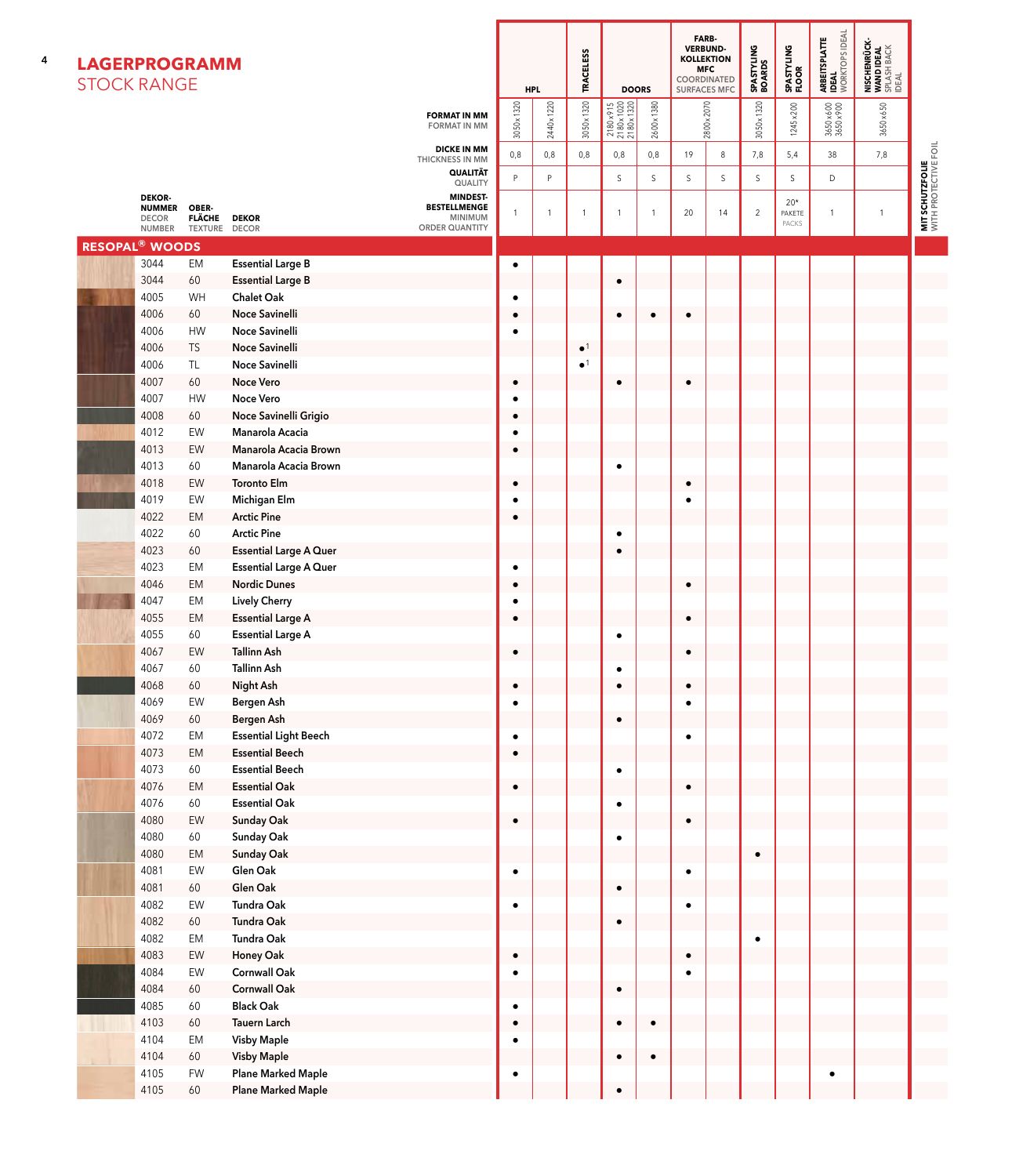|                                  |                                                                 |                                   |                                          |                                                       |              | HPL          | <b>TRACELESS</b>       | <b>DOORS</b>                                                                                               |              | FARB-<br><b>VERBUND-</b><br><b>KOLLEKTION</b><br>COORDINATED<br><b>SURFACES MFC</b> | <b>MFC</b>  | <b>SPASTYLING</b><br>BOARDS | <b>SPASTYLING</b><br>FLOOR | ARBEITSPLATTE<br>IDEAL<br>Worktops Ideal | <b>NISCHENRÜCK-</b><br>WAND IDEAL<br>SPLASH BACK<br>IDEAL |                                                |
|----------------------------------|-----------------------------------------------------------------|-----------------------------------|------------------------------------------|-------------------------------------------------------|--------------|--------------|------------------------|------------------------------------------------------------------------------------------------------------|--------------|-------------------------------------------------------------------------------------|-------------|-----------------------------|----------------------------|------------------------------------------|-----------------------------------------------------------|------------------------------------------------|
|                                  |                                                                 |                                   |                                          | <b>FORMAT IN MM</b><br>FORMAT IN MM                   | 3050 x 1320  | 2440 x 1220  | 3050×1320              | $\begin{array}{ c c }\hline 2180 \times 915 \\ 2180 \times 1020 \\ 2180 \times 1320 \\ \hline \end{array}$ | 2600 x 1380  |                                                                                     | 2800 x 2070 | 3050 x 1320                 | $1245 \times 200$          | 3650 x 600<br>3650 x 900                 | 3650×650                                                  |                                                |
|                                  |                                                                 |                                   |                                          | DICKE IN MM<br>THICKNESS IN MM                        | 0,8          | 0,8          | 0,8                    | 0,8                                                                                                        | $0,8$        | 19                                                                                  | $\,$ 8 $\,$ | 7,8                         | 5,4                        | 38                                       | 7,8                                                       |                                                |
|                                  |                                                                 |                                   |                                          | QUALITÄT<br>QUALITY                                   | P            | P            |                        | $\mathsf S$                                                                                                | $\mathsf S$  | $\mathsf S$                                                                         | $\sf S$     | $\sf S$                     | $\sf S$                    | D                                        |                                                           |                                                |
|                                  | <b>DEKOR-</b><br><b>NUMMER</b><br><b>DECOR</b><br><b>NUMBER</b> | OBER-<br>FLÄCHE<br><b>TEXTURE</b> | <b>DEKOR</b><br><b>DECOR</b>             | MINDEST-<br>BESTELLMENGE<br>MINIMUM<br>ORDER QUANTITY | $\mathbf{1}$ | $\mathbf{1}$ | $\mathbf{1}$           | $\mathbf{1}$                                                                                               | $\mathbf{1}$ | 20                                                                                  | 14          | $\sqrt{2}$                  | $20*$<br>PAKETE<br>PACKS   | 1                                        | $\mathbf{1}$                                              | <b>MIT SCHUTZFOLIE</b><br>With Protective foil |
| <b>RESOPAL<sup>®</sup> WOODS</b> |                                                                 |                                   |                                          |                                                       |              |              |                        |                                                                                                            |              |                                                                                     |             |                             |                            |                                          |                                                           |                                                |
|                                  | 4109                                                            | WH                                | <b>Piave Cherry</b>                      |                                                       | $\bullet$    |              |                        |                                                                                                            |              |                                                                                     |             |                             |                            |                                          |                                                           |                                                |
|                                  | 4109                                                            | 60                                | <b>Piave Cherry</b>                      |                                                       |              |              |                        | $\bullet$                                                                                                  |              |                                                                                     |             |                             |                            |                                          |                                                           |                                                |
|                                  | 4110<br>4110                                                    | WH<br>60                          | <b>Wenge Nakuru</b><br>Wenge Nakuru      |                                                       | $\bullet$    |              |                        |                                                                                                            |              |                                                                                     |             |                             |                            |                                          |                                                           |                                                |
|                                  | 4116                                                            | WH                                | <b>Delicious Oak</b>                     |                                                       | $\bullet$    |              |                        | $\bullet$                                                                                                  |              |                                                                                     |             |                             |                            | ٠                                        |                                                           |                                                |
|                                  | 4118                                                            | EM                                | Novara Elm                               |                                                       |              |              |                        |                                                                                                            |              |                                                                                     |             | $\bullet$                   |                            |                                          |                                                           |                                                |
|                                  | 4118                                                            | <b>FN</b>                         | Novara Elm                               |                                                       |              |              |                        |                                                                                                            |              |                                                                                     |             |                             | $\bullet$                  |                                          |                                                           |                                                |
|                                  | 4122                                                            | HW                                | Citynight                                |                                                       | $\bullet$    |              |                        |                                                                                                            |              |                                                                                     |             |                             |                            |                                          |                                                           |                                                |
|                                  | 4123                                                            | WH                                | <b>Cottage Pine</b>                      |                                                       | $\bullet$    |              |                        |                                                                                                            |              |                                                                                     |             |                             |                            |                                          |                                                           |                                                |
|                                  | 4123                                                            | 60                                | <b>Cottage Pine</b>                      |                                                       |              |              |                        | $\bullet$                                                                                                  |              |                                                                                     |             |                             |                            |                                          |                                                           |                                                |
|                                  | 4128                                                            | WH                                | Amarena Cherry                           |                                                       | $\bullet$    |              |                        |                                                                                                            |              |                                                                                     |             |                             |                            |                                          |                                                           |                                                |
|                                  | 4128                                                            | 60                                | Amarena Cherry                           |                                                       |              |              |                        | $\bullet$                                                                                                  |              |                                                                                     |             |                             |                            |                                          |                                                           |                                                |
|                                  | 4129                                                            | WH                                | <b>Washy Elm</b>                         |                                                       | $\bullet$    |              |                        |                                                                                                            |              |                                                                                     |             |                             |                            |                                          |                                                           |                                                |
|                                  | 4134                                                            | EM                                | Mississippi Pine                         |                                                       | $\bullet$    |              |                        |                                                                                                            |              |                                                                                     |             | $\bullet$                   |                            | $\bullet$                                |                                                           |                                                |
|                                  | 4134                                                            | FN                                | Mississippi Pine                         |                                                       |              |              |                        |                                                                                                            |              |                                                                                     |             |                             | ٠                          |                                          |                                                           |                                                |
|                                  | 4136                                                            | WH                                | Driftwood                                |                                                       | $\bullet$    |              |                        |                                                                                                            |              |                                                                                     |             |                             |                            |                                          |                                                           |                                                |
|                                  | 4137                                                            | WH                                | Frantic                                  |                                                       | $\bullet$    |              |                        |                                                                                                            |              |                                                                                     |             |                             |                            |                                          |                                                           |                                                |
|                                  | 4138                                                            | KS                                | Masterpiece Sepia                        |                                                       |              |              |                        |                                                                                                            |              |                                                                                     |             |                             |                            | $\bullet$                                |                                                           |                                                |
|                                  | 4139<br>4140                                                    | KS<br>60                          | Masterpiece Bianco                       |                                                       |              |              |                        |                                                                                                            |              |                                                                                     |             |                             |                            | $\bullet$                                |                                                           |                                                |
|                                  | 4140                                                            | $TS$                              | Night Wood<br>Night Wood                 |                                                       | $\bullet$    |              | $\bullet$ <sup>1</sup> |                                                                                                            |              | $\bullet$                                                                           |             |                             |                            |                                          |                                                           |                                                |
|                                  | 4140                                                            | TL                                | Night Wood                               |                                                       |              |              | $\bullet^1$            |                                                                                                            |              |                                                                                     |             |                             |                            |                                          |                                                           |                                                |
|                                  | 4144                                                            | EM                                | White Wood                               |                                                       | $\bullet$    |              |                        |                                                                                                            |              | $\bullet$                                                                           |             |                             |                            |                                          |                                                           |                                                |
|                                  | 4145                                                            | EM                                | <b>Creme Wood</b>                        |                                                       | $\bullet$    |              |                        |                                                                                                            |              | $\bullet$                                                                           |             |                             |                            |                                          |                                                           |                                                |
|                                  | 4145                                                            | TS                                | Creme Wood                               |                                                       |              |              | $\bullet$ <sup>1</sup> |                                                                                                            |              |                                                                                     |             |                             |                            |                                          |                                                           |                                                |
|                                  | 4145                                                            | TL                                | <b>Creme Wood</b>                        |                                                       |              |              | $\bullet$ <sup>1</sup> |                                                                                                            |              |                                                                                     |             |                             |                            |                                          |                                                           |                                                |
|                                  | 4146                                                            | EM                                | <b>Beige Wood</b>                        |                                                       | $\bullet$    |              |                        |                                                                                                            |              |                                                                                     |             |                             |                            |                                          |                                                           |                                                |
|                                  | 4147                                                            | EM                                | Candy Wood                               |                                                       | $\bullet$    |              |                        |                                                                                                            |              | $\bullet$                                                                           |             |                             |                            |                                          |                                                           |                                                |
|                                  | 4148                                                            | EM                                | Soil Wood                                |                                                       | $\bullet$    |              |                        |                                                                                                            |              | $\bullet$                                                                           |             | $\bullet$                   |                            |                                          |                                                           |                                                |
|                                  | 4148                                                            | FN                                | Soil Wood                                |                                                       |              |              |                        |                                                                                                            |              |                                                                                     |             |                             | $\bullet$                  |                                          |                                                           |                                                |
|                                  | 4159                                                            | WH                                | Shabby White                             |                                                       |              |              |                        |                                                                                                            |              |                                                                                     |             |                             |                            | $\bullet$                                |                                                           |                                                |
|                                  | 4161<br>4161                                                    | WH                                | <b>Mystic Pine</b>                       |                                                       |              |              |                        |                                                                                                            |              |                                                                                     |             |                             |                            |                                          |                                                           |                                                |
|                                  | 4164                                                            | <b>FN</b><br>EM                   | <b>Mystic Pine</b><br><b>Country Oak</b> |                                                       |              |              |                        |                                                                                                            |              |                                                                                     |             | $\bullet$                   | $\bullet$                  |                                          |                                                           |                                                |
|                                  | 4164                                                            | <b>FN</b>                         | <b>Country Oak</b>                       |                                                       |              |              |                        |                                                                                                            |              |                                                                                     |             |                             | $\bullet$                  |                                          |                                                           |                                                |
|                                  | 4165                                                            | WH                                | Solano Oak                               |                                                       | $\bullet$    |              |                        |                                                                                                            |              |                                                                                     |             |                             |                            | $\bullet$                                |                                                           |                                                |
|                                  | 4165                                                            | 60                                | Solano Oak                               |                                                       |              |              |                        | $\bullet$                                                                                                  |              |                                                                                     |             |                             |                            |                                          |                                                           |                                                |
|                                  | 4166                                                            | WH                                | <b>Valley Oak</b>                        |                                                       | $\bullet$    |              |                        |                                                                                                            |              |                                                                                     |             |                             |                            |                                          |                                                           |                                                |
|                                  | 4166                                                            | EW                                | <b>Valley Oak</b>                        |                                                       |              |              |                        |                                                                                                            |              | $\bullet$                                                                           |             |                             |                            |                                          |                                                           |                                                |
|                                  | 4167                                                            | WH                                | Diego Oak                                |                                                       | $\bullet$    |              |                        |                                                                                                            |              |                                                                                     |             |                             |                            | $\bullet$                                |                                                           |                                                |
|                                  | 4168                                                            | WH                                | Pablo Oak                                |                                                       | $\bullet$    |              |                        |                                                                                                            |              |                                                                                     |             |                             |                            |                                          |                                                           |                                                |
|                                  | 4168                                                            | 60                                | Pablo Oak                                |                                                       |              |              |                        | $\bullet$                                                                                                  |              |                                                                                     |             |                             |                            |                                          |                                                           |                                                |
|                                  | 4168                                                            | EW                                | Pablo Oak                                |                                                       |              |              |                        |                                                                                                            |              | $\bullet$                                                                           |             |                             |                            |                                          |                                                           |                                                |
|                                  | 4176                                                            | EW                                | Sol Oak                                  |                                                       | $\bullet$    |              |                        |                                                                                                            |              |                                                                                     |             |                             |                            |                                          |                                                           |                                                |
|                                  | 4177                                                            | WH                                | <b>Capitol Pine</b>                      |                                                       |              |              |                        |                                                                                                            |              |                                                                                     |             |                             |                            |                                          |                                                           |                                                |
|                                  | 4181                                                            | WH                                | Cerasum Mare                             |                                                       |              |              |                        |                                                                                                            |              |                                                                                     |             |                             |                            | $\bullet$                                |                                                           |                                                |
|                                  | 4182                                                            | $60\,$                            | Complex Oak                              |                                                       |              |              |                        |                                                                                                            |              |                                                                                     |             |                             |                            |                                          |                                                           |                                                |
|                                  | 4183                                                            | EM                                | Sugar Beech                              |                                                       | $\bullet$    |              |                        |                                                                                                            |              | $\bullet$                                                                           |             |                             |                            |                                          |                                                           |                                                |
|                                  | 4183                                                            | $60\,$                            | Sugar Beech                              |                                                       |              |              |                        | ٠                                                                                                          | $\bullet$    |                                                                                     |             |                             |                            |                                          |                                                           |                                                |
|                                  | 4209                                                            | EM                                | Ottawa Maple                             |                                                       | $\bullet$    |              |                        |                                                                                                            |              |                                                                                     |             |                             |                            |                                          |                                                           |                                                |

P = Postforming Postforming S = Standard Standard D = D-Profil D-profile

\* Aufteilbar in 2 Dekore à 80 Stk.≙2 x 20 m²≙1 Palette<br>\* May be split into 2 decors @ 80 pcs.≙2 x 20m²≙1 pallet

1) RESOPAL® TRACELESS ist bedingt postformbar. Der kleinste Radius entspricht 10-mal der Dicke<br>(2.B. 0,8 mm = ≥ 8 mm). Deshalb empfehlen wir, vorab Postformbarkeits-Tests durchzuführen.<br>1) Postforming for RESOPAL® TRACELE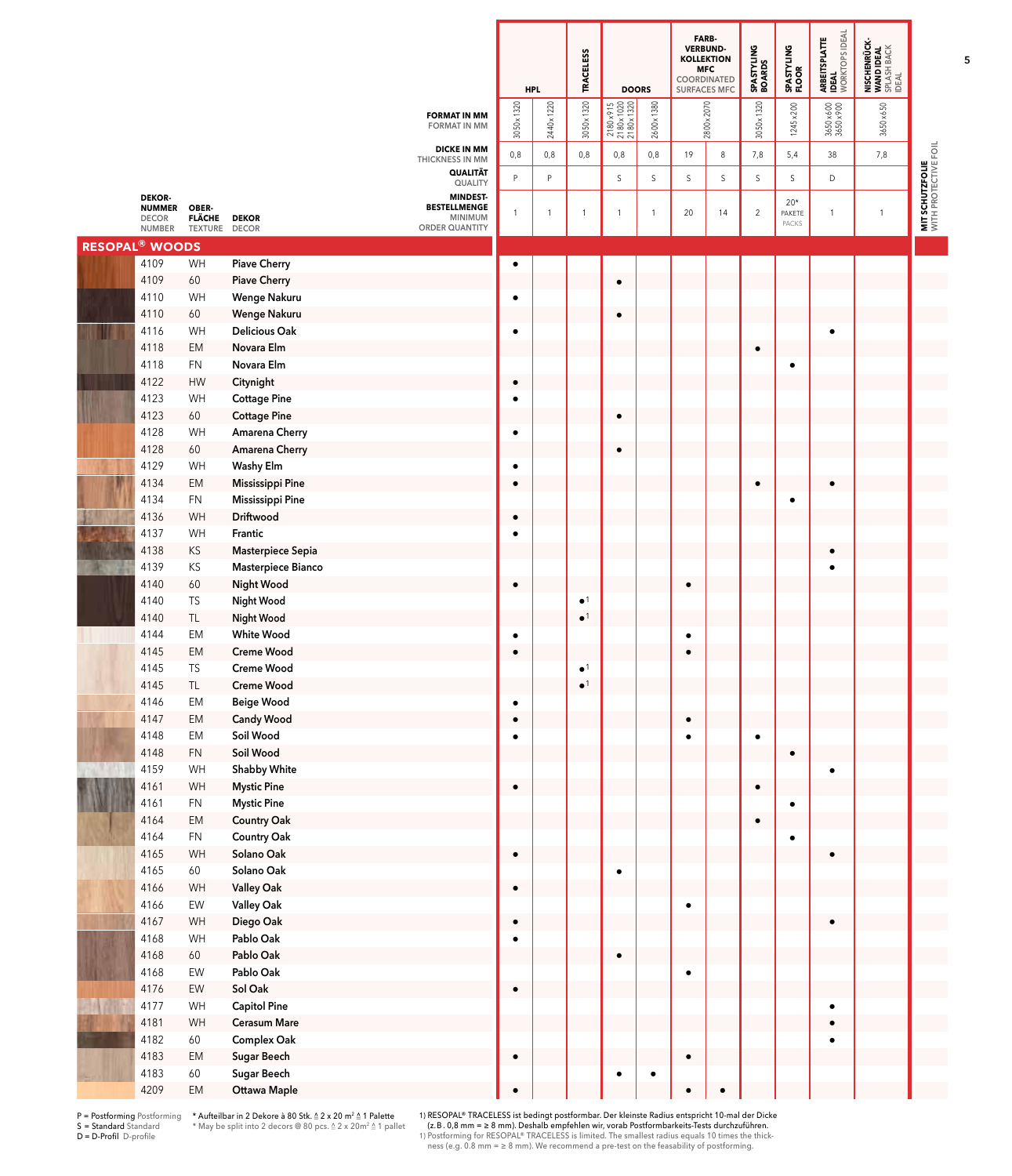| <b>LAGERPROGRAMM</b><br><b>STOCK RANGE</b> |                               |                 |                                             |                                     |                        | HPL         | <b>TRACELESS</b> | <b>DOORS</b>                       |              |             | FARB-<br><b>VERBUND-</b><br><b>KOLLEKTION</b><br><b>MFC</b><br>COORDINATED<br><b>SURFACES MFC</b> | <b>SPASTYLING</b><br>BOARDS | <b>SPASTYLING<br/>FLOOR</b> | ARBEITSPLATTE<br>IDEAL<br>Worktops Ideal | <b>NISCHENRÜCK-</b><br>WAND IDEAL<br>SPLASH BACK<br>IDEAL |                                                |
|--------------------------------------------|-------------------------------|-----------------|---------------------------------------------|-------------------------------------|------------------------|-------------|------------------|------------------------------------|--------------|-------------|---------------------------------------------------------------------------------------------------|-----------------------------|-----------------------------|------------------------------------------|-----------------------------------------------------------|------------------------------------------------|
|                                            |                               |                 |                                             | <b>FORMAT IN MM</b><br>FORMAT IN MM | 3050 x 1320            | 2440 x 1220 | 3050 x 1320      | 2180x915<br>2180x1020<br>2180x1320 | 2600 x 1380  |             | 2800 x 2070                                                                                       | 3050 x 1320                 | $1245 \times 200$           | 3650×600<br>3650×900                     | 3650×650                                                  |                                                |
|                                            |                               |                 |                                             | DICKE IN MM                         | 0,8                    | 0,8         | 0,8              | 0,8                                | 0,8          | 19          | $\,$ 8 $\,$                                                                                       | 7,8                         | 5,4                         | 38                                       | 7,8                                                       |                                                |
|                                            |                               |                 |                                             | THICKNESS IN MM<br><b>QUALITÄT</b>  |                        |             |                  |                                    |              |             |                                                                                                   |                             |                             |                                          |                                                           | <b>MIT SCHUTZFOLIE</b><br>WITH PROTECTIVE FOIL |
|                                            | <b>DEKOR-</b>                 |                 |                                             | QUALITY<br>MINDEST-                 | P                      | P           |                  | $\mathsf S$                        | $\mathsf S$  | $\mathsf S$ | $\mathsf S$                                                                                       | $\mathsf S$                 | S                           | D                                        |                                                           |                                                |
|                                            | <b>NUMMER</b><br><b>DECOR</b> | OBER-<br>FLÄCHE | <b>DEKOR</b>                                | BESTELLMENGE<br>MINIMUM             | $\mathbf{1}$           | 1           | 1                | 1                                  | $\mathbf{1}$ | 20          | 14                                                                                                | $\sqrt{2}$                  | $20*$<br>PAKETE             | $\mathbf{1}$                             | $\mathbf{1}$                                              |                                                |
|                                            | <b>NUMBER</b>                 | <b>TEXTURE</b>  | <b>DECOR</b>                                | <b>ORDER QUANTITY</b>               |                        |             |                  |                                    |              |             |                                                                                                   |                             | PACKS                       |                                          |                                                           |                                                |
| <b>RESOPAL<sup>®</sup> WOODS</b>           |                               |                 |                                             |                                     |                        |             |                  |                                    |              |             |                                                                                                   |                             |                             |                                          |                                                           |                                                |
|                                            | 4209                          | 60              | <b>Ottawa Maple</b>                         |                                     |                        |             |                  |                                    |              |             |                                                                                                   |                             |                             |                                          |                                                           |                                                |
|                                            | 4228                          | WH              | Silver Oak                                  |                                     | $\bullet$              |             |                  |                                    |              |             |                                                                                                   |                             |                             |                                          |                                                           |                                                |
|                                            | 4228                          | 60              | Silver Oak                                  |                                     |                        |             |                  | $\bullet$                          |              |             |                                                                                                   |                             |                             |                                          |                                                           |                                                |
|                                            | 4228                          | EM              | Silver Oak                                  |                                     |                        |             |                  |                                    | $\bullet$    |             |                                                                                                   | $\bullet$                   |                             |                                          |                                                           |                                                |
|                                            | 4228<br>4232                  | <b>FN</b><br>EM | Silver Oak<br>Noce Lyon                     |                                     | $\bullet$              |             |                  |                                    |              |             |                                                                                                   |                             | ٠                           |                                          |                                                           |                                                |
|                                            | 4232                          | 60              | Noce Lyon                                   |                                     |                        |             |                  | $\bullet$                          |              |             |                                                                                                   |                             |                             |                                          |                                                           |                                                |
|                                            | 4235                          | WH              | <b>Magas Oak</b>                            |                                     | $\bullet$              |             |                  |                                    |              |             |                                                                                                   |                             |                             |                                          |                                                           |                                                |
|                                            | 4235                          | 60              | <b>Magas Oak</b>                            |                                     |                        |             |                  | $\bullet$                          |              |             |                                                                                                   |                             |                             |                                          |                                                           |                                                |
|                                            | 4260                          | 60              | Noce Lugo                                   |                                     | $\bullet$              |             |                  | $\bullet$                          |              |             |                                                                                                   |                             |                             |                                          |                                                           |                                                |
|                                            | 4265                          | 60              | Nutshell                                    |                                     |                        |             |                  |                                    |              |             |                                                                                                   |                             |                             | $\bullet$                                |                                                           |                                                |
|                                            | 4282                          | WH              | <b>Delicate Oak</b>                         |                                     |                        |             |                  |                                    |              |             |                                                                                                   |                             |                             | ٠                                        |                                                           |                                                |
|                                            | 4289                          | <b>FW</b>       | Vintage Oak                                 |                                     | $\bullet$              |             |                  |                                    |              |             |                                                                                                   |                             |                             | $\bullet$                                |                                                           |                                                |
|                                            | 4301                          | 60              | <b>Platin Beech</b>                         |                                     | $\bullet$              |             |                  | $\bullet$                          |              |             |                                                                                                   |                             |                             |                                          |                                                           |                                                |
|                                            | 4306                          | 60              | <b>Global Beech</b>                         |                                     | ٠                      |             |                  | $\bullet$                          | ٠            |             |                                                                                                   |                             |                             |                                          |                                                           |                                                |
|                                            | 4306                          | EM              | <b>Global Beech</b>                         |                                     |                        |             |                  |                                    |              | $\bullet$   | $\bullet$                                                                                         |                             |                             |                                          |                                                           |                                                |
|                                            | 4319                          | WH              | <b>Mountain Oak</b>                         |                                     |                        |             |                  |                                    |              |             |                                                                                                   |                             |                             | ٠                                        |                                                           |                                                |
|                                            | 4325                          | EM              | <b>Eternal Cherry</b>                       |                                     | $\bullet$              |             |                  |                                    |              |             |                                                                                                   |                             |                             |                                          |                                                           |                                                |
|                                            | 4325                          | 60              | <b>Eternal Cherry</b>                       |                                     |                        |             |                  | $\bullet$                          | $\bullet$    |             |                                                                                                   |                             |                             |                                          |                                                           |                                                |
|                                            | 4326<br>4332                  | 60<br>EM        | <b>Morello Cherry</b><br><b>Mono Deluxe</b> |                                     | $\bullet$<br>$\bullet$ |             |                  |                                    |              |             |                                                                                                   |                             |                             |                                          |                                                           |                                                |
|                                            | 4332                          | 60              | Mono Deluxe                                 |                                     |                        |             |                  | $\bullet$                          |              |             |                                                                                                   |                             |                             |                                          |                                                           |                                                |
|                                            | 4335                          | WH              | <b>Mountain Lodge</b>                       |                                     | $\bullet$              |             |                  |                                    |              |             |                                                                                                   |                             |                             |                                          |                                                           |                                                |
|                                            | 4335                          | 60              | <b>Mountain Lodge</b>                       |                                     |                        |             |                  | $\bullet$                          |              |             |                                                                                                   |                             |                             |                                          |                                                           |                                                |
|                                            | 4339                          | EW              | <b>Silver Pine</b>                          |                                     | ٠                      |             |                  |                                    |              | ٠           |                                                                                                   |                             |                             |                                          |                                                           |                                                |
|                                            | 4339                          | 60              | <b>Silver Pine</b>                          |                                     |                        |             |                  | $\bullet$                          | $\bullet$    |             |                                                                                                   |                             |                             |                                          |                                                           |                                                |
|                                            | 4339                          | WH              | <b>Silver Pine</b>                          |                                     |                        |             |                  |                                    |              |             |                                                                                                   |                             |                             | $\bullet$                                |                                                           |                                                |
|                                            | 4344                          | EW              | <b>Rustic Oak</b>                           |                                     | $\bullet$              |             |                  |                                    |              |             |                                                                                                   |                             |                             |                                          |                                                           |                                                |
|                                            | 4344                          | 60              | <b>Rustic Oak</b>                           |                                     |                        |             |                  | $\bullet$                          | $\bullet$    |             |                                                                                                   |                             |                             |                                          |                                                           |                                                |
|                                            | 4353                          | 60              | <b>Fjord Birch</b>                          |                                     | $\bullet$              |             |                  | $\bullet$                          |              |             |                                                                                                   |                             |                             |                                          |                                                           |                                                |
|                                            | 4356                          | 60              | <b>Heart Apple</b>                          |                                     | $\bullet$              |             |                  |                                    |              |             |                                                                                                   |                             |                             |                                          |                                                           |                                                |
|                                            | 4360                          | WH              | Real Ash                                    |                                     | $\bullet$              |             |                  |                                    |              |             |                                                                                                   |                             |                             |                                          |                                                           |                                                |
|                                            | 4360                          | 60              | Real Ash                                    |                                     |                        |             |                  | $\bullet$                          | $\bullet$    |             |                                                                                                   |                             |                             |                                          |                                                           |                                                |
|                                            | 4367                          | EM              | Sun Maple                                   |                                     | $\bullet$              |             |                  |                                    |              |             |                                                                                                   |                             |                             |                                          |                                                           |                                                |
|                                            | 4367<br>4369                  | 60<br>60        | Sun Maple<br><b>Ambient Maple</b>           |                                     |                        |             |                  | $\bullet$                          |              |             |                                                                                                   |                             |                             |                                          |                                                           |                                                |
|                                            | 4370                          | EM              | <b>Display Maple</b>                        |                                     | $\bullet$<br>$\bullet$ |             |                  |                                    |              |             |                                                                                                   |                             |                             |                                          |                                                           |                                                |
|                                            | 4388                          | 60              | Concept Oak                                 |                                     | $\bullet$              |             |                  |                                    |              |             |                                                                                                   |                             |                             |                                          |                                                           |                                                |
|                                            | 4393                          | 60              | Coco Bolo                                   |                                     | $\bullet$              |             |                  |                                    |              | $\bullet$   |                                                                                                   |                             |                             |                                          |                                                           |                                                |
|                                            | 4397                          | 60              | Macassar                                    |                                     | $\bullet$              |             |                  | $\bullet$                          |              | $\bullet$   |                                                                                                   |                             |                             |                                          |                                                           |                                                |
|                                            | 4399                          | WS              | <b>Tropic Reed</b>                          |                                     | $\bullet$              |             |                  |                                    |              |             |                                                                                                   |                             |                             |                                          |                                                           |                                                |
|                                            | 4402                          | $60\,$          | Gotland Cherry Quer                         |                                     | $\bullet$              |             |                  | $\bullet$                          |              |             |                                                                                                   |                             |                             |                                          |                                                           |                                                |
|                                            | 4408                          | FW              | Milano Qwear                                |                                     | $\bullet$              |             |                  |                                    |              |             |                                                                                                   |                             |                             |                                          |                                                           |                                                |
|                                            | 4408                          | 60              | Milano Qwear                                |                                     |                        |             |                  | $\bullet$                          |              |             |                                                                                                   |                             |                             |                                          |                                                           |                                                |
|                                            | 4414                          | 60              | Finn Oak                                    |                                     | $\bullet$              |             |                  | $\bullet$                          | $\bullet$    |             |                                                                                                   |                             |                             |                                          |                                                           |                                                |
|                                            | 4438                          | EM              | <b>Core Maple</b>                           |                                     | $\bullet$              |             |                  |                                    |              |             |                                                                                                   |                             |                             |                                          |                                                           |                                                |
|                                            | 4438                          | 60              | <b>Core Maple</b>                           |                                     |                        |             |                  | $\bullet$                          |              |             |                                                                                                   |                             |                             | $\bullet$                                |                                                           |                                                |
|                                            | 4447                          | EM              | Noce Romantica                              |                                     | $\bullet$              |             |                  |                                    |              |             |                                                                                                   |                             |                             |                                          |                                                           |                                                |
|                                            | 4447                          | 60              | Noce Romantica                              |                                     |                        |             |                  | $\bullet$                          |              |             |                                                                                                   |                             |                             |                                          |                                                           |                                                |
|                                            | 4448                          | EM              | <b>Unique Elm</b>                           |                                     | $\bullet$              |             |                  |                                    |              |             |                                                                                                   |                             |                             |                                          |                                                           |                                                |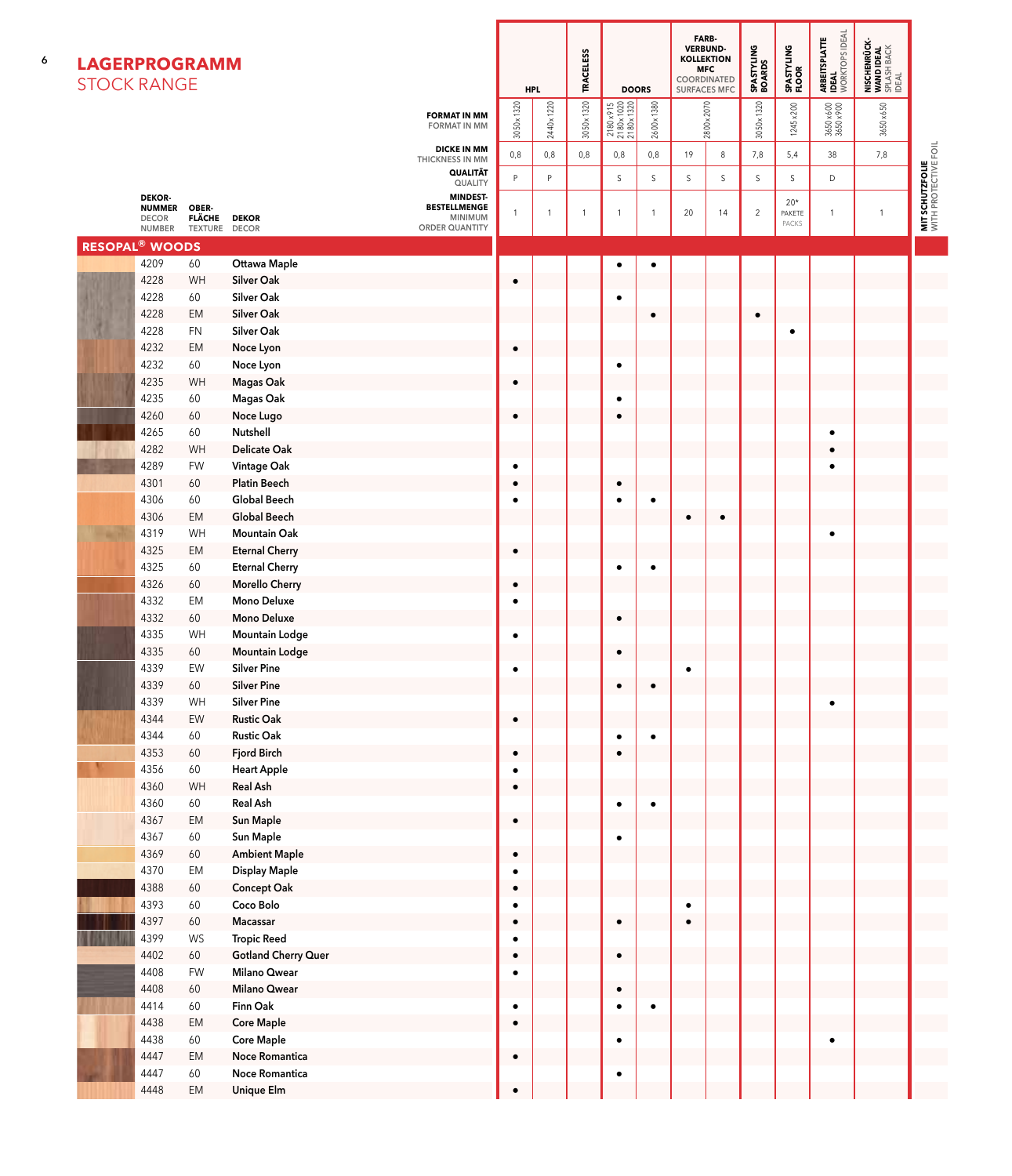|                                  |                                                                 |                                                                                                                              |                                                 |                                                              |                        | <b>HPL</b>   | TRACELESS    | <b>DOORS</b>                       |                | FARB-<br><b>VERBUND-</b><br>COORDINATED | <b>KOLLEKTION</b><br><b>MFC</b><br><b>SURFACES MFC</b> | <b>SPASTYLING</b><br>BOARDS | <b>SPASTYLING<br/>FLOOR</b> | ARBEITSPLATTE<br>Ideal<br>Worktops Ideal | <b>NISCHENRÜCK-</b><br>WAND IDEAL<br>SPLASH BACK<br>IDEAL |                                                |
|----------------------------------|-----------------------------------------------------------------|------------------------------------------------------------------------------------------------------------------------------|-------------------------------------------------|--------------------------------------------------------------|------------------------|--------------|--------------|------------------------------------|----------------|-----------------------------------------|--------------------------------------------------------|-----------------------------|-----------------------------|------------------------------------------|-----------------------------------------------------------|------------------------------------------------|
|                                  |                                                                 |                                                                                                                              |                                                 | <b>FORMAT IN MM</b><br><b>FORMAT IN MM</b>                   | 3050 x 1320            | 2440 x 1220  | 3050 x 1320  | 2180x915<br>2180x1020<br>2180x1320 | 2600 x 1380    |                                         | 2800 x 2070                                            | 3050 x 1320                 | $1245 \times 200$           | $3650 \times 600$<br>$3650 \times 900$   | 3650×650                                                  |                                                |
|                                  |                                                                 |                                                                                                                              |                                                 | <b>DICKE IN MM</b><br>THICKNESS IN MM                        | 0,8                    | $0,8$        | 0,8          | 0,8                                | 0,8            | 19                                      | $\,$ 8 $\,$                                            | 7,8                         | 5,4                         | 38                                       | 7,8                                                       |                                                |
|                                  |                                                                 |                                                                                                                              |                                                 | QUALITÄT<br>QUALITY                                          | P                      | P            |              | $\mathsf S$                        | $\mathsf S$    | $\mathsf S$                             | $\mathsf S$                                            | $\mathsf S$                 | $\sf S$                     | $\mathsf D$                              |                                                           |                                                |
|                                  | <b>DEKOR-</b><br><b>NUMMER</b><br><b>DECOR</b><br><b>NUMBER</b> | OBER-<br>FLÄCHE<br><b>TEXTURE</b>                                                                                            | <b>DEKOR</b><br><b>DECOR</b>                    | <b>MINDEST-</b><br>BESTELLMENGE<br>MINIMUM<br>ORDER QUANTITY | 1                      | $\mathbf{1}$ | $\mathbf{1}$ | $\mathbf{1}$                       | $\overline{1}$ | 20                                      | 14                                                     | $\sqrt{2}$                  | $20*$<br>PAKETE<br>PACKS    | $\mathbf{1}$                             | $\mathbf{1}$                                              | <b>MIT SCHUTZFOLIE</b><br>WITH PROTECTIVE FOIL |
| <b>RESOPAL<sup>®</sup> WOODS</b> |                                                                 |                                                                                                                              |                                                 |                                                              |                        |              |              |                                    |                |                                         |                                                        |                             |                             |                                          |                                                           |                                                |
|                                  | 4448                                                            | 60                                                                                                                           | <b>Unique Elm</b>                               |                                                              |                        |              |              | ٠                                  |                |                                         |                                                        |                             |                             |                                          |                                                           |                                                |
|                                  | 4452                                                            | 60                                                                                                                           | <b>Noce Praline</b>                             |                                                              | $\bullet$              |              |              | $\bullet$                          | $\bullet$      | $\bullet$                               |                                                        |                             |                             |                                          |                                                           |                                                |
|                                  | 4461                                                            | <b>FW</b>                                                                                                                    | Guadina Oak Quer                                |                                                              | $\bullet$              |              |              |                                    |                |                                         |                                                        |                             |                             |                                          |                                                           |                                                |
|                                  | 4461<br>4463                                                    | 60<br>FW                                                                                                                     | Guadina Oak Quer<br>Avian Cherry Qwear          |                                                              | $\bullet$              |              |              | $\bullet$                          | $\bullet$      |                                         |                                                        |                             |                             |                                          |                                                           |                                                |
|                                  | 4463                                                            | 60                                                                                                                           | Avian Cherry Qwear                              |                                                              |                        |              |              | $\bullet$                          |                |                                         |                                                        |                             |                             |                                          |                                                           |                                                |
|                                  | 4470                                                            | FW                                                                                                                           | Soft Elm                                        |                                                              | $\bullet$              |              |              |                                    |                |                                         |                                                        |                             |                             |                                          |                                                           |                                                |
|                                  | 4470                                                            | 60                                                                                                                           | Soft Elm                                        |                                                              |                        |              |              | $\bullet$                          |                |                                         |                                                        |                             |                             |                                          |                                                           |                                                |
|                                  | 4471                                                            | 60                                                                                                                           | <b>White Acacia</b>                             |                                                              | ٠                      |              |              |                                    |                |                                         |                                                        |                             |                             |                                          |                                                           |                                                |
|                                  | 4475                                                            | WH                                                                                                                           | <b>Vintage Festival</b>                         |                                                              |                        |              |              |                                    |                |                                         |                                                        |                             |                             |                                          |                                                           |                                                |
|                                  | 4485                                                            | WH                                                                                                                           | Dubai Ebony                                     |                                                              | ٠                      |              |              |                                    |                |                                         |                                                        |                             |                             |                                          |                                                           |                                                |
|                                  | 4485                                                            | 60                                                                                                                           | Dubai Ebony                                     |                                                              |                        |              |              | $\bullet$                          |                |                                         |                                                        |                             |                             |                                          |                                                           |                                                |
|                                  | 4490                                                            | HW                                                                                                                           | Zebrano Nightfall                               |                                                              | $\bullet$              |              |              |                                    |                |                                         |                                                        |                             |                             |                                          |                                                           |                                                |
|                                  | 4490                                                            | 60                                                                                                                           | Zebrano Nightfall                               |                                                              |                        |              |              | $\bullet$                          |                |                                         |                                                        |                             |                             |                                          |                                                           |                                                |
|                                  | 4490<br>4490                                                    | WH<br>EW                                                                                                                     | Zebrano Nightfall<br>Zebrano Nightfall          |                                                              |                        |              |              |                                    |                |                                         |                                                        | ٠                           |                             |                                          |                                                           |                                                |
|                                  | 4917                                                            | 90                                                                                                                           | Sabulous Rock                                   |                                                              |                        |              |              |                                    |                | $\bullet$                               |                                                        |                             |                             | $\bullet$                                |                                                           |                                                |
|                                  | 4943                                                            | KS                                                                                                                           | <b>Empire Slate</b>                             |                                                              |                        |              |              |                                    |                |                                         |                                                        |                             |                             |                                          |                                                           |                                                |
|                                  | 5066                                                            | EM                                                                                                                           | <b>Essential Large C</b>                        |                                                              | $\bullet$              |              |              |                                    |                |                                         |                                                        |                             |                             |                                          |                                                           |                                                |
|                                  | 5066                                                            | 60                                                                                                                           | <b>Essential Large C</b>                        |                                                              |                        |              |              | $\bullet$                          |                |                                         |                                                        |                             |                             |                                          |                                                           |                                                |
|                                  |                                                                 |                                                                                                                              |                                                 |                                                              |                        |              |              |                                    |                |                                         |                                                        |                             |                             |                                          |                                                           |                                                |
|                                  |                                                                 |                                                                                                                              | <b>RESOPAL<sup>®</sup> STONES AND MATERIALS</b> |                                                              |                        |              |              |                                    |                |                                         |                                                        |                             |                             |                                          |                                                           |                                                |
|                                  | 2486<br>2493                                                    | 60<br>KS                                                                                                                     | Luxor                                           |                                                              | $\bullet$<br>$\bullet$ |              |              | $\bullet$                          |                |                                         |                                                        |                             |                             |                                          |                                                           |                                                |
|                                  | 2493                                                            | 60                                                                                                                           | <b>Remington Mine</b><br><b>Remington Mine</b>  |                                                              |                        |              |              | ٠                                  |                |                                         |                                                        | $\bullet$                   |                             |                                          |                                                           |                                                |
|                                  | 3115                                                            | AJ                                                                                                                           | Linen                                           |                                                              | $\bullet$              |              |              |                                    |                |                                         |                                                        |                             |                             |                                          |                                                           |                                                |
|                                  | 3207                                                            | EM                                                                                                                           | Finery                                          |                                                              | ٠                      |              |              |                                    |                |                                         |                                                        |                             |                             |                                          |                                                           |                                                |
|                                  | 3207                                                            | KS                                                                                                                           | Finery                                          |                                                              |                        |              |              |                                    |                |                                         |                                                        |                             |                             |                                          |                                                           |                                                |
|                                  | 3236                                                            | <b>RM</b>                                                                                                                    | <b>Eternal Iron</b>                             |                                                              | ٠                      |              |              |                                    |                |                                         |                                                        |                             |                             |                                          |                                                           |                                                |
|                                  | 3236                                                            | 60                                                                                                                           | <b>Eternal Iron</b>                             |                                                              |                        |              |              | $\bullet$                          |                |                                         |                                                        |                             |                             |                                          |                                                           |                                                |
|                                  | 3377                                                            | KS                                                                                                                           | Roccia Grigia                                   |                                                              |                        |              |              |                                    |                |                                         |                                                        |                             |                             | $\bullet$                                |                                                           |                                                |
|                                  | 3417                                                            | $\mathsf{KS}% _{\mathsf{K}}\left( \mathsf{K}\right) \equiv\mathsf{KS}_{\mathsf{K}}\left( \mathsf{K}% _{\mathsf{K}}\right) ,$ | Amarello Campanile                              |                                                              |                        |              |              |                                    |                |                                         |                                                        |                             |                             |                                          |                                                           |                                                |
|                                  | 3447                                                            | EM                                                                                                                           | <b>Cloudy Cement</b>                            |                                                              | $\bullet$              |              |              |                                    |                |                                         |                                                        |                             |                             |                                          |                                                           |                                                |
|                                  | 3447                                                            | 60                                                                                                                           | <b>Cloudy Cement</b>                            |                                                              |                        |              |              | $\bullet$                          |                |                                         |                                                        |                             |                             |                                          |                                                           |                                                |
|                                  | 3447<br>3488                                                    | KS<br>$\mathsf{X}\mathsf{X}$                                                                                                 | <b>Cloudy Cement</b><br><b>Moon Rock</b>        |                                                              |                        |              |              |                                    |                |                                         |                                                        |                             |                             | $\bullet$                                |                                                           |                                                |
|                                  | 3505                                                            | XX                                                                                                                           | Raja Black                                      |                                                              |                        |              |              |                                    |                |                                         |                                                        |                             |                             |                                          |                                                           |                                                |
|                                  | 3509                                                            | 60                                                                                                                           | Kerala Tanned                                   |                                                              |                        |              |              |                                    |                |                                         |                                                        | $\bullet$                   |                             |                                          |                                                           |                                                |
|                                  | 3514                                                            | $\mathsf{RM}$                                                                                                                | <b>Aragon Stone</b>                             |                                                              | $\bullet$              |              |              |                                    |                |                                         |                                                        | $\bullet$                   |                             |                                          |                                                           |                                                |
|                                  | 3514                                                            | $\mathsf{CS}\xspace$                                                                                                         | <b>Aragon Stone</b>                             |                                                              | $\bullet$              |              |              |                                    |                |                                         |                                                        |                             |                             |                                          |                                                           |                                                |
|                                  | 3514                                                            | 60                                                                                                                           | <b>Aragon Stone</b>                             |                                                              |                        |              |              | $\bullet$                          |                |                                         |                                                        |                             |                             |                                          |                                                           |                                                |
|                                  | 3514                                                            | ${\sf FN}$                                                                                                                   | <b>Aragon Stone</b>                             |                                                              |                        |              |              |                                    |                |                                         |                                                        |                             | $\bullet$                   |                                          |                                                           |                                                |
|                                  | 3514                                                            | EM                                                                                                                           | <b>Aragon Stone</b>                             |                                                              |                        |              |              |                                    |                | $\bullet$                               |                                                        |                             |                             |                                          |                                                           |                                                |
|                                  | 3514                                                            | 22                                                                                                                           | <b>Aragon Stone</b>                             |                                                              |                        | $\bullet$    |              |                                    |                |                                         |                                                        |                             |                             |                                          |                                                           |                                                |
|                                  | 3523                                                            | 22                                                                                                                           | Colorado Grey                                   |                                                              |                        | $\bullet$    |              |                                    |                |                                         |                                                        |                             |                             |                                          |                                                           |                                                |
|                                  | 3523                                                            | $\mathsf{RM}$                                                                                                                | Colorado Grey                                   |                                                              |                        |              |              |                                    |                |                                         |                                                        |                             |                             |                                          |                                                           |                                                |
|                                  | 3524                                                            | <b>RM</b>                                                                                                                    | Colorado                                        |                                                              | $\bullet$              |              |              |                                    |                |                                         |                                                        | $\bullet$                   |                             |                                          |                                                           |                                                |
|                                  | 3524                                                            | $22\,$                                                                                                                       | Colorado                                        |                                                              |                        | $\bullet$    |              |                                    |                |                                         |                                                        |                             |                             |                                          |                                                           |                                                |
|                                  | 3533                                                            | EM                                                                                                                           | <b>Ruby Limescale</b>                           |                                                              | $\bullet$              |              |              |                                    |                |                                         |                                                        |                             |                             |                                          |                                                           |                                                |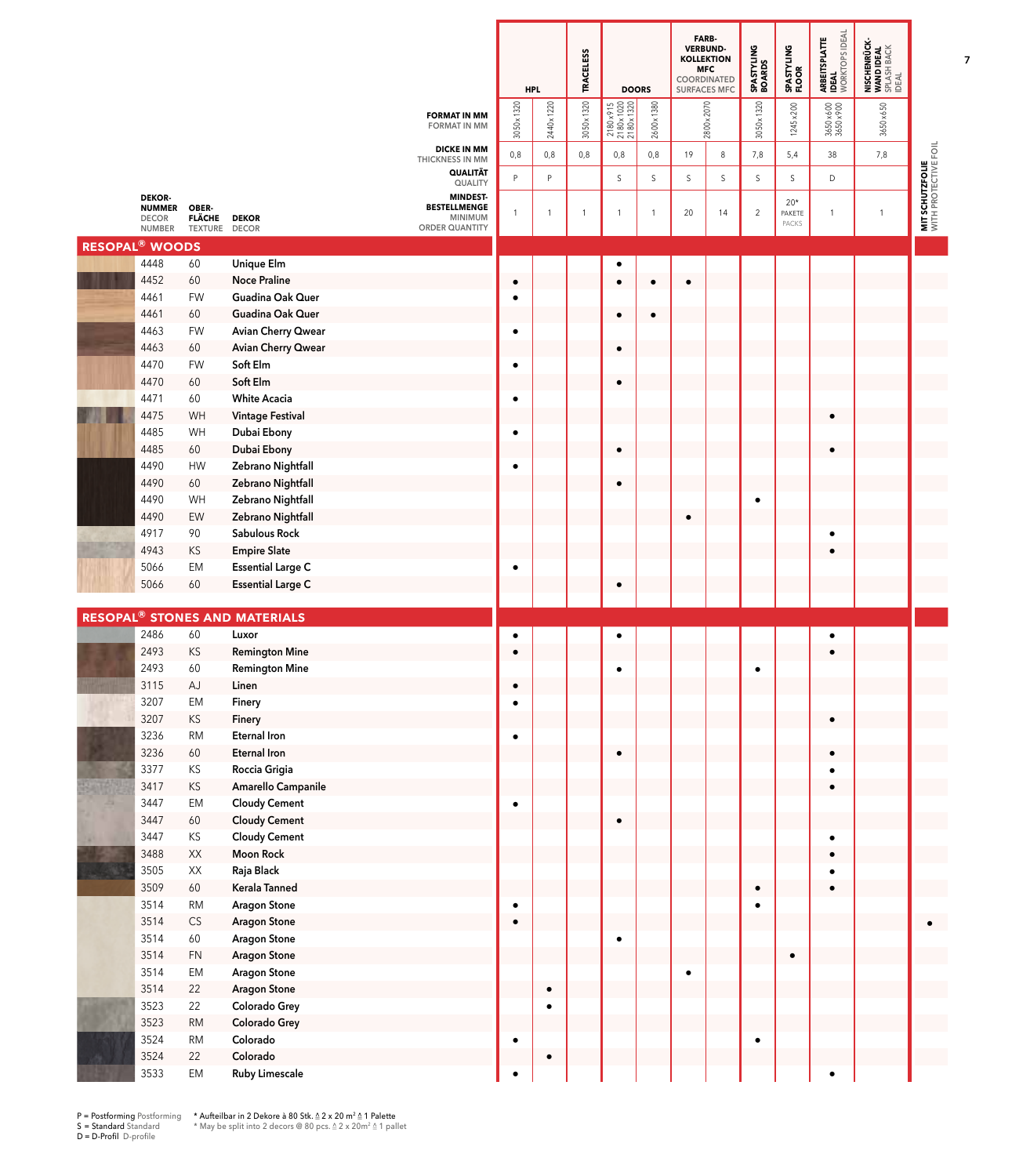| <b>LAGERPROGRAMM</b><br><b>STOCK RANGE</b> |                                                          |                                  |                                                 |                                                                                |                        | <b>HPL</b>   | <b>TRACELESS</b>       | <b>DOORS</b>                       |              | FARB-<br><b>VERBUND-</b><br><b>KOLLEKTION</b><br><b>MFC</b><br>COORDINATED<br><b>SURFACES MFC</b> |             | <b>SPASTYLING</b><br>BOARDS | <b>SPASTYLING</b><br>FLOOR | ARBEITSPLATTE<br>IDEAL<br>Worktops Ideal | <b>NISCHENRÜCK-</b><br>WAND IDEAL<br>SPLASH BACK<br>IDEAL |                                                |
|--------------------------------------------|----------------------------------------------------------|----------------------------------|-------------------------------------------------|--------------------------------------------------------------------------------|------------------------|--------------|------------------------|------------------------------------|--------------|---------------------------------------------------------------------------------------------------|-------------|-----------------------------|----------------------------|------------------------------------------|-----------------------------------------------------------|------------------------------------------------|
|                                            |                                                          |                                  |                                                 | <b>FORMAT IN MM</b><br><b>FORMAT IN MM</b>                                     | 3050 x 1320            | 2440 x 1220  | $3050 \times 1320$     | 2180×915<br>2180×1020<br>2180×1320 | 2600 x 1380  |                                                                                                   | 2800 x 2070 | 3050x1320                   | $1245 \times 200$          | 3650×600<br>3650×900                     | $3650 \times 650$                                         |                                                |
|                                            |                                                          |                                  |                                                 | <b>DICKE IN MM</b><br>THICKNESS IN MM                                          | 0,8                    | 0,8          | 0,8                    | 0,8                                | 0,8          | 19                                                                                                | $^{\rm 8}$  | 7,8                         | 5,4                        | 38                                       | 7,8                                                       |                                                |
|                                            |                                                          |                                  |                                                 | QUALITÄT                                                                       | P                      | P            |                        | $\mathsf S$                        | $\mathsf S$  | $\mathsf S$                                                                                       | $\sf S$     | $\mathsf S$                 | $\sf S$                    | D                                        |                                                           |                                                |
|                                            | <b>DEKOR-</b><br><b>NUMMER</b><br><b>DECOR</b><br>NUMBER | OBER-<br>FLÄCHE<br>TEXTURE DECOR | <b>DEKOR</b>                                    | QUALITY<br><b>MINDEST-</b><br><b>BESTELLMENGE</b><br>MINIMUM<br>ORDER QUANTITY | $\mathbf{1}$           | $\mathbf{1}$ | 1                      | $\mathbf{1}$                       | $\mathbf{1}$ | 20                                                                                                | 14          | $\sqrt{2}$                  | $20*$<br>PAKETE<br>PACKS   | 1                                        | $\mathbf{1}$                                              | <b>MIT SCHUTZFOLIE</b><br>WITH PROTECTIVE FOIL |
|                                            |                                                          |                                  | <b>RESOPAL<sup>®</sup> STONES AND MATERIALS</b> |                                                                                |                        |              |                        |                                    |              |                                                                                                   |             |                             |                            |                                          |                                                           |                                                |
|                                            | 3540                                                     | 90                               | <b>Granic Vein</b>                              |                                                                                | $\bullet$              |              |                        |                                    |              |                                                                                                   |             |                             |                            | ٠                                        |                                                           |                                                |
|                                            | 3547                                                     | 60                               | Scratch                                         |                                                                                | $\bullet$              |              |                        |                                    |              |                                                                                                   |             |                             |                            |                                          |                                                           |                                                |
|                                            | 3561                                                     | <b>RM</b>                        | <b>Essential Light Wall</b>                     |                                                                                | $\bullet$              |              |                        |                                    |              |                                                                                                   |             |                             |                            |                                          |                                                           |                                                |
|                                            | 3562                                                     | <b>RM</b>                        | <b>Essential Wall</b>                           |                                                                                | $\bullet$              |              |                        |                                    |              |                                                                                                   |             | $\bullet$                   |                            |                                          |                                                           |                                                |
|                                            | 3562                                                     | 60                               | <b>Essential Wall</b>                           |                                                                                |                        |              |                        | $\bullet$                          |              |                                                                                                   |             |                             |                            |                                          |                                                           |                                                |
|                                            | 3562                                                     | EM                               | <b>Essential Wall</b>                           |                                                                                |                        |              |                        |                                    |              | $\bullet$                                                                                         |             |                             |                            |                                          |                                                           |                                                |
|                                            | 3562                                                     | <b>FN</b>                        | <b>Essential Wall</b>                           |                                                                                |                        |              |                        |                                    |              |                                                                                                   |             |                             | $\bullet$                  |                                          |                                                           |                                                |
|                                            | 3563                                                     | <b>RM</b>                        | Monocrete                                       |                                                                                | $\bullet$              |              |                        |                                    |              |                                                                                                   |             | ٠                           |                            |                                          |                                                           |                                                |
|                                            | 3563                                                     | CS                               | Monocrete                                       |                                                                                | $\bullet$              |              |                        |                                    |              |                                                                                                   |             |                             |                            |                                          |                                                           | $\bullet$                                      |
|                                            | 3563                                                     | 60                               | Monocrete                                       |                                                                                |                        |              |                        | $\bullet$                          |              | $\bullet$                                                                                         |             |                             |                            |                                          |                                                           |                                                |
|                                            | 3563                                                     | <b>FN</b>                        | Monocrete                                       |                                                                                |                        |              |                        |                                    |              |                                                                                                   |             |                             | $\bullet$                  |                                          |                                                           |                                                |
|                                            | 3563                                                     | TS                               | Monocrete                                       |                                                                                |                        |              | $\bullet$ <sup>1</sup> |                                    |              |                                                                                                   |             |                             |                            |                                          |                                                           |                                                |
|                                            | 3563                                                     | TL                               | Monocrete                                       |                                                                                |                        |              | $\bullet^1$            |                                    |              |                                                                                                   |             |                             |                            |                                          |                                                           |                                                |
|                                            | 3563                                                     | <b>RM</b>                        | Marmo Bianco                                    |                                                                                | $\bullet$              |              |                        |                                    |              |                                                                                                   |             | $\bullet$                   |                            |                                          |                                                           |                                                |
|                                            | 3570                                                     | TS                               | Marmo Bianco                                    |                                                                                |                        |              | $\bullet^1$            |                                    |              |                                                                                                   |             |                             |                            |                                          |                                                           |                                                |
|                                            | 3570                                                     | TL                               | Marmo Bianco                                    |                                                                                |                        |              | $\bullet$ <sup>1</sup> |                                    |              |                                                                                                   |             |                             |                            |                                          |                                                           |                                                |
|                                            | 3572                                                     | <b>RM</b>                        | Samsara                                         |                                                                                | $\bullet$              |              |                        |                                    |              |                                                                                                   |             |                             |                            |                                          |                                                           |                                                |
|                                            | 3572                                                     | <b>CS</b>                        | Samsara                                         |                                                                                | $\bullet$              |              |                        |                                    |              |                                                                                                   |             |                             |                            |                                          |                                                           |                                                |
|                                            | 3572                                                     | 07                               | Samsara                                         |                                                                                |                        | $\bullet$    |                        |                                    |              |                                                                                                   |             |                             |                            |                                          |                                                           |                                                |
|                                            | 3572                                                     | 22                               | Samsara                                         |                                                                                |                        | $\bullet$    |                        |                                    |              |                                                                                                   |             |                             |                            |                                          |                                                           |                                                |
|                                            | 3576                                                     | <b>HW</b>                        | Emperador                                       |                                                                                | $\bullet$              |              |                        |                                    |              |                                                                                                   |             |                             |                            |                                          |                                                           |                                                |
|                                            | 3577<br>3577                                             | <b>RM</b><br>HW                  | <b>Marmo Nero</b><br><b>Marmo Nero</b>          |                                                                                | $\bullet$              |              |                        |                                    |              |                                                                                                   |             |                             |                            |                                          |                                                           |                                                |
|                                            | 3577                                                     | 07                               | <b>Marmo Nero</b>                               |                                                                                | $\bullet$              |              |                        |                                    |              |                                                                                                   |             |                             |                            |                                          |                                                           |                                                |
|                                            | 3580                                                     | <b>RM</b>                        | <b>Aragon Grey</b>                              |                                                                                |                        | $\bullet$    |                        |                                    |              |                                                                                                   |             |                             |                            |                                          |                                                           |                                                |
|                                            | 3580                                                     | AJ                               | <b>Aragon Grey</b>                              |                                                                                | $\bullet$<br>$\bullet$ |              |                        |                                    |              |                                                                                                   |             |                             |                            |                                          |                                                           |                                                |
|                                            | 3580                                                     | 60                               | <b>Aragon Grey</b>                              |                                                                                |                        |              |                        |                                    |              |                                                                                                   |             |                             |                            |                                          |                                                           |                                                |
|                                            | 3580                                                     | EM                               | <b>Aragon Grey</b>                              |                                                                                |                        |              |                        | $\bullet$                          |              |                                                                                                   |             |                             |                            |                                          |                                                           |                                                |
|                                            | 3580                                                     | <b>CS</b>                        | <b>Aragon Grey</b>                              |                                                                                | $\bullet$              |              |                        |                                    |              |                                                                                                   |             |                             |                            |                                          |                                                           | ٠                                              |
|                                            | 3580                                                     | 07                               | <b>Aragon Grey</b>                              |                                                                                |                        | $\bullet$    |                        |                                    |              |                                                                                                   |             |                             |                            |                                          |                                                           |                                                |
|                                            | 3580                                                     | 22                               | <b>Aragon Grey</b>                              |                                                                                |                        | $\bullet$    |                        |                                    |              |                                                                                                   |             |                             |                            |                                          |                                                           |                                                |
|                                            | 4689                                                     | AJ                               | Chain Sand                                      |                                                                                | $\bullet$              |              |                        |                                    |              |                                                                                                   |             |                             |                            |                                          |                                                           |                                                |
|                                            | 4690                                                     | AJ                               | Chain Stone                                     |                                                                                | $\bullet$              |              |                        |                                    |              |                                                                                                   |             |                             |                            |                                          |                                                           |                                                |
|                                            | 4915                                                     | $\mathsf{RM}$                    | <b>Blue Steel</b>                               |                                                                                | $\bullet$              |              |                        |                                    |              |                                                                                                   |             |                             |                            |                                          |                                                           |                                                |
|                                            | 4918                                                     | <b>RM</b>                        | Corroda                                         |                                                                                | $\bullet$              |              |                        |                                    |              |                                                                                                   |             |                             |                            |                                          |                                                           |                                                |
|                                            | 4918                                                     | 60                               | Corroda                                         |                                                                                |                        |              |                        | $\bullet$                          |              |                                                                                                   |             |                             |                            |                                          |                                                           |                                                |
|                                            | 4919                                                     | 90                               | Corroda Copper                                  |                                                                                | $\bullet$              |              |                        |                                    |              |                                                                                                   |             |                             |                            |                                          |                                                           |                                                |
|                                            | 4919                                                     | 60                               | Corroda Copper                                  |                                                                                |                        |              |                        | $\bullet$                          |              | $\bullet$                                                                                         |             |                             |                            |                                          |                                                           |                                                |
|                                            | 4939                                                     | KS                               | Patina Rock                                     |                                                                                | $\bullet$              |              |                        |                                    |              |                                                                                                   |             |                             |                            |                                          |                                                           |                                                |
|                                            | 4943                                                     | EM                               | <b>Empire Slate</b>                             |                                                                                | $\bullet$              |              |                        |                                    |              |                                                                                                   |             | $\bullet$                   |                            |                                          |                                                           |                                                |
|                                            | 4943                                                     | KS                               | <b>Empire Slate</b>                             |                                                                                | $\bullet$              |              |                        |                                    |              |                                                                                                   |             |                             |                            |                                          |                                                           |                                                |
|                                            | 4943                                                     | ${\sf FN}$                       | <b>Empire Slate</b>                             |                                                                                |                        |              |                        |                                    |              |                                                                                                   |             |                             |                            |                                          |                                                           |                                                |
|                                            |                                                          |                                  |                                                 |                                                                                |                        |              |                        |                                    |              |                                                                                                   |             |                             |                            |                                          |                                                           |                                                |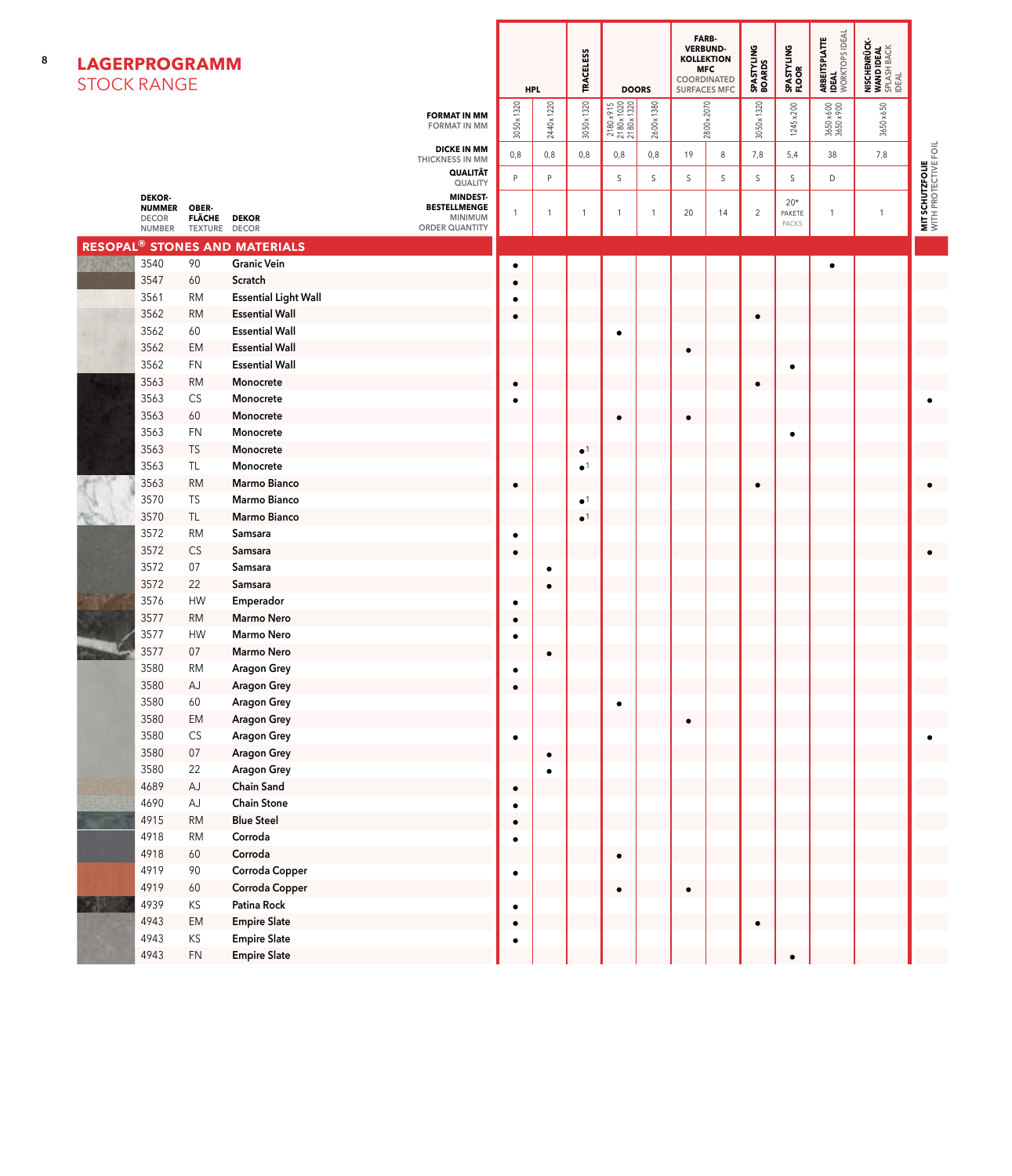|                                             |                                                                 |                                          |                                                             |                                                                     |                        | <b>HPL</b>   | <b>TRACELESS</b> | <b>DOORS</b>                                                                      |              | COORDINATED<br><b>SURFACES MFC</b> | FARB-<br><b>VERBUND-</b><br><b>KOLLEKTION</b><br><b>MFC</b> | <b>SPASTYLING<br/>BOARDS</b> | SPASTYLING<br>FLOOR      | ARBEITSPLATTE<br>IDEAL<br>Worktops Ideal | <b>NISCHENRÜCK-</b><br>Wand Ideal<br>SPLASH BACK<br>IDEAL |                                                |
|---------------------------------------------|-----------------------------------------------------------------|------------------------------------------|-------------------------------------------------------------|---------------------------------------------------------------------|------------------------|--------------|------------------|-----------------------------------------------------------------------------------|--------------|------------------------------------|-------------------------------------------------------------|------------------------------|--------------------------|------------------------------------------|-----------------------------------------------------------|------------------------------------------------|
|                                             |                                                                 |                                          |                                                             | <b>FORMAT IN MM</b><br>FORMAT IN MM                                 | 3050 x 1320            | 2440 x 1220  | 3050×1320        | $\begin{array}{ l}2180 \times 915\\2180 \times 1020\\2180 \times 1320\end{array}$ | 2600 x 1380  |                                    | 2800 x 2070                                                 | 3050x1320                    | $1245 \times 200$        | 3650×600<br>3650×900                     | 3650x650                                                  |                                                |
|                                             |                                                                 |                                          |                                                             | <b>DICKE IN MM</b><br>THICKNESS IN MM                               | 0,8                    | 0,8          | 0,8              | 0,8                                                                               | 0,8          | 19                                 | $\,$ 8 $\,$                                                 | 7,8                          | 5,4                      | 38                                       | 7,8                                                       |                                                |
|                                             |                                                                 |                                          |                                                             | <b>QUALITÄT</b><br>QUALITY                                          | P                      | $\mathsf{P}$ |                  | $\mathsf S$                                                                       | $\mathsf S$  | $\mathsf S$                        | $\mathsf S$                                                 | $\mathsf S$                  | $\sf S$                  | D                                        |                                                           |                                                |
|                                             | <b>DEKOR-</b><br><b>NUMMER</b><br><b>DECOR</b><br><b>NUMBER</b> | OBER-<br><b>FLÄCHE</b><br><b>TEXTURE</b> | <b>DEKOR</b><br><b>DECOR</b>                                | MINDEST-<br><b>BESTELLMENGE</b><br>MINIMUM<br><b>ORDER QUANTITY</b> | 1                      | $\mathbf{1}$ | $\mathbf{1}$     | $\mathbf{1}$                                                                      | $\mathbf{1}$ | 20                                 | 14                                                          | $\sqrt{2}$                   | $20*$<br>PAKETE<br>PACKS | $\mathbf{1}$                             | $\mathbf{1}$                                              | <b>MIT SCHUTZFOLIE</b><br>WITH PROTECTIVE FOIL |
|                                             |                                                                 |                                          | <b>RESOPAL<sup>®</sup> METALLICS AND METALS<sup>4</sup></b> |                                                                     |                        |              |                  |                                                                                   |              |                                    |                                                             |                              |                          |                                          |                                                           |                                                |
|                                             | 2405                                                            | 6M                                       | <b>Powdered Nickel</b>                                      |                                                                     | ٠                      |              |                  |                                                                                   |              |                                    |                                                             |                              |                          |                                          |                                                           |                                                |
|                                             | 2405                                                            | <b>HW</b>                                | <b>Powdered Nickel</b>                                      |                                                                     | $\bullet$              |              |                  |                                                                                   |              |                                    |                                                             |                              |                          |                                          |                                                           |                                                |
|                                             | 2406                                                            | 6M                                       | <b>Light Copper</b>                                         |                                                                     | $\bullet$              |              |                  |                                                                                   |              |                                    |                                                             |                              |                          |                                          |                                                           |                                                |
|                                             | 2406                                                            | HW                                       | <b>Light Copper</b>                                         |                                                                     | $\bullet$              |              |                  |                                                                                   |              |                                    |                                                             |                              |                          |                                          |                                                           |                                                |
|                                             | 2407<br>2407                                                    | 6M<br>HW                                 | Natural Gold<br><b>Natural Gold</b>                         |                                                                     | $\bullet$              |              |                  |                                                                                   |              |                                    |                                                             |                              |                          |                                          |                                                           |                                                |
|                                             | 2408                                                            | 6M                                       | <b>Rich Bronze</b>                                          |                                                                     | $\bullet$              |              |                  |                                                                                   |              |                                    |                                                             |                              |                          |                                          |                                                           |                                                |
|                                             | 2408                                                            | HW                                       | <b>Rich Bronze</b>                                          |                                                                     | $\bullet$<br>$\bullet$ |              |                  |                                                                                   |              |                                    |                                                             |                              |                          |                                          |                                                           |                                                |
|                                             | 2409                                                            | 6M                                       | <b>White Aluminium</b>                                      |                                                                     | $\bullet$              |              |                  |                                                                                   |              |                                    |                                                             |                              |                          |                                          |                                                           |                                                |
|                                             | 2409                                                            | HW                                       | <b>White Aluminium</b>                                      |                                                                     | $\bullet$              |              |                  |                                                                                   |              |                                    |                                                             |                              |                          |                                          |                                                           |                                                |
|                                             | 2410                                                            | 6M                                       | <b>Grey Aluminium</b>                                       |                                                                     | $\bullet$              |              |                  |                                                                                   |              |                                    |                                                             |                              |                          |                                          |                                                           |                                                |
|                                             | 2410                                                            | HW                                       | <b>Grey Aluminium</b>                                       |                                                                     | $\bullet$              |              |                  |                                                                                   |              |                                    |                                                             |                              |                          |                                          |                                                           |                                                |
|                                             | 3900                                                            | HG                                       | <b>Chrome Gloss</b>                                         |                                                                     | $\bullet$              |              |                  |                                                                                   |              |                                    |                                                             |                              |                          |                                          |                                                           |                                                |
|                                             | 3900                                                            | GB                                       | <b>Brushed Alu</b>                                          |                                                                     | $\bullet$              |              |                  |                                                                                   |              |                                    |                                                             |                              |                          |                                          |                                                           |                                                |
|                                             | 3900                                                            | LM                                       | <b>Ribbed Alu</b>                                           |                                                                     | $\bullet$              |              |                  |                                                                                   |              |                                    |                                                             |                              |                          |                                          |                                                           |                                                |
|                                             | 3900                                                            | SQ                                       | <b>Cross Ribbed Alu</b>                                     |                                                                     | ٠                      |              |                  |                                                                                   |              |                                    |                                                             |                              |                          |                                          |                                                           |                                                |
|                                             | 3903                                                            | AN                                       | <b>Brushed Titanium</b>                                     |                                                                     | ٠                      |              |                  |                                                                                   |              |                                    |                                                             |                              |                          |                                          |                                                           |                                                |
|                                             | 3905                                                            | FG                                       | Matt Alu                                                    |                                                                     |                        | $\bullet$    |                  |                                                                                   |              |                                    |                                                             |                              |                          |                                          |                                                           |                                                |
|                                             | 4602                                                            | <b>RM</b>                                | <b>Metallic Art Copper</b>                                  |                                                                     | $\bullet$              |              |                  |                                                                                   |              |                                    |                                                             |                              |                          |                                          |                                                           |                                                |
|                                             | 4602<br>4603                                                    | CS<br><b>RM</b>                          | <b>Metallic Art Copper</b><br><b>Metallic Art Gold</b>      |                                                                     | $\bullet$              |              |                  |                                                                                   |              |                                    |                                                             |                              |                          |                                          |                                                           |                                                |
|                                             | 4604                                                            | <b>RM</b>                                | <b>Metallic Art Platinum</b>                                |                                                                     | $\bullet$<br>$\bullet$ |              |                  |                                                                                   |              |                                    |                                                             |                              |                          |                                          |                                                           |                                                |
|                                             |                                                                 |                                          |                                                             |                                                                     |                        |              |                  |                                                                                   |              |                                    |                                                             |                              |                          |                                          |                                                           |                                                |
| <b>RESOPAL<sup>®</sup> DECOR HIGHLIGHTS</b> |                                                                 |                                          |                                                             |                                                                     |                        |              |                  |                                                                                   |              |                                    |                                                             |                              |                          |                                          |                                                           |                                                |
|                                             | 2550                                                            | 60                                       | <b>Dancing Lines Snow White</b>                             |                                                                     | $\bullet$              |              |                  |                                                                                   |              |                                    |                                                             |                              |                          |                                          |                                                           |                                                |
|                                             | 2551                                                            | 60                                       | Dancing Lines Snow White Red                                |                                                                     | $\bullet$              |              |                  |                                                                                   |              |                                    |                                                             |                              |                          |                                          |                                                           |                                                |
|                                             | 2552                                                            | 60                                       | Dancing Lines Dawn                                          |                                                                     | ٠                      |              |                  |                                                                                   |              |                                    |                                                             |                              |                          |                                          |                                                           |                                                |
|                                             | 2553                                                            | 60                                       | Dancing Lines Shadow                                        |                                                                     | $\bullet$              |              |                  |                                                                                   |              |                                    |                                                             |                              |                          |                                          |                                                           |                                                |
|                                             | 2554                                                            | 60                                       | <b>Dancing Lines Silver Grey</b>                            |                                                                     | $\bullet$              |              |                  |                                                                                   |              |                                    |                                                             |                              |                          |                                          |                                                           |                                                |
|                                             | 2555                                                            | 60                                       | <b>Dancing Lines Pewter</b>                                 |                                                                     | $\bullet$              |              |                  |                                                                                   |              |                                    |                                                             |                              |                          |                                          |                                                           |                                                |
|                                             | 2556<br>2557                                                    | 60<br>60                                 | Dancing Lines Blue Ice<br>Dancing Lines Ebony               |                                                                     | $\bullet$              |              |                  |                                                                                   |              |                                    |                                                             |                              |                          |                                          |                                                           |                                                |
|                                             | 2558                                                            | 60                                       | <b>Dancing Lines Rosy</b>                                   |                                                                     | $\bullet$              |              |                  |                                                                                   |              |                                    |                                                             |                              |                          |                                          |                                                           |                                                |
|                                             | 2559                                                            | 60                                       | Dancing Lines Port                                          |                                                                     | $\bullet$              |              |                  |                                                                                   |              |                                    |                                                             |                              |                          |                                          |                                                           |                                                |
|                                             |                                                                 |                                          |                                                             |                                                                     |                        |              |                  |                                                                                   |              |                                    |                                                             |                              |                          |                                          |                                                           |                                                |

\* **Aufteilbar in 2 Dekore à 80 Stk. ≙ 2 x 20 m<sup>2</sup> ≙ 1 Palette<br>\* May be split into 2 decors @ 80 pcs. ≙ 2 x 20m<sup>2</sup><br>⊥≙ 1 pallet** 

P = Postforming Postforming \* Autteilbar in 2 Dekore à 80 Stk.≙ 2 x 20 m<sup>2</sup> ≙ 1 Palette 1 ) RESOPAL® TRACELESS ist bedingt postformbar. Der kleinste Radius entspricht 10-mal der Dicke 4) Nur für vertikale Anwendung empfoh 1) RESOPAL® TRACELESS ist bedingt postformbar. Der kleinste Radius entspricht 10-mal der Dicke<br>(z. B. O,8 mm = ≥ 8 mm). Deshalb empfehlen wir, vorab Postformbarkeits-Tests durchzuführen.<br>1) Postforming for RESOPAL® TRACEL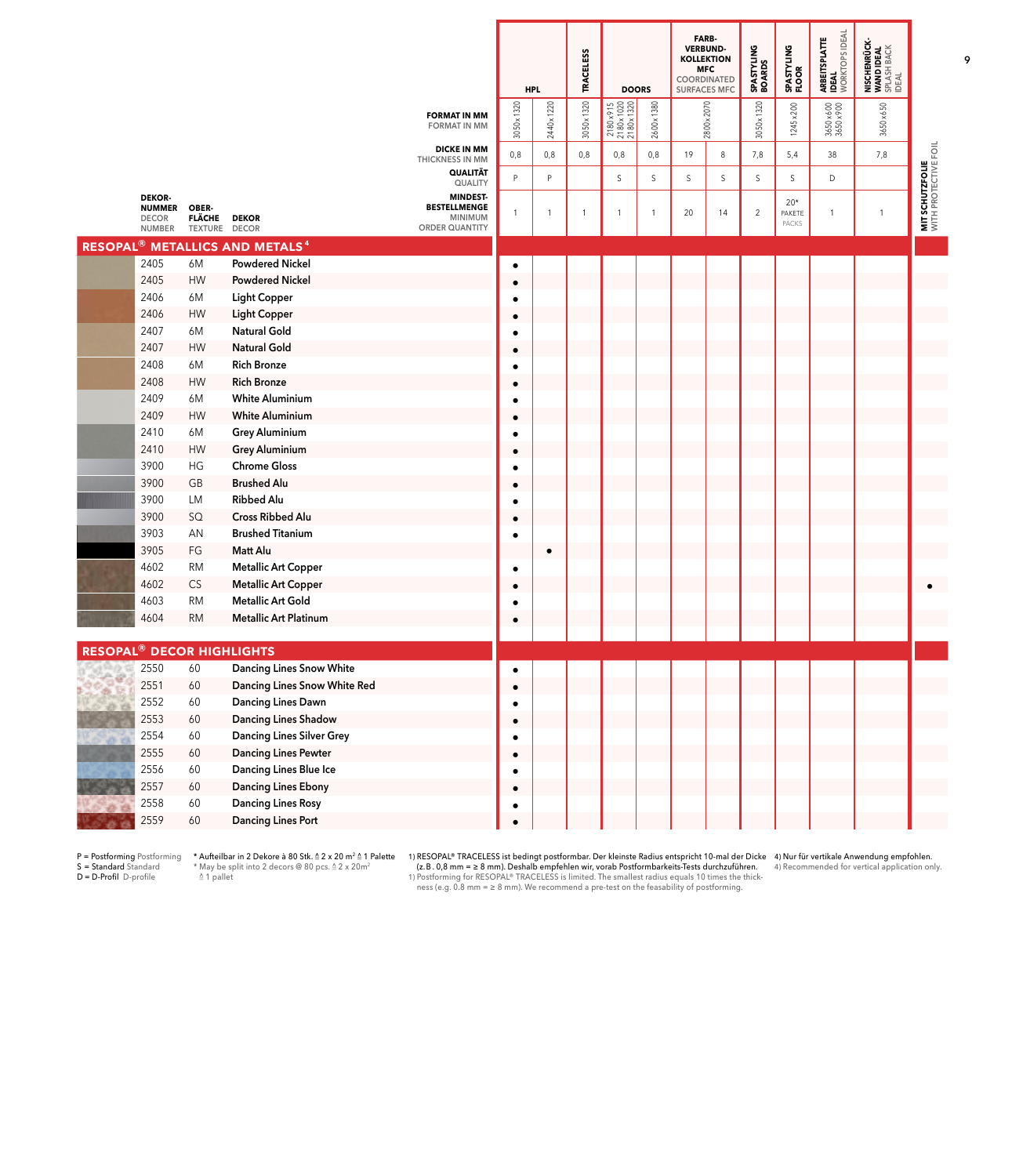#### **<sup>10</sup> BESTELLPROGRAMM** MAKE TO ORDER

| ANWENDUNGSBEREICH PRODUKTGRUPPE<br><b>APPLICATION AREA</b>                           | <b>PRODUCT GROUP</b>                                               | <b>DEKORE</b><br><b>DECORS</b>                                                                                                                                             | <b>FORMATE IN MM</b><br>SIZES IN MM                                                 | <b>DICKE IN MM</b><br>THICKNESS IN MM | OBERFLÄCHE<br><b>TEXTURE</b>                                                     |
|--------------------------------------------------------------------------------------|--------------------------------------------------------------------|----------------------------------------------------------------------------------------------------------------------------------------------------------------------------|-------------------------------------------------------------------------------------|---------------------------------------|----------------------------------------------------------------------------------|
|                                                                                      |                                                                    |                                                                                                                                                                            | 2180 x 915                                                                          |                                       | 60, EM                                                                           |
|                                                                                      |                                                                    |                                                                                                                                                                            | 2180 x 1020                                                                         | 0,6/0,8/1,0/1,2/2,0                   | 60, EM, TL, TS                                                                   |
|                                                                                      |                                                                    |                                                                                                                                                                            | 2180 x 1320                                                                         |                                       | 60, EM                                                                           |
|                                                                                      |                                                                    |                                                                                                                                                                            | 2350 x 1320                                                                         | 0,6/0,8/1,0/1,2                       | 60, EM, TL, TS                                                                   |
| $\vec{\mathbb{H}}$                                                                   | <b>RESOPAL® HPL</b>                                                | 236 Dekore - siehe Resopal Collection<br>236 decors - see Resopal Collection                                                                                               | 3050 x 1320                                                                         |                                       | 20, 60, 90, AJ, EM, EW,<br>FW, HW, PI, RM, TL, TS,<br>WG, WH,WS, XX              |
|                                                                                      |                                                                    |                                                                                                                                                                            | 3650 x 1320                                                                         | 0,6/0,8/1,0/1,2/2,0                   | 20, 60, 90, AJ, EM, FW,<br>HW, KS, TL, TS, WH,<br>WS, XX                         |
|                                                                                      |                                                                    |                                                                                                                                                                            | 5200 x 1320                                                                         | 0,6/0,8/1,0                           | 20, 60, 90, AJ, EM, FW,<br>KS, RM, WH, XX                                        |
|                                                                                      |                                                                    | 0105, 0120, 0140, 0160, 0300, 0531, 0901, 4006, 4103,<br>4104, 4183, 4209, 4228, 4306, 4325, 4339, 4344, 4360,<br>4414, 4452, 4461, 9417, 10622, D354, D435, D90, D92, D96 | 5200 x 1320<br>2600 x 1320                                                          | 0,8                                   | 60, EM, WH                                                                       |
|                                                                                      | Farbverbund-Kollektion MFC<br>Coordinated Surfaces MFC             | 55 Dekore - siehe MFC Kollektion<br>55 decors - see MFC collection                                                                                                         | 2800 x 2070                                                                         | 8/12/16/19/25/30                      | 60, EM, EW                                                                       |
|                                                                                      | RESOPAL <sup>®</sup> Magnetic                                      | 236 Dekore - siehe Resopal Collection<br>236 decors - see Resopal Collection                                                                                               | 3050 x 1220                                                                         | 1,2                                   | 20, 60, EM                                                                       |
|                                                                                      | RESOPAL <sup>®</sup> Pure White (HPL)                              |                                                                                                                                                                            | 3050 x 1320<br>3650 x 1320                                                          | 0,8/1,0/1,2                           | 20, 60, EM                                                                       |
|                                                                                      |                                                                    | D354, 105, 9417                                                                                                                                                            |                                                                                     | 1,0                                   | HW                                                                               |
|                                                                                      | RESOPAL <sup>®</sup> Pure White<br>(Compact)                       |                                                                                                                                                                            | 3050 x 1320                                                                         | 6/8/10/12                             | 60, EM                                                                           |
|                                                                                      |                                                                    |                                                                                                                                                                            | 3650 x 1320                                                                         |                                       |                                                                                  |
| niumprodukt<br>nium Product                                                          |                                                                    |                                                                                                                                                                            | 2180 x 1020                                                                         |                                       | 60, EM                                                                           |
|                                                                                      | RESOPAL <sup>®</sup> +HIPERCARE <sup>®</sup>                       | 236 Dekore - siehe Resopal Collection<br>236 decors - see Resopal Collection                                                                                               | 3050 x 1320                                                                         | 0,8                                   | 20, 60, 90, EM, EW, FW, HW,<br>PI, RM, WG, WH, WS, XX                            |
| &<br>Ene                                                                             |                                                                    |                                                                                                                                                                            | 3650 x 1320                                                                         |                                       | 20, 60, 90, AJ, EM, FW, HW,<br>KS, WH, WS, XX                                    |
|                                                                                      | DURCON® Chemical<br>Resistant SPC                                  | D00800, D00801, D00802                                                                                                                                                     | 3645 x 1520                                                                         | 6/10                                  | F1                                                                               |
|                                                                                      |                                                                    |                                                                                                                                                                            | 3645 x 970                                                                          | 13/16/20                              |                                                                                  |
|                                                                                      | Motiv/Digital in RESOPAL®                                          | Individuell oder Künstler-Kollektion<br>Customized or artist collection                                                                                                    | 3050 x 1320<br>(Druck/Print: 3000 x 1300)                                           | 1,0                                   | 60                                                                               |
|                                                                                      | RESOPAL <sup>®</sup> Bonded Boards                                 | 236 Dekore - siehe Resopal Collection<br>236 decors - see Resopal Collection                                                                                               | Siehe Standardträger online<br>See standard substrate online<br>www.resopal.de      |                                       | Formatspezifisch<br>Depending on size<br>Siehe HPL Übersicht<br>See HPL overview |
| <b>Verbundelemente und<br/>Kompaktplatten</b><br>Bonded boards and<br>compact boards |                                                                    | 236 Dekore - siehe Resopal Collection                                                                                                                                      | 2180 x 915<br>2180 x 1020<br>2180 x 1320<br>3050 x 1320                             | 2/3/4/6/8/10/12/13/<br>15/16/18/20/25 | 60, EM                                                                           |
|                                                                                      | RESOPAL <sup>®</sup> Compact                                       | 236 decors - see Resopal Collection                                                                                                                                        | 3650 x 1320                                                                         | 2/3/4/6/8/9/10/12/<br>13/15/16/18/20  |                                                                                  |
|                                                                                      |                                                                    |                                                                                                                                                                            | 2180 x 1020<br>3050 x 1320                                                          | 4/6/8/10/12/13/15/<br>16/18/20/25     | 60                                                                               |
|                                                                                      |                                                                    |                                                                                                                                                                            | 3650 x 600<br>5200 x 600                                                            |                                       |                                                                                  |
|                                                                                      | ORIGINAL RESOPAL <sup>®</sup>                                      |                                                                                                                                                                            | 3650 x 900                                                                          |                                       | Dekorspezifisch<br>Depending on decor                                            |
| na<br>Roja<br>Roja                                                                   | Arbeitsplatten<br>ORIGINAL RESOPAL®                                | 40 Dekore - siehe Arbeitsplattenkollektion<br>40 decors - see worktops collection                                                                                          | 5200 x 900<br>3650x 1200                                                            | 38                                    | 60, 90, EM, FW, KS, WH<br>Siehe Arbeitsplatten-                                  |
| $\vec{\xi}$                                                                          | Worktops                                                           |                                                                                                                                                                            | 5200 x 1200<br>$3650 \times 640$                                                    |                                       | kollektion<br>See worktops collection                                            |
|                                                                                      |                                                                    |                                                                                                                                                                            | 5200 x 640                                                                          |                                       |                                                                                  |
| ਦੇ ਜ਼                                                                                | RESOPAL SpaStyling® Board                                          | 56 Dekore - siehe SpaStyling® Kollektion online<br>56 decors - see SpaStyling® Collection online<br>www.resopal.de                                                         | 3050 x 1320                                                                         | 7,8                                   | Siehe SpaStyling®<br>Kollection<br>See SpaStyling®<br>Collection                 |
| $\frac{1}{\sqrt{2}}$                                                                 |                                                                    | 236 Dekore - siehe Resopal Collection<br>236 decors - see Resopal Collection                                                                                               |                                                                                     |                                       | 20, 60, 90, EM, FW, HW,<br>KS, PI, RM, WG, WH,<br>WS, XX                         |
| Nassraum-<br>Wet room                                                                | RESOPAL SpaStyling® Shower<br>Elements                             | 3514, 3562, 3563, 4118, 4134, 4148, 4161, 4164, 4228,<br>4943, 9417                                                                                                        | Formatübersicht online verfügbar<br>Overview of sizes available online 45 - 55      |                                       | FN                                                                               |
| $\overline{\mathcal{Q}}$                                                             | RESOPAL <sup>®</sup> Facade                                        | 63 Dekore - siehe Facade Kollektion online<br>63 decors - see Facade collection online<br>www.resopal.de                                                                   | 4320 x 1660<br>3660 x 1510<br>3070 x 1240<br>2600 x 2050                            | 6/8/10/12                             | SI                                                                               |
| 출                                                                                    | <b>RESOPAL<sup>®</sup></b> X-Line F<br>(flammfest, fire-resistant) | 0112, 0118, 0132, 0154, 0150, 0160, 0433, 0441, 0439,<br>  0602, 0603, 0651, 0670, 0744, D319, D377                                                                        | 3050 x 1320<br>$\begin{array}{ l} 3650 \times 1320 \\ 2180 \times 1020 \end{array}$ | 6/8/10/12                             | 60                                                                               |
|                                                                                      | RESOPAL <sup>®</sup> X-Line                                        |                                                                                                                                                                            |                                                                                     |                                       |                                                                                  |

Die Oberfläche EW wird zum Einsatz von hellen und mittleren Farbstellungen empfohlen. EW texture is recommended for bright and middle colour shades.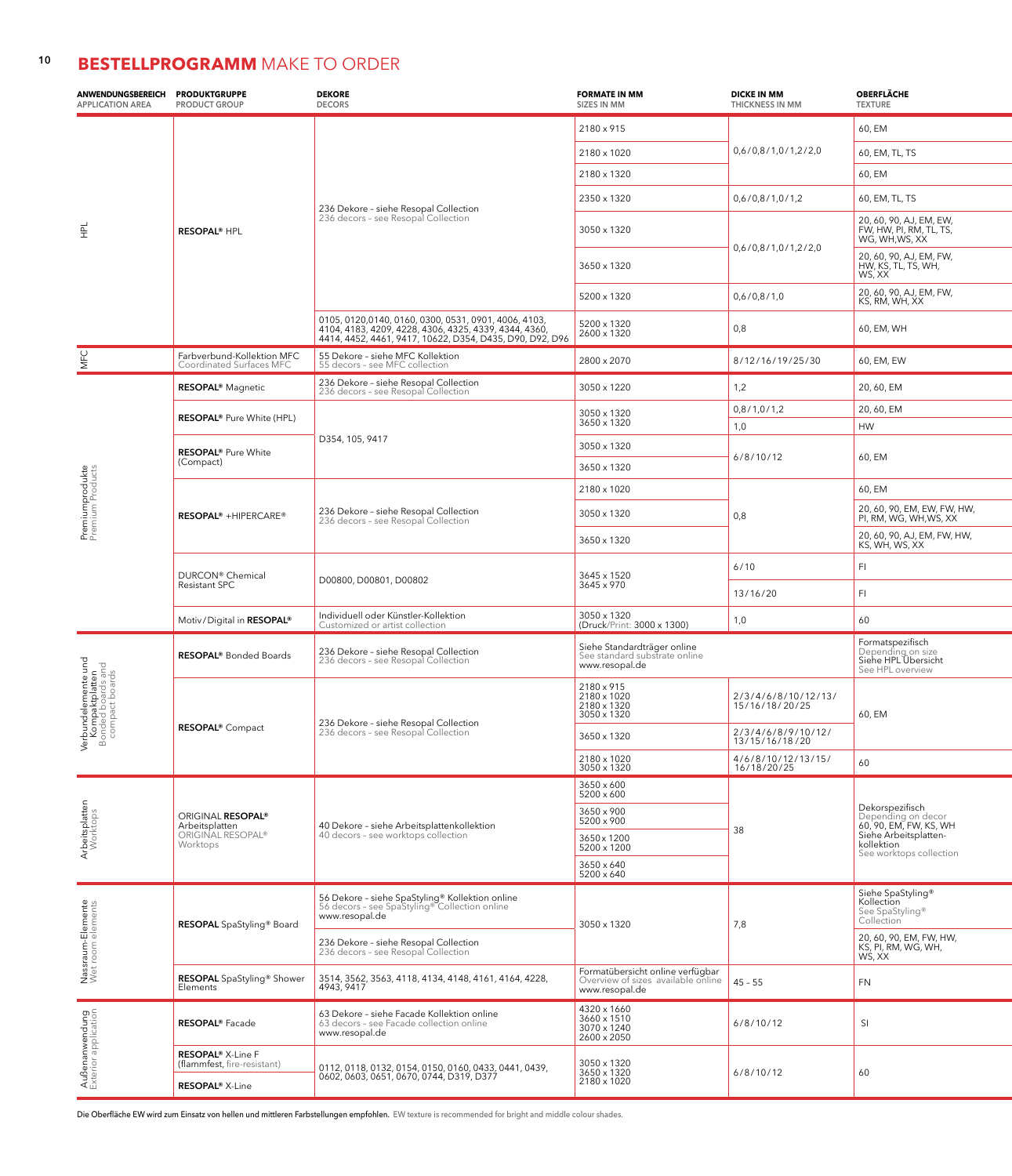| MINDESTBESTELLMENGE<br>MINIMUM ORDER QUANTITY                                                               | STANDARD-LIEFERZEITEN<br>STANDARD LEAD TIME                                                                                                                                                                                                      | <b>BEMERKUNGEN</b><br>REMARKS                                                                                                                                                                     |
|-------------------------------------------------------------------------------------------------------------|--------------------------------------------------------------------------------------------------------------------------------------------------------------------------------------------------------------------------------------------------|---------------------------------------------------------------------------------------------------------------------------------------------------------------------------------------------------|
|                                                                                                             | 10 Arbeitstage bis Menge von 1.000 Stk., >1.000 Stk. Kapazitätscheck                                                                                                                                                                             | Dekore der Doors Kollektion auch in WH erhältlich; andere Ausführungen auf Anfrage<br>Decors of the Doors Collection also available in WH; other versions on request                              |
|                                                                                                             | 10 working days up to 1,000 pieces, >1,000 pieces capacity check                                                                                                                                                                                 | Auch in schwer entflammbarer Ausführung erhältlich (TS, TL: schwer entflammbare Ausführung auf<br>Anfrage) Also available in flame-retardant version (TS, TL: flame-retardant version on request) |
|                                                                                                             | 15 Arbeitstage bis Menge von 1.000 Stk., >1.000 Stk. Kapazitätscheck<br>15 working days up to 1,000 pieces, >1,000 pieces capacity check                                                                                                         | Dekore der Doors Kollektion auch in WH erhältlich; andere Ausführungen auf Anfrage<br>Decors of the Doors Collection also available in WH; other versions on request                              |
|                                                                                                             | 10 Arbeitstage bis Menge von 1.000 Stk., >1.000 Stk. Kapazitätscheck<br>10 working days up to 1,000 pieces, >1,000 pieces capacity check                                                                                                         | Auch in schwer entflammbarer Ausführung erhältlich (TS, TL: schwer entflammbare Ausführung<br>auf Anfrage); andere Ausführungen auf Anfrage Also available in flame-retardant version (TS, TL:    |
|                                                                                                             | 15 Arbeitstage bis Menge von 1.000 Stk., >1.000 Stk. Kapazitätscheck<br>15 working days up to 1,000 pieces, >1,000 pieces capacity check                                                                                                         | flame-retardant version on request); other versions on request                                                                                                                                    |
| Auf Anfrage On request                                                                                      | Auf Anfrage On request                                                                                                                                                                                                                           | Andere Ausführungen auf Anfrage Other versions on request                                                                                                                                         |
|                                                                                                             | 15 Arbeitstage bis Menge von 1.000 Stk., >1.000 Stk. Kapazitätscheck<br>15 working days up to 1,000 pieces, >1,000 pieces capacity check                                                                                                         | Andere Ausführungen auf Anfrage Other versions on request                                                                                                                                         |
| $\overline{4}$                                                                                              | 15 Arbeitstage 15 working days                                                                                                                                                                                                                   | Andere Ausführungen auf Anfrage Other versions on request                                                                                                                                         |
| $\Delta$                                                                                                    | 15 Arbeitstage 15 working days                                                                                                                                                                                                                   | Rückseitig aufgeraut; andere Ausführungen auf Anfrage<br>Sanded on the back; other versions on request                                                                                            |
|                                                                                                             | 10 Arbeitstage 10 working days                                                                                                                                                                                                                   |                                                                                                                                                                                                   |
|                                                                                                             | 15 Arbeitstage 15 working days                                                                                                                                                                                                                   |                                                                                                                                                                                                   |
| 16 für gedruckte Dekore,<br>100 für Resopal® Colours<br>16 for printed decors,<br>100 for Resopal ® Colours | 15 Arbeitstage 15 working days                                                                                                                                                                                                                   | Andere Ausführungen auf Anfrage<br>Other versions on request                                                                                                                                      |
| 16 (eine Palette)<br>16 (one pallet)<br>8 (eine Palette)<br>8 (one pallet)                                  | 20 Arbeitstage 20 working days                                                                                                                                                                                                                   | Andere Ausführungen auf Anfrage<br>Other versions on request                                                                                                                                      |
|                                                                                                             | Auf Anfrage On request                                                                                                                                                                                                                           |                                                                                                                                                                                                   |
|                                                                                                             | 10 Arbeitstage für HPL (Lagerprogramm) + Standardträger;<br>15 Arbeitstage für HPL (Antertigung) + Standardträger<br>10 working days for HPL (stock range) + standard substrate;<br>15 working days for HPL (make to order) + standard substrate |                                                                                                                                                                                                   |
|                                                                                                             | 15 Arbeitstage bis 300 Stk. bis 8 mm bzw. 100 Stk. ab 10 mm;<br>bei größeren Mengen Lieferzeit auf Anfrage<br>15 working days up to 300 pieces up to 8 mm; or 100 pieces from<br>10 mm, respectively; for bigger amounts lead time on r          | Andere Ausführungen auf Anfrage<br>Other versions on request                                                                                                                                      |
| $\overline{1}$                                                                                              |                                                                                                                                                                                                                                                  |                                                                                                                                                                                                   |
| 16 für einseitig gerundet<br>16 for rounded on one side                                                     |                                                                                                                                                                                                                                                  | D-Profil, Radius 3 mm; andere Ausführungen auf Anfrage<br>D-profile, radius 3mm; other versions on request                                                                                        |
| 8 für einseitig gerundet                                                                                    | 10 Arbeitstage 10 working days                                                                                                                                                                                                                   | U-Profil, Radius 6 mm; andere Ausführungen auf Anfrage<br>U-profile, radius 6mm; other versions on request                                                                                        |
| 8 for rounded on one side                                                                                   |                                                                                                                                                                                                                                                  | Gefräste Kante; andere Ausführungen auf Anfrage<br>Milled edge; other versions on request                                                                                                         |
| 48 für zweiseitig gerundet<br>48 for rounded on two sides                                                   |                                                                                                                                                                                                                                                  | D- und U-Profil, Radius 3 und 6 mm; andere Ausführungen auf Anfrage<br>D- and U-profile, radius 3 and 6 mm; other versions on request                                                             |
| $\sqrt{2}$                                                                                                  | 10 Arbeitstage 10 working days                                                                                                                                                                                                                   |                                                                                                                                                                                                   |
| $\Delta$                                                                                                    | 15 Arbeitstage 15 working days                                                                                                                                                                                                                   | Andere Ausführungen auf Anfrage<br>Other versions on request                                                                                                                                      |
|                                                                                                             | 15 Arbeitstage 15 working days                                                                                                                                                                                                                   |                                                                                                                                                                                                   |
|                                                                                                             | Auf Anfrage On request                                                                                                                                                                                                                           | $B-s1, d0$<br>$B-s1, d0$                                                                                                                                                                          |
|                                                                                                             | 15 Arbeitstage bis 300 Stk. bis 8 mm bzw. 100 Stk. ab 10 mm;<br>bei größeren Mengen Lieferzeit auf Anfrage                                                                                                                                       | B1 oder B-s1, d0<br>B1 or B-s1, d0                                                                                                                                                                |
|                                                                                                             | 15 working days up to 300 pieces up to 8 mm; or 100 pieces from<br>10 mm, respectively; for bigger amounts lead time on request                                                                                                                  | B <sub>2</sub> oder D-s2, d0<br>B <sub>2</sub> or D-s2, d0                                                                                                                                        |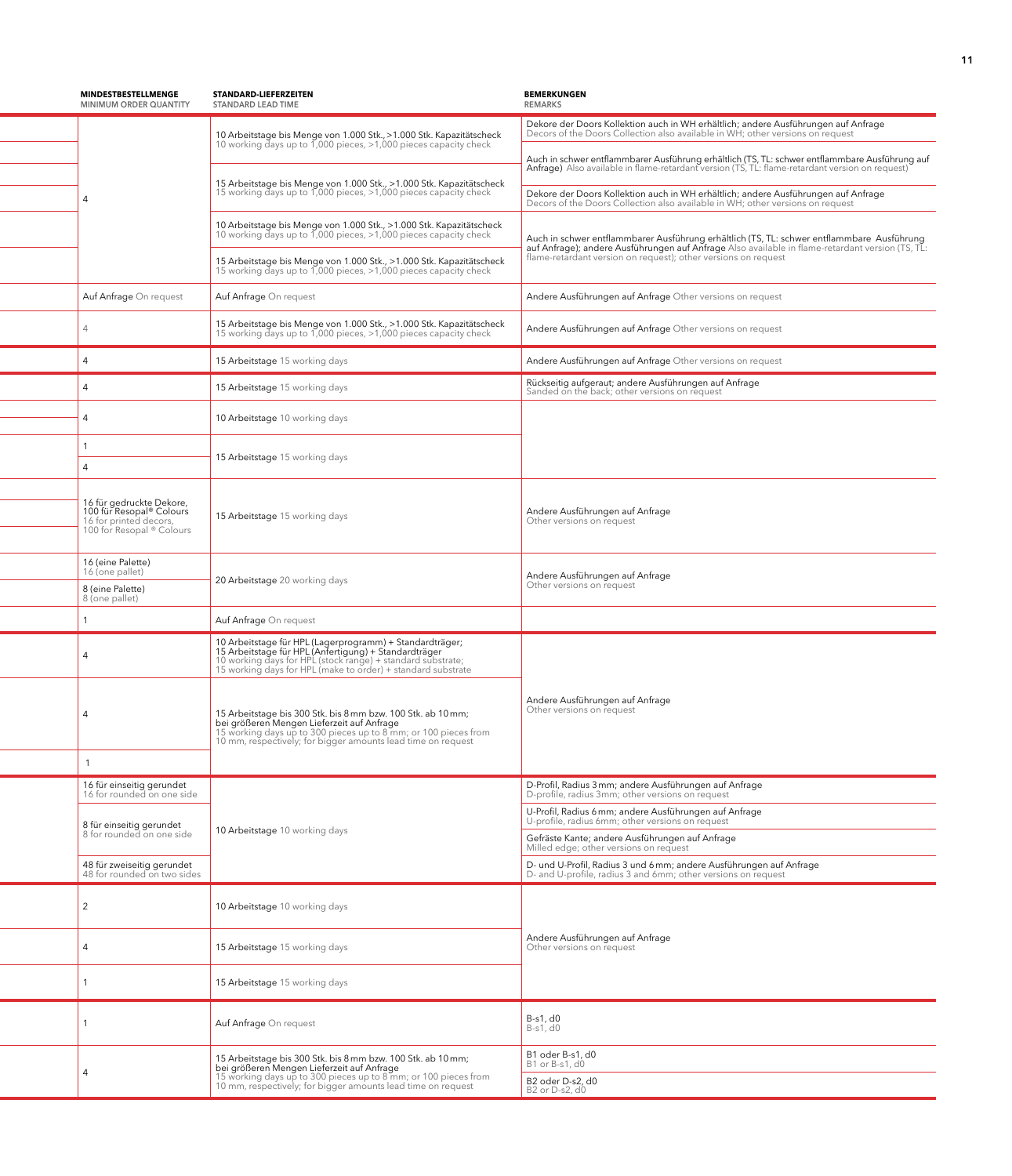#### **12 TECHNISCHE DATEN UND ANFORDERUNGEN GEMÄSS EN 438**

TECHNICAL DATA AND REQUIREMENTS ACCORDING TO EN 438

|                                                                                               |                                                                                           |                                      | RESOPAL® 0.6 - 1.2 MM      | SPEZIFIKATION, MATERIALTYP RESOPAL®<br>0,6-1,2 MM SPECIFICATION, TYPE OF MATERIAL |                            |                            | <b>RESOPAL®</b>            | <b>RESOPAL®</b>                                                                                       |
|-----------------------------------------------------------------------------------------------|-------------------------------------------------------------------------------------------|--------------------------------------|----------------------------|-----------------------------------------------------------------------------------|----------------------------|----------------------------|----------------------------|-------------------------------------------------------------------------------------------------------|
|                                                                                               | <b>PRÜFMETHODE</b><br>nach EN 438. Teil 2<br><b>TEST METHOD</b><br>acc. to EN 438, Part 2 | <b>EINHEIT</b><br><b>UNIT</b>        | Standard<br>Standard       | F-Qualität<br>F-Quality                                                           | Nachformbar<br>Postformina |                            | Compact B2 Compact B1      | Arbeitsplatten 0,6-0,8 mm<br>HPL, Holzspanplatte, E1<br>Worktops 0.6-0.8mm HPL,<br>particle board, E1 |
| Abriebfestigkeit Abrasion resistance                                                          | 10                                                                                        | [Kennzahl] [index number]            | 3                          | 3                                                                                 | 3                          | 3                          | 3                          | 3                                                                                                     |
| Stoßfestigkeit <sup>2)</sup> Impact resistance <sup>2)</sup>                                  | 20                                                                                        | [Kennzahl] [index number]            | 4/3                        | 4/3                                                                               | 4/3                        | $\overline{4}$             | 4                          | 3                                                                                                     |
| Kratzfestigkeit <sup>3)</sup> Scratch resistance <sup>3)</sup>                                | 25                                                                                        | [Kennzahl] [index number]            | 4/3/2                      | 4/3/2                                                                             | 4/3/2                      | 4/3/2                      | 4/3/2                      | 3                                                                                                     |
| Beständigkeit gegenüber trockener Hitze <sup>3)</sup><br>Resistance to dry heat <sup>3)</sup> | 16                                                                                        | [Grad] [rating]                      | $3 - 5$                    | $3 - 5$                                                                           | $3 - 5$                    | $3 - 5$                    | $3 - 5$                    | $3 - 5$                                                                                               |
| Lichtechtheit Light fastness                                                                  | 27                                                                                        | [Graumaßstab]<br>[grey scale rating] | $4 - 5$                    | $4 - 5$                                                                           | $4 - 5$                    | $4 - 5$                    | $4 - 5$                    | $4 - 5$                                                                                               |
| Maßbeständigkeit bei erhöhter Temperatur:<br>Dimensional stability at elevated temperature:   | 17                                                                                        |                                      |                            |                                                                                   |                            |                            |                            |                                                                                                       |
| längs   quer longitudinal   transverse                                                        |                                                                                           | [%]                                  | $0,4 - 0,6$<br>$0,8 - 1,0$ | $0,4 - 0,6$<br>$0,8 - 1,0$                                                        | $0,4 - 0,6$<br>$0,8 - 1,0$ | $\leq 0.20$<br>$\leq 0.40$ | $\leq 0.20$<br>$\leq 0.40$ |                                                                                                       |
| Verhalten gegenüber kochendem Wasser:<br>Resistance to immersion in boiling water:            | 12                                                                                        |                                      |                            |                                                                                   |                            |                            |                            |                                                                                                       |
| Aussehen <sup>3</sup> Appearance <sup>3)</sup>                                                |                                                                                           | [Grad] [rating]                      | $3 - 5$                    | $3 - 5$                                                                           | $3 - 5$                    | $3 - 5$                    | $3 - 5$                    |                                                                                                       |
| Gewichtszunahme Increase in weight                                                            |                                                                                           | [%]                                  |                            |                                                                                   |                            | $<$ 2                      | $<$ 3                      |                                                                                                       |
| Dickenzunahme Increase in thickness                                                           |                                                                                           | [%]                                  |                            |                                                                                   |                            | $<$ 2                      | $<$ 3                      |                                                                                                       |
| Beständigkeit gegenüber feuchter Wärme<br>(100 °C) Resistance to damp heat (100 °C)           | 18                                                                                        | [Grad] [rating]                      | $3 - 5$                    | $3 - 5$                                                                           | $3 - 5$                    | $3 - 5$                    | $3 - 5$                    |                                                                                                       |
| Wasserdampfbeständigkeit<br>Resistance to steam                                               | 14                                                                                        | [Grad] [rating]                      | $\geq 4$                   | $\geq 4$                                                                          | $\geq 4$                   | $\geq 4$                   | $\geq 4$                   |                                                                                                       |
| Nachformbarkeit Postformability                                                               | 31                                                                                        |                                      |                            |                                                                                   |                            |                            |                            |                                                                                                       |
| HPL 0,8 mm HPL 0.8 mm                                                                         |                                                                                           | [mm]                                 |                            |                                                                                   | $\geq 8$ mm                |                            |                            |                                                                                                       |
| HPL 0,6 mm HPL 0.6 mm                                                                         |                                                                                           | [mm]                                 |                            |                                                                                   | $\geq 6$ mm                |                            |                            |                                                                                                       |

1) bei fast allen Dekoren 2) dickenabhängig 3) strukturabhängig 1) with almost all decors 2) depending on thickness 3) depending on texture RESOPAL® HPL entsprechen der ISO 4586, Teil 2. RESOPAL® HPL comply with ISO 4586,

#### **SONSTIGE TECHNISCHE DATEN** OTHER TECHNICAL DATA

|                                                                                |                                                 | <b>SPEZIFIKATION, MATERIALTYP</b> SPECIFICATION, TYPE OF MATERIAL |                                               |                                               |                        |
|--------------------------------------------------------------------------------|-------------------------------------------------|-------------------------------------------------------------------|-----------------------------------------------|-----------------------------------------------|------------------------|
|                                                                                | <b>PRÜFMETHODE</b><br><b>TEST METHOD</b>        | <b>EINHEIT</b><br><b>UNIT</b>                                     | <b>RESOPAL®</b> 0,6-0,8mm                     | <b>RESOPAL®</b> Compact                       | <b>RESOPAL®</b> Facade |
| <b>Dichte Density</b>                                                          | <b>EN ISO 1183</b>                              | [q/cm <sup>3</sup> ]                                              | $\ge 1.4$                                     | $\ge 1.4$                                     | $\ge 1.35$             |
| Biegefestigkeit Flexural strength                                              |                                                 |                                                                   |                                               |                                               |                        |
| längs   quer longitudinal   transverse                                         | <b>EN ISO 178</b>                               | [MPa]                                                             |                                               | 140   100                                     | $\geq 80$   $\geq 80$  |
| Elastizitätsmodul Modulus of elasticity                                        |                                                 |                                                                   |                                               |                                               |                        |
| längs   quer longitudinal   transverse                                         | <b>EN ISO 178</b>                               | [MPa]                                                             |                                               | 14000   10000                                 | $\geq 9000$            |
| Thermischer Längenausdehnungskoeffizient<br>Co-efficient of thermal expansion  | DIN 51045                                       |                                                                   |                                               |                                               |                        |
| längs   quer longitudinal   transverse                                         | +80 $°C$ /-20 $°C$                              | [1/K]                                                             | $0.9 \times 10^{-5}$   1,6 x 10 <sup>-5</sup> | $0.9 \times 10^{-5}$   1,6 x 10 <sup>-5</sup> |                        |
| Wärmeleitfähigkeit Thermal conductivity                                        | <b>DIN EN 12664</b>                             | $[W/(m \times K)]$                                                | $ca$ ./approx. $0,3$                          | ca./approx. 0,3                               | 0,3                    |
| Heizwert Calorific value                                                       | ISO 1716                                        | [MJ/kg]                                                           | $18 - 20$                                     | $18 - 20$                                     | $18 - 20$              |
| Wasserdampfdurchlässigkeit<br>Steam permeability                               | DIN 53122                                       | $\left[\frac{q}{m^2} \times d\right]$                             | $ca./approx.2-4$                              |                                               |                        |
| Oberflächenwiderstand (Antistatik)<br>Surface resistance (antistatic behavior) | EN 61340-2-3                                    | [Ohm]                                                             | $109 - 1011$                                  | $109 - 1011$                                  |                        |
|                                                                                | (keine statische Aufladung)<br>(no static load) |                                                                   |                                               |                                               |                        |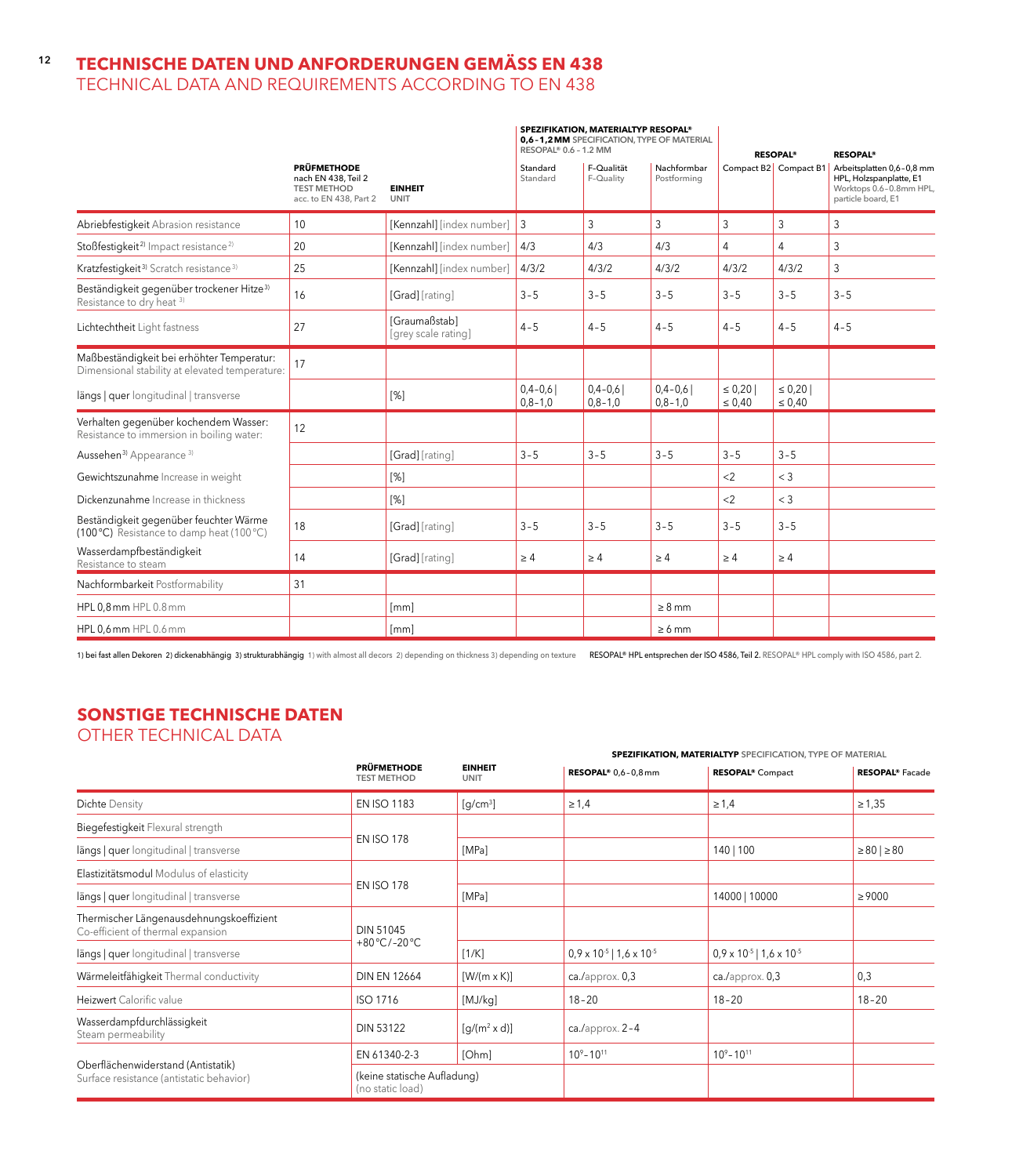#### **<sup>13</sup> RESOPAL® FACADE – TECHNISCHE DATEN**

RESOPAL® FACADE – TECHNICAL DATA

| <b>EIGENSCHAFTEN</b><br><b>CHARACTERISTICS</b>                                                                                                                       | <b>PRÜFMETHODE</b><br><b>TEST METHOD</b> | <b>EINHEIT</b><br><b>UNIT</b> | <b>WERTE</b><br><b>VALUES</b> |
|----------------------------------------------------------------------------------------------------------------------------------------------------------------------|------------------------------------------|-------------------------------|-------------------------------|
| Maßbeständigkeit bei erhöhter Temperatur (70°C und 40°C bei 90-95% Feuchtigkeit)<br>Dimensional stability at elevated temperature (70°C and 40°C at 90-95% humidity) | FN 438 2-17                              |                               |                               |
| längs   quer longitudinal   transverse                                                                                                                               |                                          | %                             | $\leq 0.20$   $\leq 0.40$     |
| Beständigkeit gegenüber UV-Strahlung (1500 Stunden) Resistance to UV light (1500 hours)                                                                              |                                          |                               |                               |
| <b>Kontrast Contrast</b>                                                                                                                                             | EN 438 2-28                              | Graumaßstab Grey scale rating | $\geq 4$                      |
| Aussehen Appearance                                                                                                                                                  |                                          | <b>Grad Rating</b>            | $\geq 4$                      |
| Beständigkeit gegenüber künstlicher Bewitterung (3000 Stunden)<br>Resistance to artificial weathering (3000 hours)                                                   |                                          |                               |                               |
| Kontrast Contrast                                                                                                                                                    | EN 438 2-29                              | Graumaßstab Grey scale rating | $\geq 4$                      |
| Aussehen Appearance                                                                                                                                                  |                                          | <b>Grad Rating</b>            | $\geq 4$                      |
| Beständigkeit gegenüber Feuchtigkeit (48 Stunden in 65°C warmem Wasser)<br>Resistance to wet conditions (48 hours in warm water at 65°C)                             |                                          |                               |                               |
| Massenzunahme Mass increase                                                                                                                                          | FN 438 2-15                              | %                             | $\leq 8$                      |
| Aussehen Appearance                                                                                                                                                  |                                          | <b>Grad Rating</b>            | $\geq 4$                      |
| Beständigkeit gegenüber Klimawechsel Resistance to rapid climate change                                                                                              |                                          |                               |                               |
| Aussehen Appearance                                                                                                                                                  |                                          | <b>Grad Rating</b>            | $\geq 4$                      |
| Biegefestigkeitsindex Ds Flexural strength index Ds                                                                                                                  | FN 438 2-19                              |                               | $\ge 0.95$                    |
| Biegemodul Dm Flexural modulus index Dm                                                                                                                              |                                          |                               | $\ge 0.95$                    |

### **PRÜFZEUGNISSE UND ZERTIFIKATE**

#### TEST CERTIFICATES AND APPROVALS

| <b>PRODUKT</b><br>PRODUCT                                                   | <b>PRÜFMETHODE</b><br><b>TEST METHOD</b>                                                            | <b>DICKE IN MM</b><br>THICKNESS IN MM | <b>KLASSIFIZIERUNG</b><br>CLASSIFICATION                                          |  |
|-----------------------------------------------------------------------------|-----------------------------------------------------------------------------------------------------|---------------------------------------|-----------------------------------------------------------------------------------|--|
| <b>BAUWESEN BUILDING INDUSTRY</b>                                           |                                                                                                     |                                       |                                                                                   |  |
| <b>RESOPAL®</b> F                                                           | DIN 4102-1/EN 13823                                                                                 | $0,8 - 1,0$                           | $B/C-s2$ , d0                                                                     |  |
| RESOPAL <sup>®</sup> Compact F                                              | EN 13823                                                                                            | $6 - 40$                              | $B-s1, d0$                                                                        |  |
| RESOPAL <sup>®</sup> Facade                                                 | EN 13823                                                                                            | $6 - 12$                              | B1/B-s1, d0                                                                       |  |
| <b>RESOPAL® X-Line F</b>                                                    | DIN 4102-1/EN 13823                                                                                 | $6 - 12$                              | $B1/B-s1$ , d $0$                                                                 |  |
| <b>SCHIFFBAU SHIP BUILDING</b>                                              |                                                                                                     |                                       |                                                                                   |  |
| <b>RESOPAL®</b>                                                             | IMO Res. MSC.61(67)                                                                                 | $0,6 - 0,8$                           | schwer entflammbar<br>flame-retardant<br>MED 96/98/EC                             |  |
| <b>RESOPAL®</b> F                                                           | FTPC, Anlage 1, Teile 2 und 5<br>FTPC, appendix 1, part 2 and 5                                     | FTPC, Anlage 1, Teile<br>2 und 5      |                                                                                   |  |
| <b>TRANSPORTWESEN (SCHIENENFAHRZEUGE)</b> TRANSPORTATION (RAILWAY VEHICLES) |                                                                                                     |                                       |                                                                                   |  |
| <b>RESOPAL®</b> F                                                           | DIN 5510-2 / DIN 54837                                                                              | $0,8 - 20$                            | S4/SR2/ST2                                                                        |  |
|                                                                             | EN 45545                                                                                            | $0,8 - 20$                            | HL <sub>2</sub>                                                                   |  |
| <b>SONSTIGE OTHERS</b>                                                      |                                                                                                     |                                       |                                                                                   |  |
| <b>RESOPAL®</b>                                                             | Richtlinie 80.30, 1-3 (EG) + EN 1186 + ENV 13130<br>guideline 80.30, 1-3 (EG) + EN 1186 + ENV 13130 |                                       | unbedenklich im Kontakt mit Lebensmitteln<br>unobjectionable in contact with food |  |

Andere Prüfzeugnisse auf Anfrage. Other test certificates on request.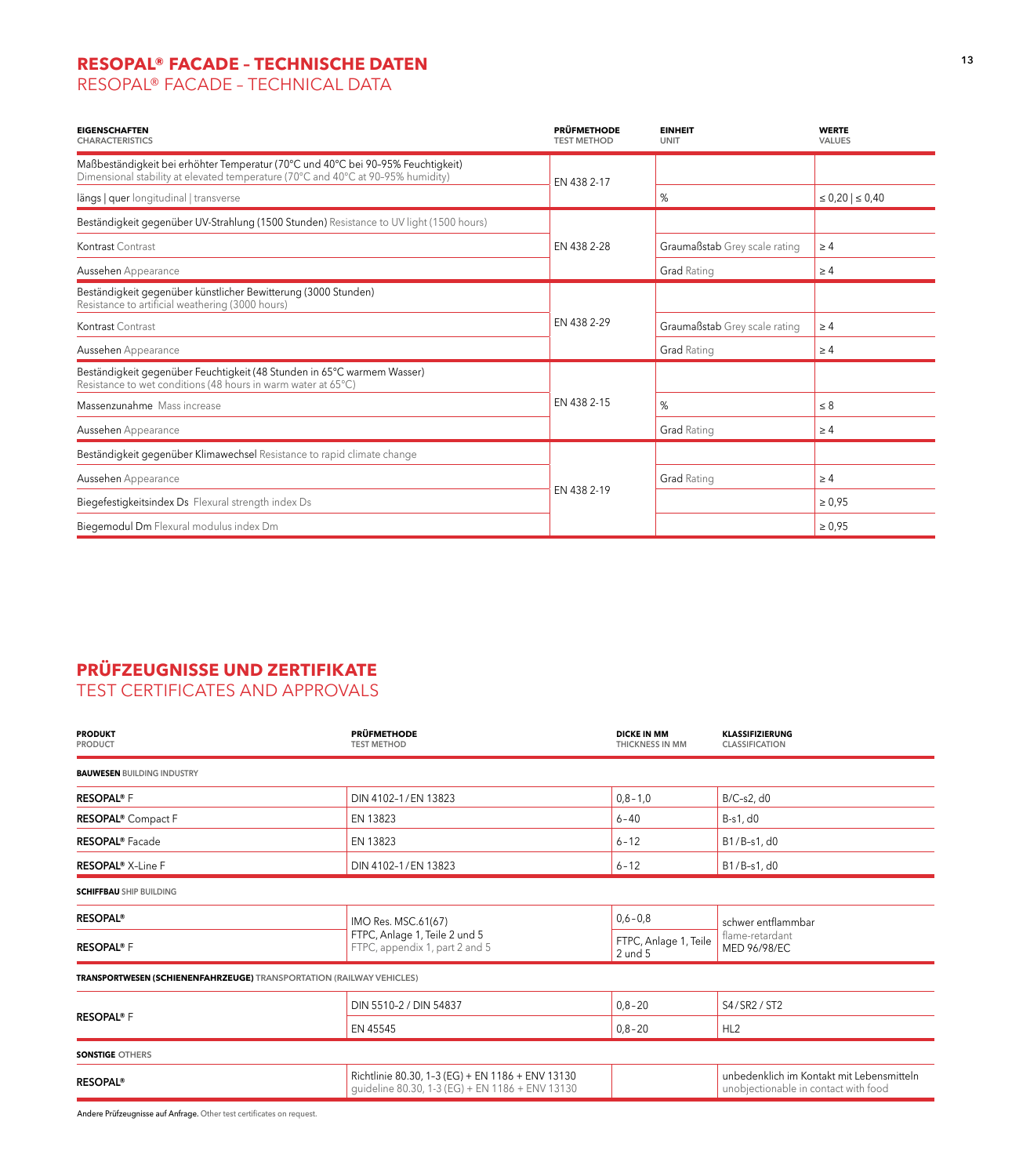#### **14 SONSTIGE TECHNISCHE DATEN**

OTHER TECHNICAL DATA

j.

#### **ARBEITSPLATTEN – RESOPAL® HOCHDRUCK-SCHICHTPRESSSTOFFPLATTE (HPL)**  nach EN 438 / 0,6–0,8 mm Holzspanplatte, E1

|                                                      | <b>PRÜFMETHODE</b><br><b>TEST METHOD</b> | <b>EINHEIT</b><br><b>UNIT</b> | WORKTOPS - RESOPAL <sup>®</sup> HIGH PRESSURE LAMINATES (HPL)<br>acc. to EN 438 / 0.6-0.8 mm particle board, E1 |
|------------------------------------------------------|------------------------------------------|-------------------------------|-----------------------------------------------------------------------------------------------------------------|
| Formaldehyd-Emission Formaldehyde emission           | EN 717-1                                 | ppm                           | $\leq 0.1$                                                                                                      |
| <b>Klebung</b> Bonding                               | <b>DIN EN 204</b>                        |                               | D <sub>3</sub>                                                                                                  |
| Kantenradius <sup>1)</sup> Edge radius <sup>1)</sup> |                                          | 1 <sub>mm</sub>               | 3 <sub>c</sub>                                                                                                  |

#### **RESOPAL SPASTYLING® FLOOR – TECHNISCHE DATEN**

RESOPAL SPASTYLING® FLOOR – TECHNICAL DATA

#### **ALLGEMEINE PRODUKTINFORMATION**

GENERAL PRODUCT INFORMATION

#### **AUFBAU PRODUCT STRUCTURE** Hochabriebfestes Overlay (ACS) mit synthetischem Harz imprägnierter Dekorpapierkern aus mehreren Lagen;<br>mit synthetischem Harz imprägniertes Kraftpapier; Aluminiumdampfsperre<br>Anti-wear protective overlay (ACS) synthetic re Stärke Thickness 5,4mm ± 0,2 Dielen (LängexBreite) Planks (length x width) 1245mmx200mm (±1mm) Biegefestigkeit Flexural strength (MD/CD) EN-438 150MPa/120MPa Dichte Density **EN-438 1,43 g/cm<sup>3</sup>**

#### **KLASSIFIZIERUNG** CLASSIFICATION

| <b>EIGENSCHAFTEN</b><br><b>CHARACTERISTICS</b>                                                                                          | <b>PRÜFMETHODE</b><br><b>TEST METHOD</b> | <b>PROPERTIES</b><br><b>PROPERTIES</b> | <b>WERTE</b><br>VALUES                                                                |
|-----------------------------------------------------------------------------------------------------------------------------------------|------------------------------------------|----------------------------------------|---------------------------------------------------------------------------------------|
| Abriebfestigkeit (Taber Test) Wear resistance (Taber test)                                                                              | FN-13329                                 | Initial point (IP)                     | > 6.000 Zyklen (AC5) > 6,000 cycles(AC5)                                              |
| Nutzungsklasse Class of use                                                                                                             | <b>EN-685</b>                            | Klasse Class                           | 33 (gewerbliche Bereiche mit starker Nutzung)<br>33 (commercial areas of intense use) |
| Wasserbeständigkeit Water resistance                                                                                                    | EN-13553                                 | Wassereinwirkung Water penetration     | wasserfest waterproof                                                                 |
| Dickenquellung Swelling in thickness                                                                                                    | EN-13329                                 | Dickenzunahme Thickness increase       | < 0.3 %                                                                               |
| <b>Brandverhalten Reaction to fire</b>                                                                                                  | EN 13501-1:2007<br>+A 1:2010             | Klasse Class                           | $Ba-s1$                                                                               |
| Beständigkeit gegenüber Hitze 180°C<br>Resistance to heat 180°C                                                                         | EN-438                                   | Aussehen Appearance                    | Grad 5 (keine sichtbare Veränderung)<br>Rating 5 (no visible change)                  |
| Beständigkeit gegenüber Wasserdampf<br>Resistance to steam                                                                              | EN-438                                   | Aussehen Appearance                    | Grad 5 (keine sichtbare Veränderung)<br>Rating 5 (no visible change)                  |
| Fleckenbeständigkeit Stain resistance                                                                                                   | EN-438                                   | Aussehen Appearance                    | Grad 5 (keine sichtbare Veränderung)<br>Rating 5 (no visible change)                  |
| Formaldehyd-Emission Formaldehyde emission                                                                                              | EN-120                                   |                                        | $< 0.01$ ppm                                                                          |
| Pentachlorophenolgehalt PCP content                                                                                                     | CEN/TR<br>14283:2003                     |                                        | $< 0.01$ ppm                                                                          |
| Lichtechtheit (Xenontest) Lightfastness (xenotest)                                                                                      | <b>EN-438</b><br><b>ISO 4892</b>         | Graumaßstab Greyscale rating           | Grad $4-5$<br>Rating 4-5                                                              |
| Stoßfestigkeit Impact resistance                                                                                                        | EN-13329                                 | Federkraft Spring strength             | > 50 N (IC4)                                                                          |
| Verhalten bei der Simulation des Verschiebens eines Möbelfußes<br>Behavior on simulation of shifting a case leg                         | EN-425                                   | Aussehen Appearance                    | keine sichtbare Veränderung no visible change                                         |
| Stuhlrollenbeständigkeit Caster resistance                                                                                              | EN-425                                   | Aussehen Appearance                    | kein Schaden no damage                                                                |
| Entstehende elektrostatische Körperspannung (mit normiertem Schuhwerk)<br>Body generated electrostatic voltage (with standard footwear) | EN-1815                                  |                                        | $< 2$ KV                                                                              |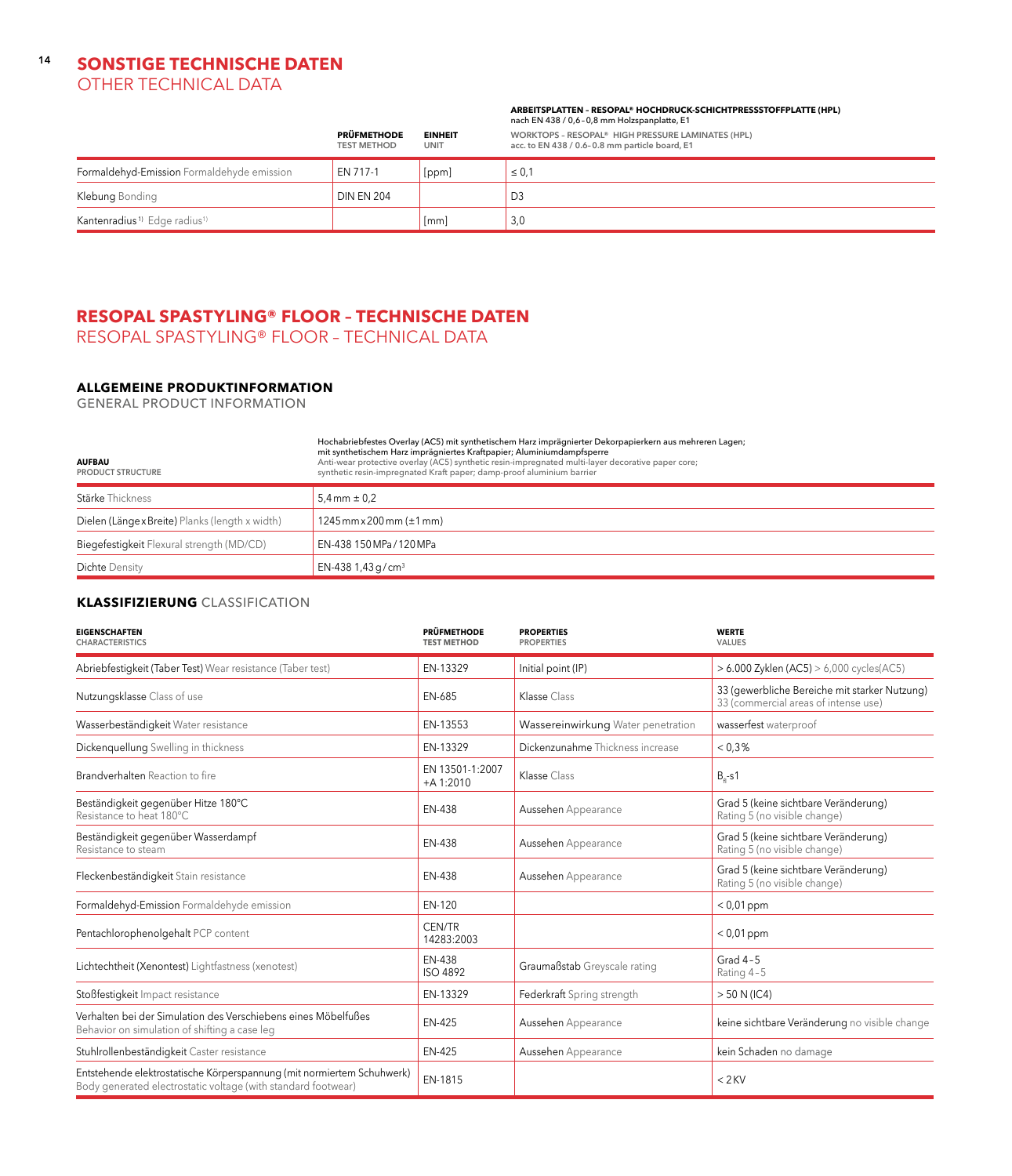

#### **RESOPAL® APP**

Sie möchten schnell und einfach weitere Informationen zu unseren Dekoren abrufen oder bequem Muster bestellen?

Dann laden Sie die neue RESOPAL App auf Ihr Smartphone, verfügbar im Apple App Store und Google Play Store. Ihr Vorteil: Sie können direkt Bilder von Platten- und Detailansichten sowie technische Daten einsehen und das passende Muster direkt bestellen.

Diese praktischen Informationen zu den Dekoren sind bequem durch einen QR-Code zugänglich, den Sie auf der Rückseite jedes RESOPAL Musters sowie im Echtmuster-Buch Look Book finden. Sie können jedes Dekor direkt aus der Infoansicht zur Favoritenliste hinzufügen oder bestellen. Weitere Details zur Bestellung siehe Musterservice. Die RE-SOPAL App können Sie mit Ihrem Benutzerkonto von www.resopal.de verbinden.

Sie sind noch unsicher, welches Muster Sie für Ihr Projekt bevorzugen? Dann nutzen Sie unseren Konfigurator, der Sie bei der Auswahl unterstützt. Den Konfigurator finden Sie auf unserer Website und im Menü der RESOPAL App.

ALBANO CARNEIRO **Sample Service**

#### **RESOPAL MUSTERSERVICE**

Sie benötigen für Ihr Projekt und Ihren Entscheidungsprozess ein Echtmuster vorab? Wir bieten Ihnen unseren Musterlieferservice an, selbstverständlich kostenlos und versandkostenfrei. Unsere HPL Muster sind in den Größen DIN A5 für RESOPAL Colours und DIN A4 für alle anderen Dekore erhältlich.

#### **SO FUNKTIONIERT ES:**

- 1. Sie bestellen die RESOPAL Muster
- Wählen Sie bis zu 10 verschiedene Muster bequem über unsere Homepage oder über die RESOPAL App aus. Legen Sie die gewünschten Dekore in den Warenkorb. Sie erhalten eine Auftragsbestätigung zu Ihrer Musterbestellung per E-Mail.
- 2. Wir stellen Ihre Muster zusammen Ihre Bestellung geht direkt an das Resopal Kundencenter. Ihre Auswahl wird zusammengestellt und sicher verpackt.
- 3. Versand innerhalb von 24h

Der Versand erfolgt kostenlos und unverbindlich per Post innerhalb von 24h an Ihre Lieferanschrift. **WIR WÜNSCHEN IHNEN VIEL SPASS BEI DER AUSWAHL!**

#### **RESOPAL® APP**

Are you looking for quick and easy access to more information on our patterns, or would you like to conveniently order samples?

Then try the new RESOPAL app on your smartphone, available from the Apple App Store or Google Play Store. You benefit by being able to view images of boards, close-ups of patterns, and product specs, and directly order samples.

This practical information on our patterns can be accessed by scanning a QR code which you will conveniently find on the back of every RESOPAL sample as well as in the sample Look Book. You can save any pattern to your list of favourites from the information window, or directly order it. For more information on ordering, please refer to our sample service. You can also link the RESOPAL app with your user account at www.resopal.de.

Are you not sure which pattern you like best for your project? Then use our configuration tool to help you decide. The configuration tool is available on the website and in the RESOPAL app menu.

#### **RESOPAL SAMPLE SERVICE**

Do you need a genuine sample for your project in advance, to help in the decision-making pro cess? We are pleased to offer you a free sample delivery service, including free shipping. Our HPL samples are available in the sizes DIN A5 for RESOPAL Colours and DIN A4 for all other decors.

 **THIS IS HOW IT WORKS:**

- 1. You order RESOPAL samples
- Conveniently choose up to 10 different samples from our website or via the RESOPAL app. Add the patterns to your cart. You will then receive a confirmation email.
- 2. We prepare your samples Your order is directly forwarded to the RESOPAL Customer Center, where your samples are collected and securely packaged.
- 3. Shipment within 24 hours Your shipment will reach you free of charge by post within 24 hours, with no obligation to buy anything.

**WE HOPE YOU ENJOY SELECTING YOUR SAMPLES!**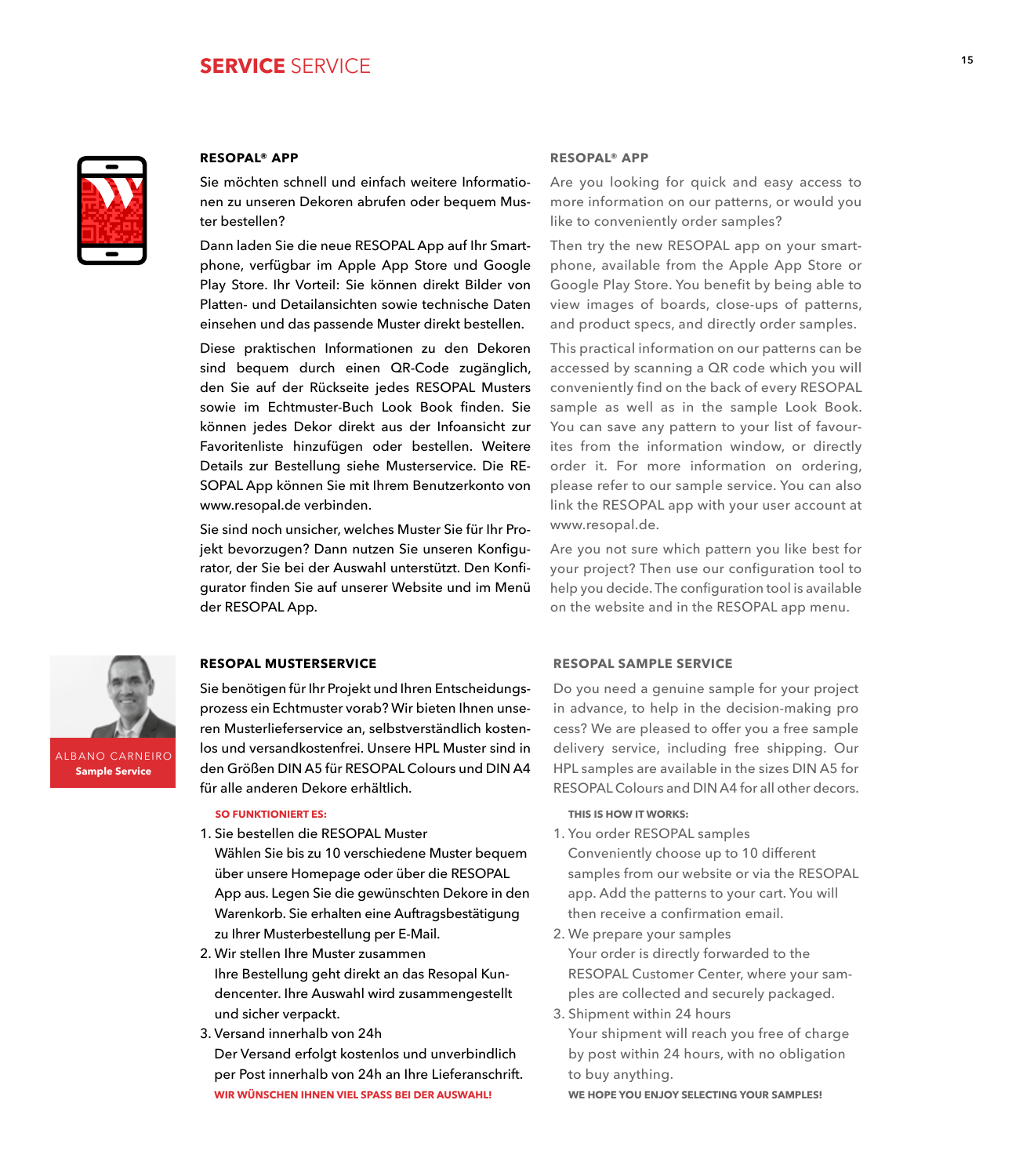Es geht darum, alles dafür zu tun, damit unsere Kunden die Ware in der richtigen Menge, im richtigen Zustand, am richtigen Ort, zur richtigen Zeit und zu den richtigen Kosten erhalten.

It is our ambition to ensure that our customers receive the goods in the right quantity, in the right condition, in the right place, at the right time and for the right cost.

> UDO WALTHER **Head of Logistics**



#### **DIENSTLEISTUNGEN RUND UM DEN VERSAND**

#### **VERPACKUNG**

Unsere Produkte sind standardmäßig auf Palette mit Kartonage und Folie sowie mit Kunststoff-Umreifungsband und Kantenwinkel verpackt.

Sie bevorzugen die Lieferung von Resopal Produkten mit einer speziellen Schrumpffolie sowie Ecken- und Kantenschutz<sup>1</sup> bei Arbeitsplatten oder in einer individuellen Verpackung? Gerne macht unser Kundencenter Ihnen hierfür ein Angebot. Planen Sie bitte für Sonderverpackungen bis zu zwei zusätzliche Tage für den Versand ein.

Soll der Weiterversand per Luft- oder Seefracht erfolgen? Fragen Sie in diesem Fall nach unseren hitzebehandelten Containerpaletten, die von vier Seiten zugänglich sind.

#### **VERSAND UND ABHOLUNG**

Unsere Lieferungen erfolgen nach einem Routenplan mit definiertem Ladetag und festgelegten Laufzeiten. Direktfahrten sowie Express-Lieferungen können wir gegen Aufpreis für Sie organisieren. Übrigens: Ab einer Ladung von sechs Tonnen sind flexible Ladetage und Lieferzeiten ohne Aufpreis möglich. Kontaktieren Sie hierfür unser Kundencenter.

Gerne können Sie Ihre bestellte Ware auch von Montag bis Donnerstag in der Zeit von 7:00 Uhr bis 16:00 Uhr bei uns in Groß-Umstadt abholen. Die Bereitstellungszeit für Inlandskunden beträgt einen Tag, für Auslandskunden zwei Tage. Bitte beachten Sie, dass Abholungen nur mit Fahrzeugen mit seitlicher Beladung (Planen-LKW) zulässig sind. Kofferfahrzeuge mit Heckbeladung sind ungeeignet.

Bitte informieren Sie uns bei der Bestellung über die gewünschte Versandart.

1) Schrumpffolien sind nur für folgende Produkte möglich: Arbeitsplatten, Resopal SpaStyling® Boards, Kompaktplatten, Verbundelemente; Ecken- und Kantenschutz nur bei Arbeitsplatten möglich

#### **SERVICES RELATED TO SHIPPING**

#### **PACKAGING**

Standard shipping for our products is on a pallet, packaged in cardboard and plastic film, with plastic straps and edge protectors.

Would you prefer your order of Resopal products to be shipped in special shrink wrapping with corner and edge protectors<sup>1</sup> for worktops, or in individual packaging? Please contact our Customer Center for an offer. For special packaging, please plan up to two additional days for shipment.

Will your order be transshipped by air or ocean freight? Ask about our heat-treated container pallets that can be accessed from four sides.

#### **SHIPPING AND PICKUP**

Our shipments are delivered according to a route plan, with a specified loading day and specified transit times. Direct deliveries and express deliveries can be organized for an additional fee. And please note: for shipments of six tons or more, flexible load days and delivery times are possible without surcharge. Please contact our Customer Center for more information.

You are also welcome to pick up orders from us directly in Gross-Umstadt Monday through Thursday from 7:00 am – 4 pm. We require one day's notice from customers in Germany to provision your order for pickup, two days' notice from customers outside of Germany. Please note that orders may only be picked up by side-loading vehicles (tarpaulin trucks). Rear-loading box trucks are not suitable.

When placing your order, please inform us of the shipping method you require.

<sup>1)</sup> Shrink wraps are only possible for the following products: worktops, Resopal SpaStyling® Boards, compact boards, bonded boards; corner/edge protectors are only possible for worktops.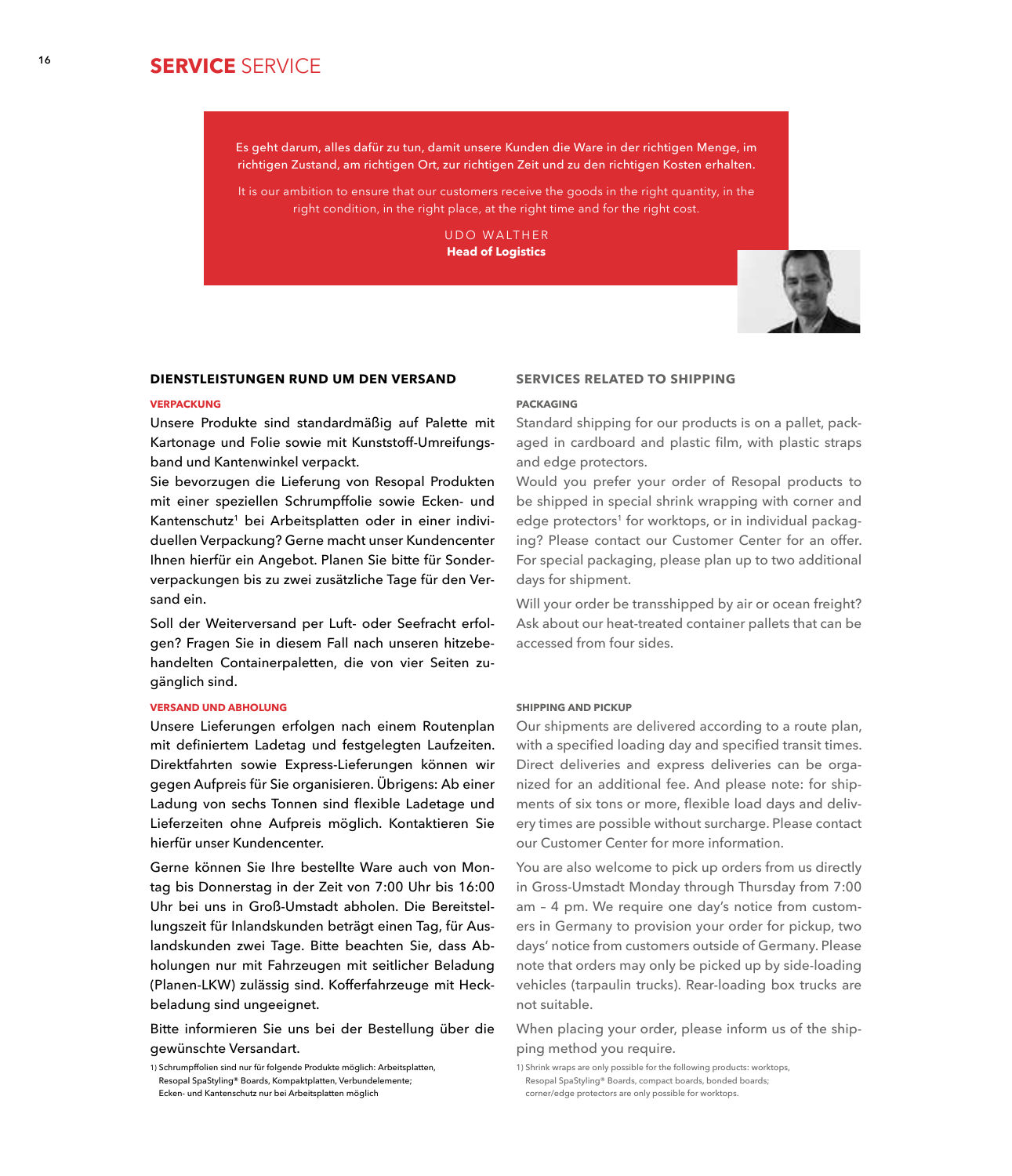Unser Service aus einer Hand: Wir beraten Sie rund um die Anwendungsgebiete und Eigenschaften unserer Produkte. Immer mit Blick auf Ihre Wünsche und Bedürfnisse. Und wir sorgen für eine reibungslose Bestell- und Auftragsabwicklung. Schnell, direkt und zuverlässig.

Für Produkte aus dem Lager- und Bestellprogramm erstellen wir Ihnen in der Regel ein Angebot innerhalb eines Tages; für Sonderanfragen, zum Beispiel für die Anfertigung auf einem speziellen Träger, innerhalb von drei Tagen.

#### **RESOPAL KUNDENCENTER 17 RESOPAL CUSTOMER CENTER**

A single source for all the information you need: we would be pleased to comprehensively advise you regarding fields of application and properties of our products, while keeping your specific needs in mind. And you can count on us to process all orders smoothly, quickly and directly.

For products from our stock and make to order program, we generally provide you with an offer within one day; custom inquiries, for example fabrication on a special substrate, may take up to three days.



Ich nenne es Service mit Leidenschaft: Das Resopal Kundencenter ist Ihr Ansprechpartner rund um Produkt und Auftrag.

I call it service with a passion: the Resopal Customer Center is your contact point for everything related to products and orders.

> HEIDRUN MOLL **Head of Customer Service**

Auftragsbestätigungen für Bestellungen aus dem Lagerprogramm, die wir bis 12 Uhr erhalten, senden wir Ihnen innerhalb von 24 Stunden. Möglich sind auch kombinierte Aufträge aus Standardware und Sonderanfertigung. Auf Wunsch bieten wir Ihnen in diesem Fall eine Auftragsbestätigung sowie einen Versand von Teillieferungen unter Berücksichtigung der Versandkostenpauschale an. Prüfen Sie auch unsere neuen Mindestbestellmengen: Einige Produkte sind schon ab einem bzw. vier Stück verfügbar.

Sie haben Fragen, Anregungen, Kritik? Oder Sie möchten Ihre Daten ändern? Kontaktieren Sie uns per Telefon oder E-Mail. Wir sind Montag bis Freitag von 7:30 Uhr bis 17:00 Uhr für Sie da.

Gerne können Sie Preisanfragen schnell und bequem über unsere Website an uns stellen.

#### **KUNDENCENTER FÜR DEUTSCHLAND, ÖSTERREICH UND DIE SCHWEIZ**

Wir beraten Sie branchenspezifisch: Küchen- und Türenindustrie  $\Box$  + 49 6078 - 80 222 Holzhändler, Verarbeiter und sonstige Branchen +49 6078 – 80 444 **kundencenter@resopal.de**

#### **KUNDENCENTER INTERNATIONAL**

Alle Regionen außerhalb DACH  $\Box$  + 49 6078 - 80 407 **customercenter@resopal.co.uk**

Order confirmations for orders from our stock and make to order program that reach us by 12:00 noon will be sent to you within 24 hours. Orders for combinations of standard and custom goods are also possible. In this case, we will confirm your order and send partial deliveries, if you request it, subject to flat shipping rates for each shipment. Take a look at our new minimum order quantities – a number of products are available from as little as one or four units.

Do you have any questions, suggestions or criticism? Or would you like to update your account data? Simply contact us by telephone or email. We are available Monday – Friday from 7:30 am through 5:00 pm.

You can send us your price inquiry quickly and conveniently via our website.

#### **CUSTOMER CENTER FOR GERMANY, AUSTRIA AND SWITZERLAND**

Call the consultant for your specific industry: Kitchens & doors  $\Box$  + 49 6078 - 80 222 Wood wholesalers, processors and other industries  $\Box$  +49 6078 - 80 444 **kundencenter@resopal.de**

#### **INTERNATIONAL CUSTOMER CENTER**

All countries other than Germany, Austria and Switzerland  $\Box$  + 49 6078 - 80 407 **customercenter@resopal.co.uk**